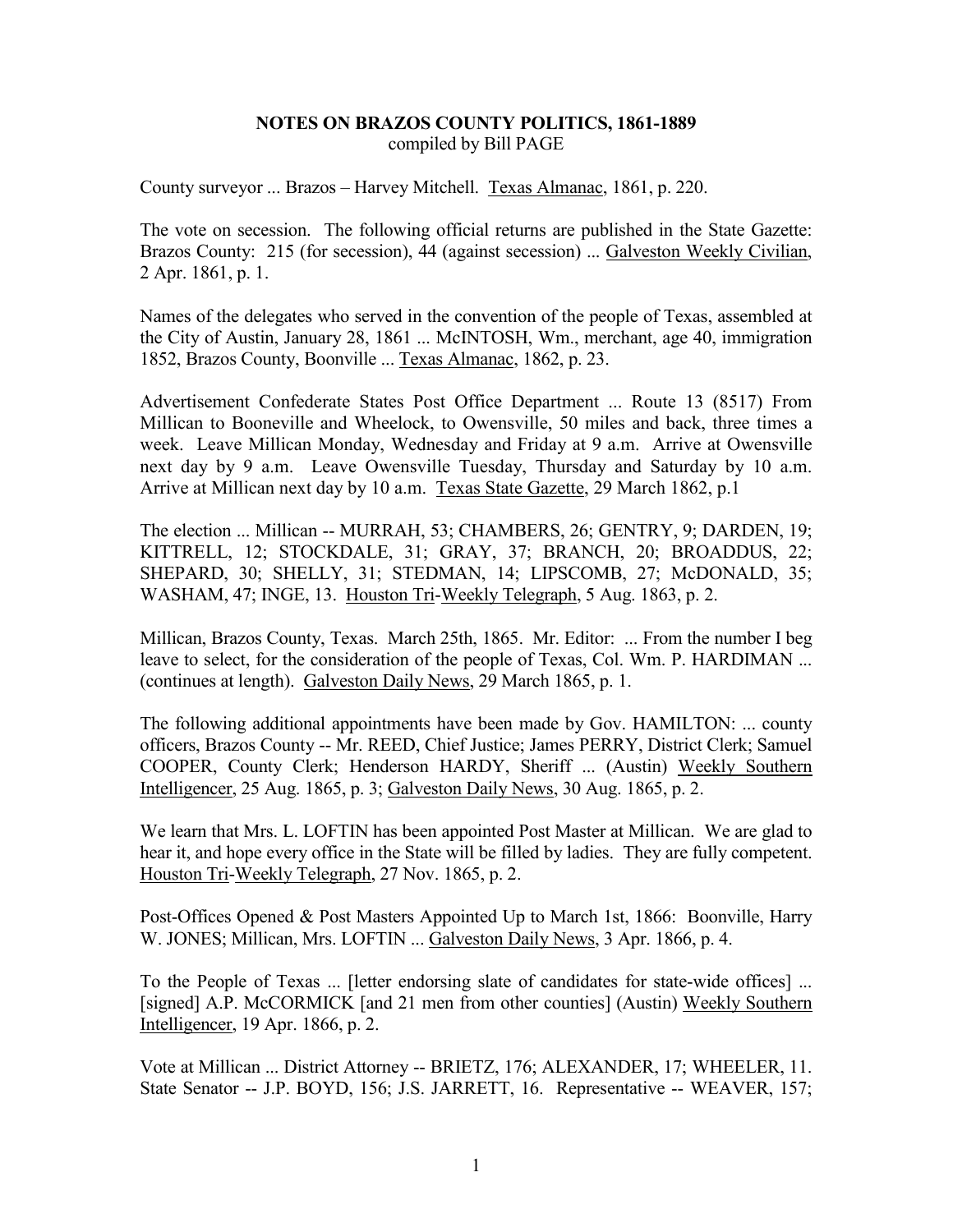WORSHAM, 32; NEAL, 62; UPPER, 61. At Boonville, says a correspondent, there were about 128 votes cast ... Houston Tri-Weekly Telegraph, 29 June 1866, p. 4; also Galveston Daily News, 30 June 1866, p. 2.

The citizens of Brazos County are requested to meet at the town of Millican on Saturday, the 14th, for the purpose of appointing delegates to the State Convention to be held at Navasota on the 25th inst., to select delegates to the Conservative National Convention to be held at Philadelphia in August. Jesse BATTS, B.S. WHITTAKER, Geo. T. HASWELL, G.A. WHEAT, H. HARDY, Harv. MITCHELL, Wilson REED. Galveston Daily News, 7 July 1866, p. 2.

At a meeting of the citizens of Brazos County, held at Millican ... Col. S.D. DRENNAN was called to the Chair and James W. FORSGARD appointed Secretary. Capt. E.V. McLENDON explained the object of the meeting in a few appropriate remarks. On motion, the following named gentlemen were appointed a committee to draft resolutions expressive of the sense of the meeting: E.V. McLENDON, Maj. McKAY, H. HARDY, Maj. F. CLARKE, J.N. GUEST, James PERRY. On motion, the following gentlemen were added to the committee: B.S. WHITAKER, J.W. WEAVER ... On motion, the following gentlemen were appointed delegates from Brazos County: B.S. WHITAKER, G.H. LOVE, E.V. McLENDON, J.N. GUEST, Jesse BATTS, Harvey MITCHELL, A.C. BRIETZ. On motion, the following gentlemen were added: S.D. DRENNAN, H. HARDY, G.A. WHEAT, F. CLARK ... Galveston Daily News, 19 July 1866, p. 2.

Bryan ... This is now the they are preparing to build a magnificent courthouse and jail of brick, and also a large brick depot and warehouse for the railroad. There are three hotels already, and a large new one nearly finished. Town property is considered high; but holders are confident of still higher rates when the road is completed to this point. Two, and probably three, papers are soon to be published here. There are wagon makers, blacksmiths and other artisans shops; and stores are springing up and rapidly filling with goods, which seem to go off as fast as they can get them. We want, in addition, a good barber or two, saddlers, tailors, &c. Carpenters seem to be plenty, and there are two brick-machines, which will soon turn out brick ad infinitum – We have a daily line of stages from here to Waco, via Wheelock, Owensville, &c., &c., with hacks coming daily to and from Millican. The indefatigable agent, Col. B. Hubert, is accomodating, and will show property to all applicants, or answer any inquiries. The city is now incorporated.... Galveston Daily News, 18 April 1867, p. 2.

Bryan City, Brazos Co., Texas, Apr. 26, 1867. General GRIFFIN ... I write to be informed if any one out side of the Military can get a situation in this state in which they might render themselves useful to their country and the cause of human freedom in which I have for many years taken a deep interest. I am from Ohio, left that state ten years ago and lived in Mexico, and never took any part in the late war, but from necessity was compelled to say nothing, and being over fifty was not required to taken any part in any way. In Ohio early in life I was elected Brig. Genl. and assisted Genl. SCOTT in putting down the Patriot troubles with Canada in 1837. I was collector of the port at Sandusky and, subsequently appointed by Genl. STEDMAN to settle the claims against the state by reason of the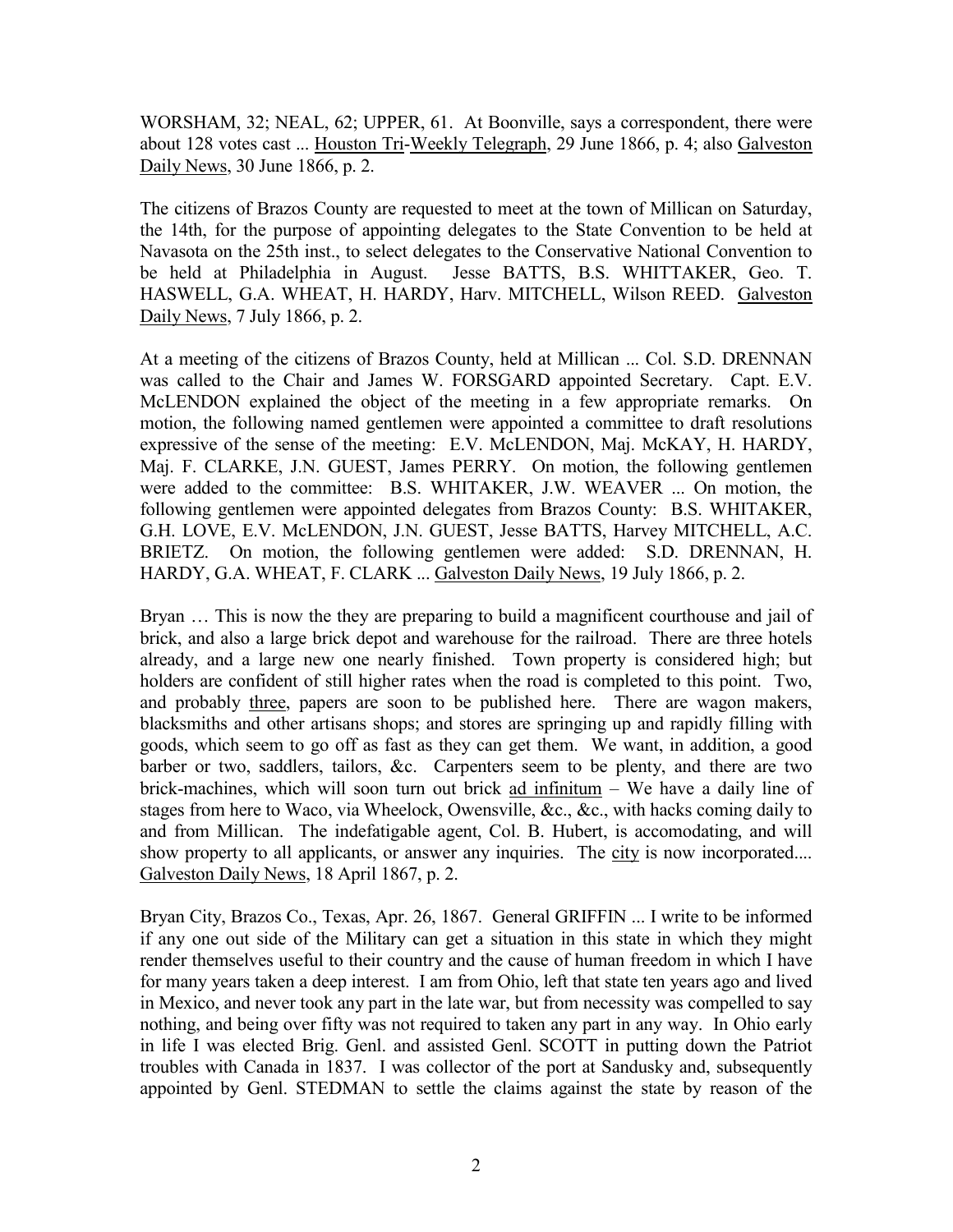construction of the Ohio canal ... In 1838 I was admitted to the practice of the law, and subsequently was elected judge in a city of 20 thousand, during my days of prosperity, I gave thirty thousand dollars for the good of the colored race and think I might yet render to them and my country some good were I in a situation where I could advise those to be faithful and live up to their contracts and compel, honest payment to me made at the expirations of the time of service ... [signed] Respectfully, Alex ANDERSON (In Freedmens Bureau Records, letters received, entered in register 1, 1866-1867, a-c).

#### Bryan City, Texas, May 27, 1867.

Genl. GRIFFIN, Sir: On the 13th day of April 1867, an election was held in this place for Mayor and Aldermen and town constable at which election the undersigned was elected mayor -- and Jas. S. HOOD, S.D. CONGER, --- McCORMACK, --- EAVES & John BARKLEY were elected aldermen and J. YELVERTON was elected constable. Which said election was duly returned to the county court -- and approved -- but about that time, your order came to hand and we have not proceeded to act -- for fear that we might come in conflict with your orders -- We would respectfully ask whether or not we will be permitted to act -- for the purpose of having law and order in our place -- and for the general welfare of society. Be please to answer, I remain your most obt. servant, L.J. WILSON. (Freedmen's Bureau, Correspondence of the Office of Civil Affairs, letters entered in vol. I, reel 8, frame 0777).

### Bryan City, Texas, June 9th, 1867.

Col. H. PRIME. Dear Sir: Your favor of 30th ult. is at hand contents noted. And it is very much regreted on the part of the citizens of our place that you could not approve of the election that had been held, for the purpose of organizing our Town, as this will leave us without any organization whatsoever for the "preservation of law and order and the well being of society." And as to forwarding through the Gov. "the names of persons qualified & willing to act who at the same time can take the oath of July 2, `62" with due respect allow me to saw tot the comdg. genl. through you that I feel certain that there is not a man, nor men, thus qualified in our place, who can take the oath required -- It is true that there may be a few men -- say 3 or 4 -- who could take the oath spoken of but they are not men who are qualified to fill any office. As to where "Bryan City is" I will say that it is 20 miles north of Millican, on the line of the Houston Texas Central Railroad in Brazos County. The county site of said county and some say by the 1st of Sept. is to, and will be, the "terminus" for a time of said rail road -- At which time, there we be a population of from 5 to 6 thousand people in said town who will be without any municipal law or regulation - for the prompt punishment of crime -- and offenders must of necessity go unwhipt of justice. Very respectfully your obt. srvt. L.J. WILSON. (Freedmen's Bureau, Correspondence of the Office of Civil Affairs, letters entered in vol. I, reel 8, frames 791-792.

The post-master at Millican, after closing the post- office, addresses the following letter to the Telegraph: P.O. Millican, Texas, September 9th, 1867. P.M. Houston, Texas: Sir: Yellow fever is in our midst -- four deaths have already occurred and several more cases exist. The citizens are badly frightened, all who can, have left; `twill be useless to send mail matter to this place from this date, as no one will be here to receive it. I have my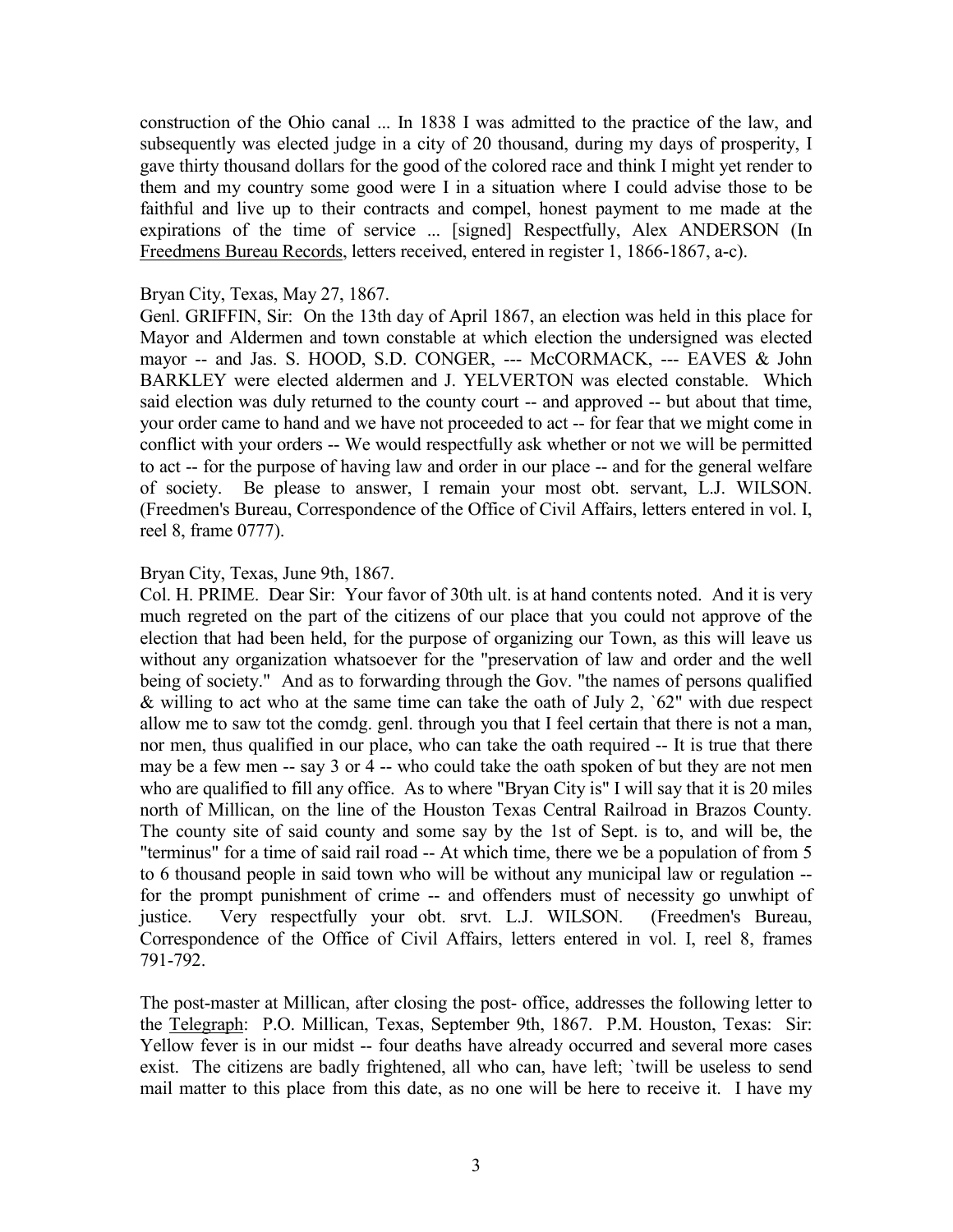goods packed and am ready to leave, will send you notice upon my return. I am, very respectfully, Chas. W. GARDINER, Acting P.M.; P.S. -- Please inform citizens. Texas Countryman, 14 Sept. 1867, p. 2.

place. The P.O. at Millican is now discontinued. The postmaster has fled to the woods, and the telegraph operator is dead. Galveston Daily News, 2 Oct. 1867, p. 2.

To His Excellency Gov. E.M. PEASE. Dear Sir, Enclosed you will please find a recommendation of Capt. MILLER of the U.S.A. to the commanding Genl. of this district, desiring my appointment as Mayor of this City [Bryan]. Will you please hand the letter to the Genl., and you will buy me under many obligations to you if you will unite with the Capt. in procuring me the situation (or the appointment more properly). Should it ever be necessary I can do as much as any one with the colored people. Please let me hear from you when convenient, the City is growing rapidly, and the appointment of some one is very necessary for the good of the City. Respectfully, Alex. ANDERSON. P.S. The Citizens have taken a vote and the City incorporated, according to the Statute, all that is wanted is the appointment of a Mayor to fully organize. (From Texas State Archives, Gov. PEASE Papers, call number 301-56, folder 18. Letter is undated but may be from about Oct. 1867).

State of Texas, Brazos County. I, David McINTOSH Clerk of the County Court of said County do hereby certify that at an election held on the 2nd day of last March in the town of Bryan a majority of the citizens of said town voted in favor of the incorporation of said town to be known by the name of "Bryan City," to be included within the bounds specified in an order entered of record in the minutes of the police court of said county on the 25th day of last March. I further certify that at an election subsequently held for corporation officers L.J. WILSON was elected mayor and Spencer FORD, Calvin McCORMICK, W.B. EAVES and John BARCLAY, were elected aldermen and S.M. YELVERTON, city marshall of the City of Bryan. Witness my hand and the seal of the County Court of Brazos County at Office in the town of Bryan this 9th day of November A.D. 1867. David McINTOSH C.C.B.C. (Texas State Archives, Gov. PEASE Papers 301-56-21).

To Hon. Alexander ANDERSON, Brazos Co. Dear Sir: Enclosed I hand you appointment as County Judge of Brazos Co. and oath of office to take. You will at once take oath of office and in all other respects qualify in accordance with existing laws. See that Charles W. GARDINER county treasurer, James SURGEON and Wm. J. PEIRCE Justices of the Peace are duly qualified and advise this Department ... [signed] W.D. PHILLIPS, Secretary of State. (Early State Records, reel 49, page 132).

fashioned grand juries of this State fell out recently and had a general fight, resulting in many black eyes and bunged noses. "These are the men set up to right our wrongs. Save us, oh ! Save us, from this evil, corrupt, and perverse generation !" Galveston Daily News, 11 Dec. 1867, p. 2.

Bryan City, Dec. 25th, 1867. To His Excellency Gov. PEASE. Dear Sir: At the request of many Citizens of this City I write you to learn if any thing can be done to organize this City, by the appointment of a mayor who could who could appoint a common council and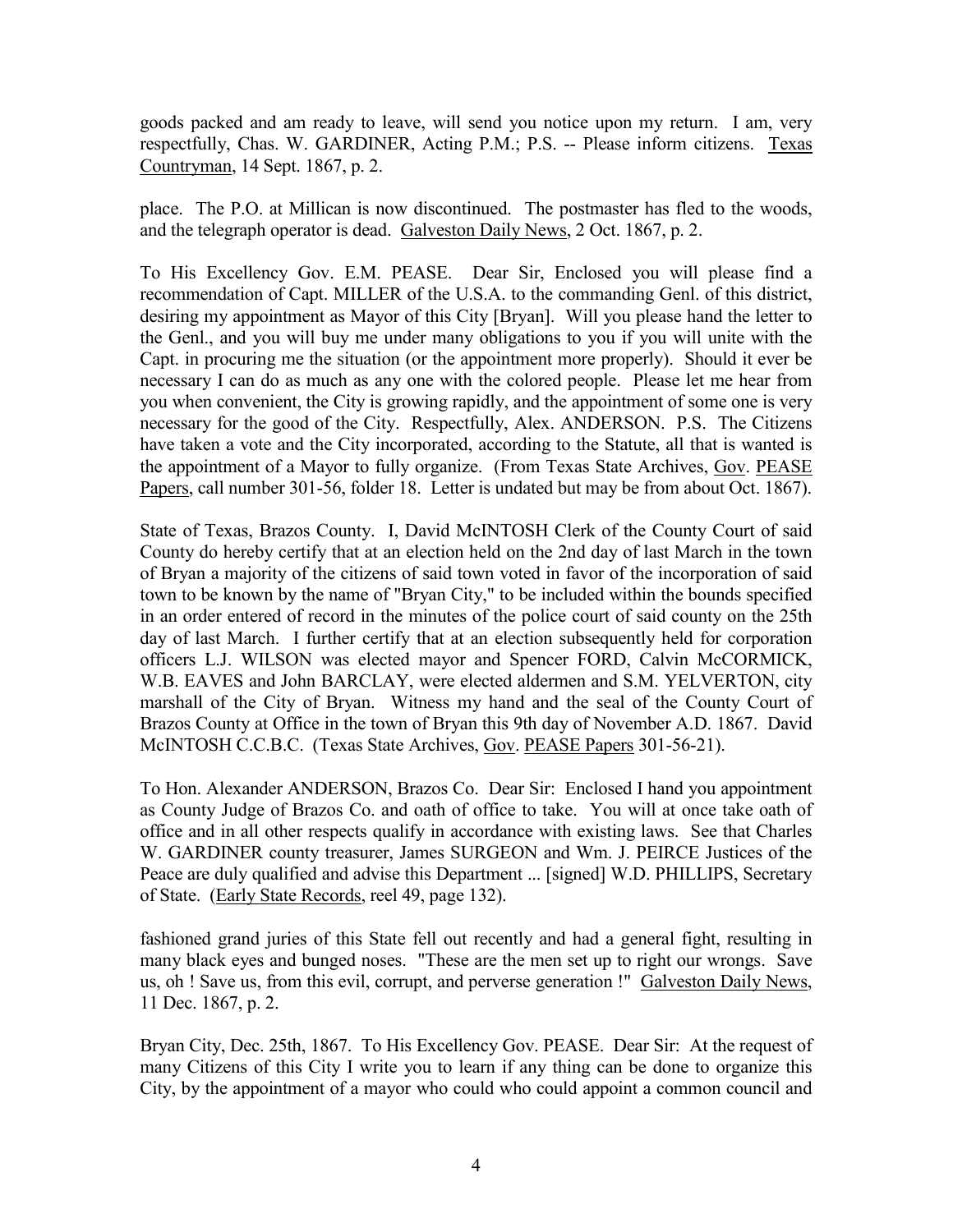police to protect the city against all manner of depridations committed during the dark hours of the night, and thereby rendering night hideous by shooting, etc. A few nights since a few drunken fellows attacked my own house ordering me to get up or they would shoot into my house, soon after they left one tried to raise the window to steal some clothing nearby. You wrote me some time since that some legislation was necessary before you could act in the matter, but I think under the circumstances a temporary appointment might be made until legislative action can be had. We have now full five thousand of a population in this City, and you may reasonably infer that many came here knowing the insufficiency of the law to put a stop to their base conduct. Many of the citizens have requested me to take hold, and regulate the matter, and if not inconsistent with my official duties, and you will see proper to confer upon me the mayorality I will at once put the city in proper training, and I think in a short time bring about order, and full security for life and property. Yours most truly, Alex. ANDERSON. (Texas State Archives, Gov. PEASE Papers, call number 301-57, folder 2).

Bryan City, Texas. Jany. 16, 1868. To His Excellency, E.M. PEASE, Gover. of Texas. The undersigned chief justice of Brazos County is induced to represent to your Excellency that our county is without any court house or jail and that the permanent or fixed population of the county is limited, and generally poor -- but few wealthy, or heavy tax payers residing in the county, and that the head of the Central R. Road is now at this city it has for some years been at Millican in this county, and the terminus at this point has induced a very large floating, or transient population amongst which are a very large percentage of felons, and paupers have been thrown in our midst, and to provide for whom has entirely exhausted the treasury consequently we have not as of yet been able to erect suitable buildings for court house or jail from which fact the present resources of the county are found to be inadequet to the constant draft upon them in the way of [illegible]. Mr. MITCHELL an old, and one of the leading citizens of the county will hand you this communication, and fully explain particulars. He has proposed a plan by which it is believed the much needed buildings may be procured, and if it be possible for the desired aid from the state to be furnished our police court will not hesitate to secure its payment by interest bearing notes or warrants upon the county treasury of the county. I trust that if it be leagully within your power to do so the emergency of the case will secure from you your kind offices in our behalf. With my best wishes for your political and personal welfare I am most respectfully yours, Alex. ANDERSON, Chief Justice. (Texas State Archives, Gov. PEASE Papers, call number 301-57, folder 30).

To defeat the Negro franchise, and thereby save our country from the degrading and ruinous result of Radical rule and Negro supremacy, is the one thing left to be done. *Bryan News-Letter*

Man alive, don't you know that the Negro has a vote already, and that you are utterly powerless to take it from him. What is the use of pretending you can do that which you have no power to accomplish? You might as well try to whistle a norther out of countenance, or stop a woman's tongue, or do any other impossible thing, as to prevent Sambo from voting.

Flake's Bulletin (Galveston), 6 February 1868, p.4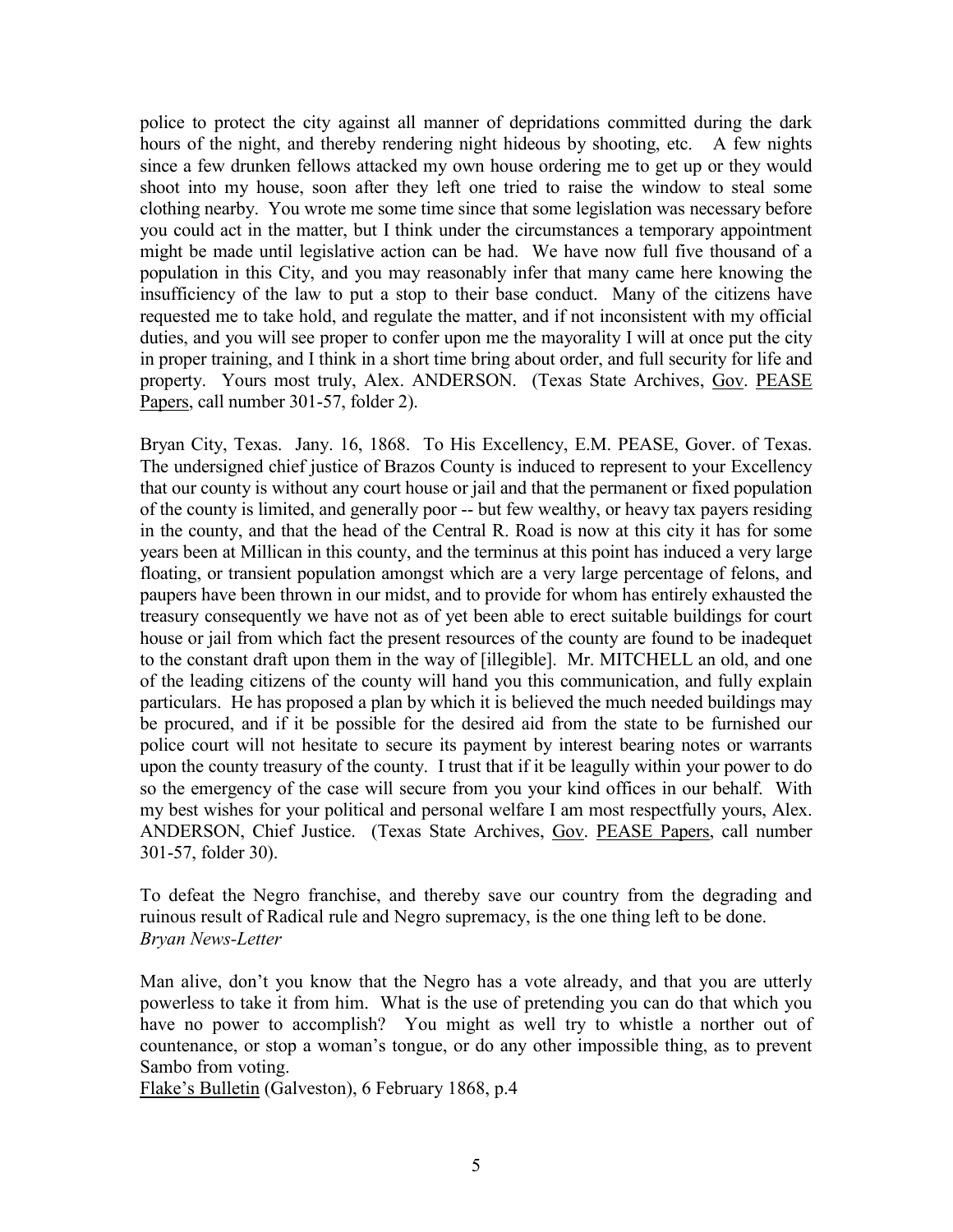A report of the proceedings of a meeting of the citizens of Brazos County, held recently at Millican, was sent us by the secretary, Mr. A.P. EDWARDS ... Jim MEEKS, a colored man, was called to the chair. Col. McLENDON was then called on to explain the object of the meeting ... Col. R.C. MYERS offered a resolution to the same effect ... Alfred VENABLE, a colored man, replied at length ... (Marshall) Texas Republican, 7 March 1868, p. 2.

Brazos County, March 24, 1868. To the Secretary of Civil Affairs, Austin. Dear Sir: Yours of the 16th inst. is this moment rec'd. I received the appointment of Register of Brazos Co. at Bryan City on the 27th day of Jany. 1868 and the business ended on the 15th day of Feby 1868. Mr. SHELTON I presume neglected to send up my appointment and I did not know that my letter of acceptance was necessary, or I would have sent it long since and therefore hope you will accept this as my letter of acceptance. You will please find enclosed the required oath. Respectfully yours truly, Alex. ANDERSON. (Freedmen's Bureau, Correspondence of the Office of Civil Affairs, letters entered in vol. 1, reel 5).

Dept. of State, Austin, Texas May 27, 1868.

To Alexander ANDERSON, Esqr, Bryan, Brazos County.

Dear Sir: Enclosed I hand you Order No. 112 appointing you Mayor of Bryan and A.B. FOREMAN, Lemuel PRESTON, A.B. BOWMAN, Thomas HALL and William HAVEMAN Aldermen. You will all take the enclosed oath of office and in all other repsects qualify in accordance with existing laws and advise this department. I have the honor to be very respectfully your obt. svnt., W.D. PHILIPS, Secretary of State. (Early State Records, reel 49, State Dept. Letterbooks, p. 317).

Incorporation of Bryan -- It having been reported by Governor PEASE that the citizens of the town of Bryan, having taken the measures prescribed by the laws of the state to incorporate the said town, upon the recommendation of his Excellency, approved by Brevet Major General J.J. REYNOLDS, commanding the District of Texas, the following list of town officers have been made by Gen. BUCHANAN: Alexander ANDERSON, to be Mayor; A.B. FORMAN, Lemuel PRESTON, A.B. BOWMAN, Thomas J. HALL, and William HAVERMAN, to be aldermen. Texas Countryman, 10 June 1868, p. 2.

The following resolution, offered by Mr. NEAL, of Brazos, was unanimously passed by the Rebel Convention, held recently at Bryan ... Daily Austin Republican, 15 July 1868, p. 2.

Military appointments -- W.J. PEARCE to be county surveryor, vice John GNATY, who failed to qualify ... municipal officers of the town of Bryan -- J.W. PEARCE, to be alderman, vice Lemuel PRESTON, resigned; J. McGUIRE, to be alderman, vice A.B. BOWMAN, who has left the county; J. ERWIN, to be constable, to fill an original vacancy. Houston Daily Times, 13 Sept. 1868, p. 4.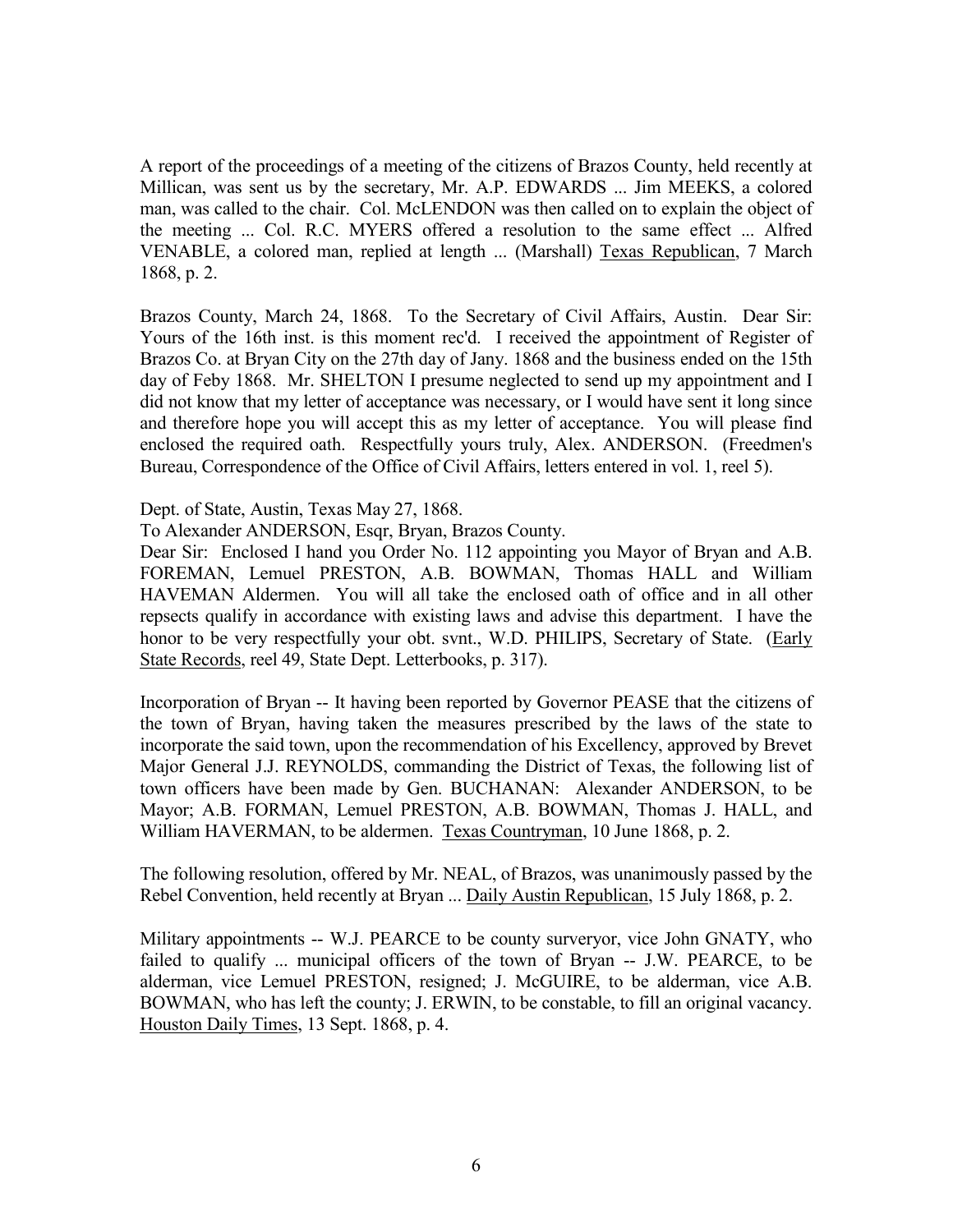Military appointments to civil offices ... Bryan City -- George W. FARROW and A.H. EDGAR to be Aldermen, vice Thos. J. HALL and Wm. HAVIMAN, resigned. Houston Daily Times, 2 Feb. 1869, p. 4.

Bryan City, Feby 7th, 1869.

To His Excellency E.M. PEASE. Dear Sir: I take pleasure in introducing you to Mr. McCRAW atty. at law who visits Austin on business. He is an honest man and holds much influence with our party. Any civilities you may extend to him in Austin will be esteemed a favor conferred on me. Respectfully yours tr. Alex. ANDERSON. (Texas State Archives, Gov. PEASE Papers, call number 301-58, folder 56).

A.B. CUNNINGHAM, of the Bryan News-Letter is a candidate for the State Senate to represent the 17th District, composed of the counties of Brazos, Burleson and Milam, in the next Legislature. Judge J.S. PERRY is a candidate for the lower house from the same district. Both gentlemen were called out by the most prominent citizens of the district. Galveston Daily News, 14 March 1869, p. 2.

The *Austin Gazette* is authorized by the chairman of the state Democratic Executive Committee, to state that he deems it his duty to call a convention at Bryan, to determine what course should be taken to insure both wise and harmonious action. Cleburne Chronicle, 20 March 1869, p. 2.

Bryan. The News-Letter tells us of a radical meeting being held at Bryan, composed of blacks principally. Little Eddie QUICK, of the Union, and a blatant lawyer by the name of THURMOND, recently located at Bryan, harrangued the darkies ... Houston Daily Times, 13 Apr. 1869, p. 1.

Appointments -- A.G. THURMOND has been appointed mayor of Bryan; Galveston Daily News, 20 Apr. 1869, p. 2.

Military appointments ... Brazos County -- J.R. STEEL to be Justice of the Peace, precinct no. 2, to fill a vacancy. J.B. SANDERS to be Justice of the Peace, for precinct no. 3, to fill a vacancy. Galveston Daily News, 28 Apr. 1869, p. 1; also Houston Daily Times, 30 Apr. 1869, p. 4.

The postmaster at Bryan has been removed and one Robt. C. MILLS appointed. MILLS is on his way out from New York, but has not yet arrived. Of course he is simply a radical spy, ordered here by REYNOLDS, "HAMILTON's friend." Houston Daily Times, 5 May 1869, p. 1.

Bryan ... We are informed that the corporation has during the past week rid itself of its last debt, its indebtedness being a few weeks ago over three thousand dollars. Houston Daily Times, 19 May 1869, p. 2.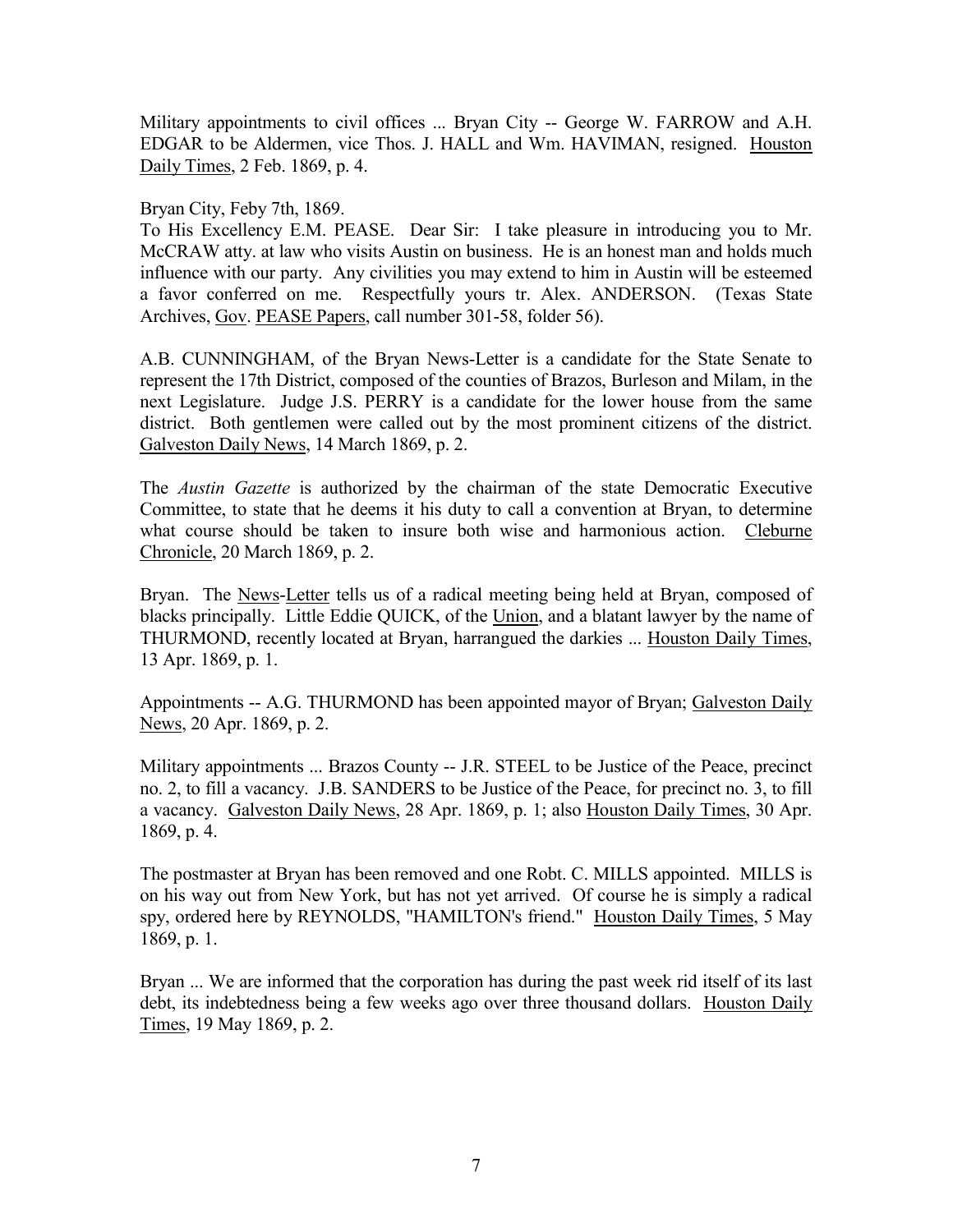Our correspondent writes us from Bryan that the Mayor, J.M. THURMOND, has been busy all the week past ferreting out several cases of fraud committed by the county and city officials. It appears that several of the former officials were in the habit of collecting specie for fines and costs of judgment, and rendering their accounts to the Treasurer, accounted for the same in scrip. Ex-Mayor ANDERSON was called upon to reimburse the sum of \$ 452, amount received by him in excess of his just dues. Several other ex-officials are in the same predicament, but as the matter is undergoing legal investigation, we refrain from mentioning any names. Houston Daily Times, 29 May 1869, p. 1.

Bryan ... There has been an interesting case progressing here for the last two days. One of our best citizens, Capt. ORR, of the well known firm of HANNA & ORR, was arrested and confined in the military camp for forty- eight hours, on the sworn affidavitt of a certain BOULDRIDGE -- recently appointed deputy sheriff -- who charged the Captain with being at the head of a conspiracy to release a prominent Jefferson prisoner. The examination shows that some time since this man BOULDRIDGE obtained the sum of thirty dollars from Capt. ORR as an advance on cotton which he promised to deliver, but never shipped ... [article continues at length]. Houston Daily Times, 4 June 1869, p. 2.

Adams & Hearne, bankers at Bryan, and the Central Railroad have refused to pay taxes to the corporation of that city. A suit has been instituted against each, and the probabilities are that the Bryan officials will be well sustained by the people of Bryan, and that they will gain the suit. Houston Union, 26 June 1869, page 1

"Bryan City," that was, is now simply the town of Bryan. Houston Daily Times, 21 July 1869, p. 1.

The Radico-Negro Convention at Bryan ... The convention met this morning at 10 o'clock, in the New Theatre, which was speedily filled with blacks and whites -- principally blacks. "The Hon." G.T. RUBY occupied the chair, and the Reverend George Washington HONEY acted as temporary secretary ... Mr. J.G. TRACY, of the Houston Union moved that a committee of three be appointed to examine the credentials of the delegates ... J.G. TRACY, of Harris, Dr. S.M. HASLEA, of Brazos, Matt BULLOCK, of Washington ... Your committee on credentials find the following named gentlement entitled to seats in this convention ... Seventeenth District -- Brazos, Burleson, Milam: W.A. SAYLOR, R.N. MILLS, S. CURTIS, John ADKINSON. Alternates -- Claiborne OVERSTREET, E. JEFFERSON, Wyatt BUTLER, Johnson STAFFORD, T. JEFFERSON, A. BERGES [BURGESS] ... officers of the convention ... seargeants-at-arms, S. CURTIS, Brazos; Alfred SMITH, Brazos ... During the absence of the committee on resolutions Dr. W.H. FARNER, proprietor of the News- Letter addressed the convention ... He stated that he had been a surgeon in Sibley's Brigade (Confederate) during the late war, but that his sympathies were now entirely with the Republican Party. Houston Daily Times, 5 Aug. 1869, p. 2.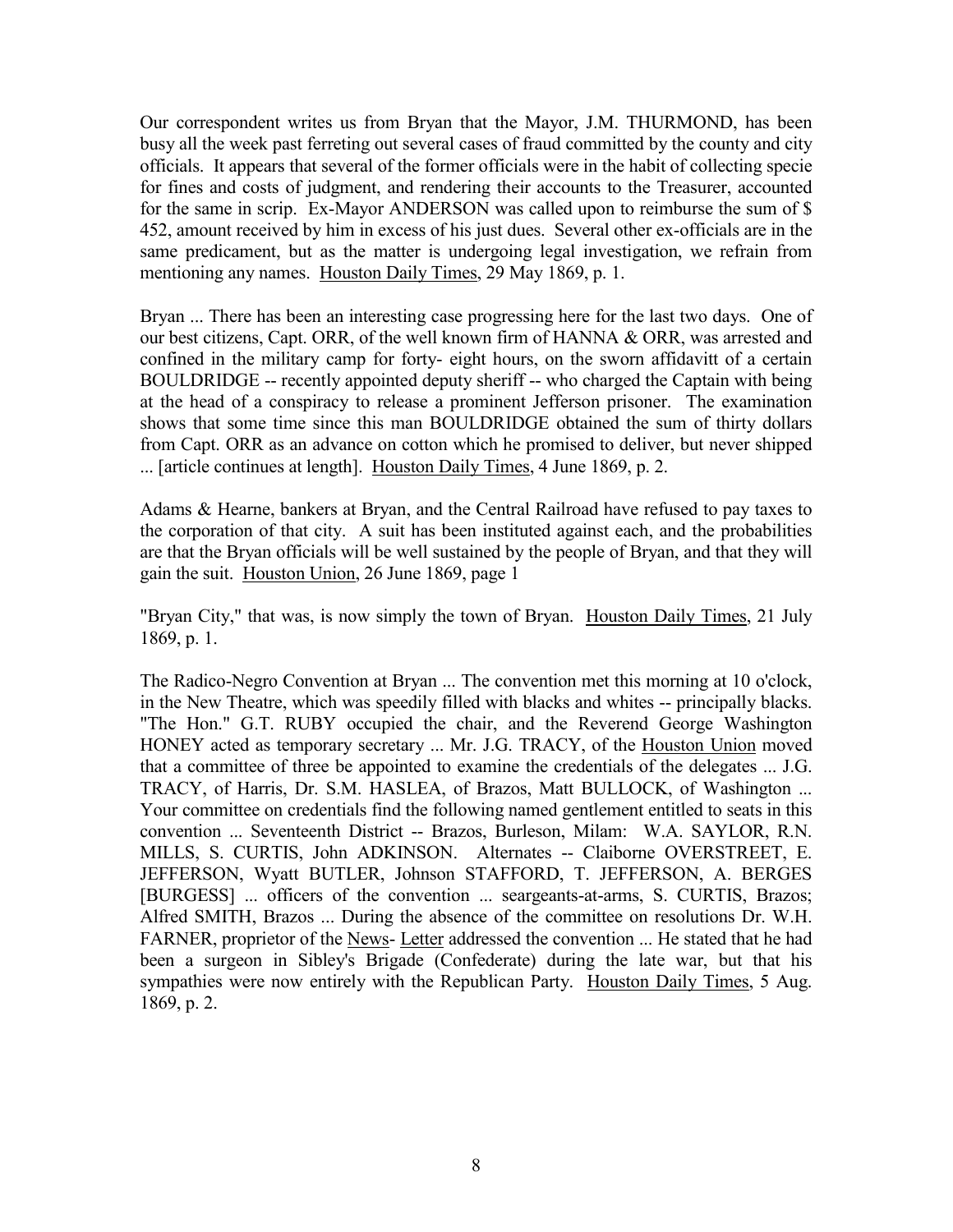Judge THURMOND, of Bryan, is a live and progressive officer. He has brought the city out of debt, established good order, and keeps things straight generally. As a carpet bagger, he went into office opposed by nine-tenths of the community. To-day he is the most popular man in Bryan, and every one acknowledges that his administration of the affairs of the town could not be bettered. Houston Union, 5 August 1869, p.1

The Republican Convention for the Third Congressional District met at Bryan on the 3d inst., and after organization, passed the following resolutions ... Gen. W.F. CLARK was then put in nomination as candidate for Congress by J.G. TRACY, and he was unanimously nominated. Galveston Daily News, 5 Aug. 1869, p. 2.

The Republican Congressional Committee met at Bryan Tuesday last. Texas Countryman, 6 Aug. 1869, p. 2.

The *Bryan News-Letter* of the  $7<sup>th</sup>$  comes to us with the salutatory of W.H. FARNER as the new editor and proprietor. It hoists the names of W.T. CLARK for Congress and W.A. SAYLOR for Senator, the nominees of the Bryan Convention, but does not say who it supports for Governor. Galveston Daily News, 8 August 1869, p.8, col.1

The *Bryan Appeal* of the  $11<sup>th</sup>$  says ... The corporate limits of the town have lately been considerably extended ... Galveston Daily News, 13 November 1869, page 1, col.2

The following appointments of Registrars, for the purpose of conducting the revision of the Registration lists and holding the election ... Brazos Co. First Lieut. Max WESSENDORFF, U.S. Army; R.J. SHELTON; C.W. GARDINER. Daily Austin Republican, 5 Nov. 1869, p. 2; also Galveston Daily News, 26 Nov. 1869, p. 1.

Bryan ... To Hon. Wells THOMSPON: Being satisfied you are the strongest candidate against FLANAGHAN, we fully endorse you, and give you our votes and influence ... E.F. BAXTER, Judge W. DAVIS, C.M. RANDOLPH, B.H. DAVIS, T.W. WILSON, W.L. SAUNDERS, Isaac FULKERSON, A.D. MARCHBANKS, and others. Galveston Daily News, 28 Nov. 1869, p. 4.

To the Editor of the *News*:

At 2 p.m., to-day, the total of votes polled in Brazos County was eleven hundred and fifty-one (1151), whites three hundred and thirty eight (338), Negroes eight hundred and thirteen (813); Negro majority four hundred and seventy-five (475). Galveston Daily News, 4 December 1869, p.2, col.3

R.B. HUNT and Dr. FARNER were arrested by a file of soldiers at Bryan on the evening of the 1st inst., and lodged in jail. The *Bryan Appeal* says: What offences these gentlemen had been guilty of we were unable to learn precisely. We understood, however, that HUNT had hurrahed for Jack HAMILTON – was, perhaps, accused of firing his pistol. Dr. FARNER was incarcerated for merely saying that the jail could be torn down. Galveston Daily News, 4 December 1869, p.3, col.4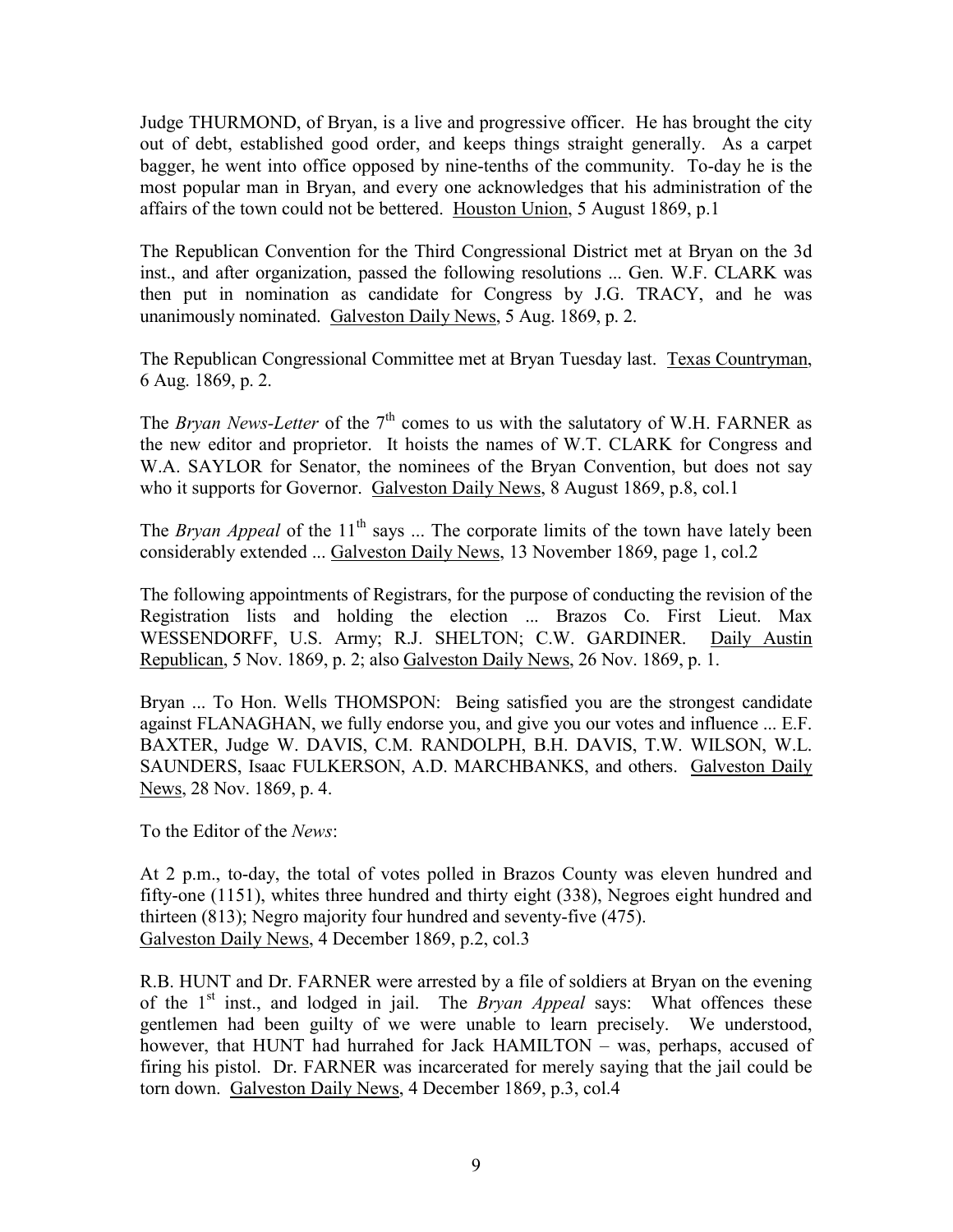Bryan, Brazos Co., Texas, March 24, 1870.

To Maj. General REYNOLDS, Commanding 5th Military District, Austin. The Petition of the undersigned sheweth that Richard SLOAN of this county was in the month of June last appointed by you as one of the County Commissioners of this city ... [petition accuses SLOAN of mishandling funds allocated to assist indigent African Americans] ... [signed] Thomas J. HALL, C.C. - B.C.; W.T. NEALL, atty. for Brazos Co.; W.B. FORMAN, sheriff Brazos County; C.F. MOORE, Clk D Co - B Co; Benj. F. BOLDRIDGE, special Depty Shff; W.J. PEIRCE, J.P. B.C.; R.N. MILLS; Wm. HAVEMAN, mayor town of Bryan; H. MORDECAI, county treasurer. (Freedmens' Bureau Records; Bureau of Civil Affairs; Letters Recorded in Vol. 4, C-E, frames 415-418).

The Bryan Appeal learns that Geo. L. SCOTT, Judge of the District Court of the Third Judicial District of Texas, will soon locate permanently in that city. Galveston Daily News, 29 March 1870, p. 3.

The Radical brethren in Bryan do not dwell together in unity. The Appeal of Saturday has an account of the caning of C.W. GARDINER, member of the Legislature, by Judge J.M. THURMOND, "just because GARDINER had been `shooting off his mouth' about THURMOND's affairs." Galveston Daily News, 20 Apr. 1870.

## **Fifteenth Amendment Ratification at Bryan, Texas, April 15, 1870**

Pursuant to a call by public notice and circular, published by order of C.F. Moore, chairman of the Seventeenth Senatorial District, comprising the counties of Brazos, Milam and Burleson, a meeting of the Republicans of said district was held at Bryan on the 16<sup>th</sup> inst., and organized by appointing Hon. Wm. Haveman, chairman; Dr. W.H. Farner, secretary; Hon. John Mitchell, of Burleson, Hon. John Wilson, of Milam, Hon. Stephen Curtis, Revs. Chas. B. Foster, Warren Norton and Willis Van Hook, vicepresidents.

It was doubtless the largest and most enthusiastic meeting ever held in the district, and one that will tell at all future elections, each county having large delegations.

Dr. Farner briefly stated to the auditory the object of the meeting, after which Judge J.M. Thurmond addressed the meeting at length, in one of his happy efforts, hurling back all the foul imprecations that had been cast against the Republican party by its insidious foe.

After the close of the Judge's speech, the following preamble and resolutions were offered by Dr. R.N. Mills, chairman of the Committee on Resolutions:

Whereas, The required number of States have, in their majesty, ratified the Fifteenth Amendment to the Constitution of the United States, Congress agreeing to the same, and the President having issued his proclamation announcing to the world its adoption,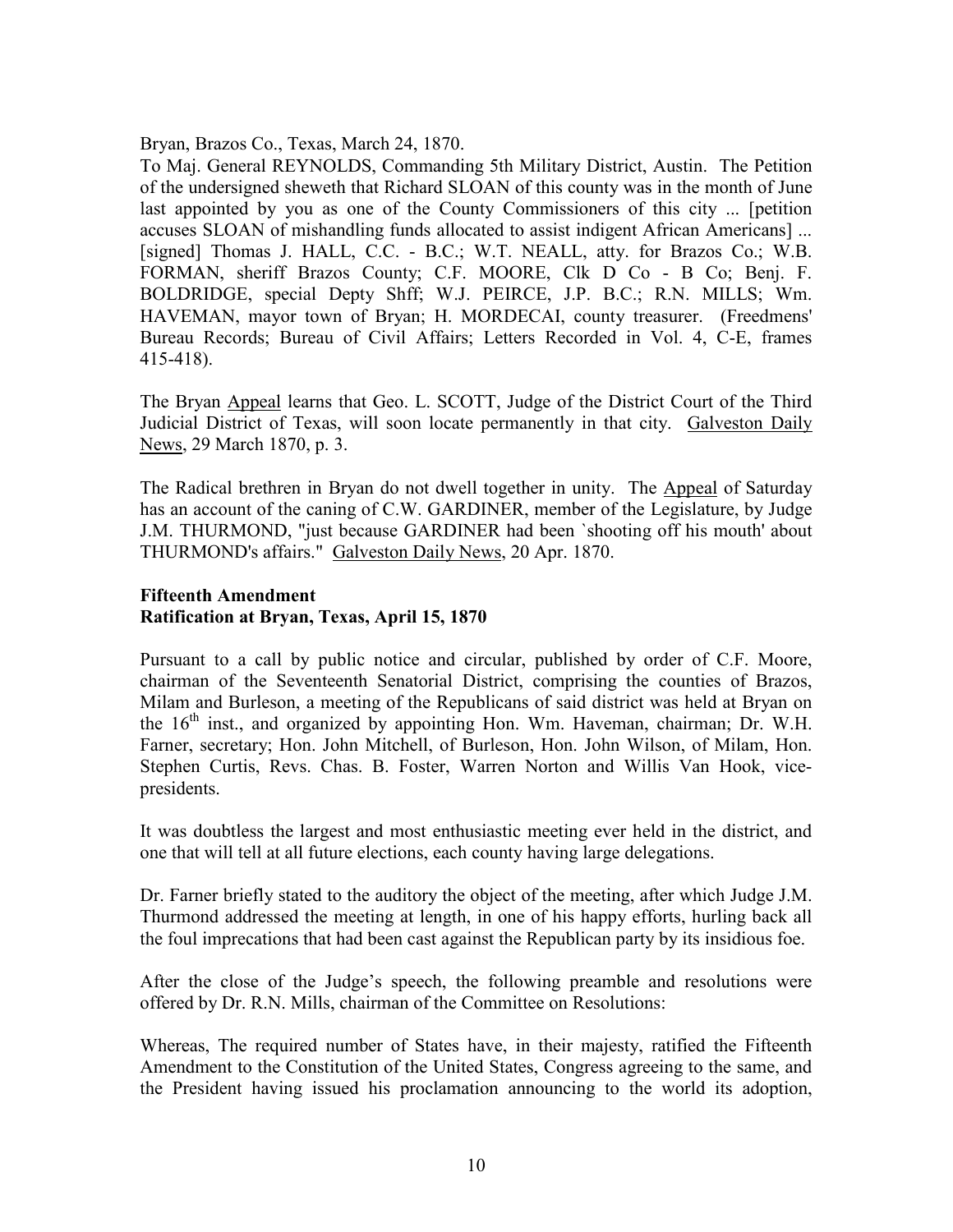feeling its justness, and the impress it will make on our national destiny, we offer the following resolutions:

Resolved, That we hail with joy the adoption of the Fifteenth Amendment.

2. That the restoration of the Lone Star State to the Union, one of the last of the prodigal daughters returning to the bosom of its mother, meets our cordial approval.

3. That we recommend Hon. J.M. Thurmond as chairman of committee for Seventeenth Senatorial district (wherefor he was elected without a dissenting vote).

4. That we regard the Hon. J.M. Thurmond as a true and faithful exponent of the Republican cause, and recommend that he be added to the Republican Executive Committee.

5. That we, the Republicans of the Seventeenth Senatorial District, unanimously recommend Hon. J.M. Thurmond, as Judge of the Judicial District, of which Brazos County may form a part.

6. That we earnestly solicit his nomination to the Honorable Senate of the State of Texas by his excellency, E.J. Davis, Governor, as our Judge, being our first, last, and only choice.

7. That we recognize in him the courteous gentleman, the able lawyer, the true and unswerving Republican, and, with gratitude, we gladly announce to the Republican party that Judge Thurmond took the stump for our ticket and did effective service for the good cause, and no one contributed more to our success in the late election.

8. That Senator Saylor, Representatives Haswell and Mitchell, have our utmost confidence.

9. That we recognize in the *Houston Union*, *State Journal* and *San Antonio Express*, able exponents of the Republican party, and tender to the editors our heartfelt thanks for their earnest zeal and ability in the promulgation of the priniciples of "equal rights to all men."

10. On motion of W.A. Farner, Dr. R.N. Mills was unanimously elected secretary of the Seventeenth Senatorial Committee.

11. That the secretary of this meeting be requested to furnish a copy of the proceedings of this meeting to the *Houston Union*, *State Journal* and *San Antonio Express*, and request the publication of the same.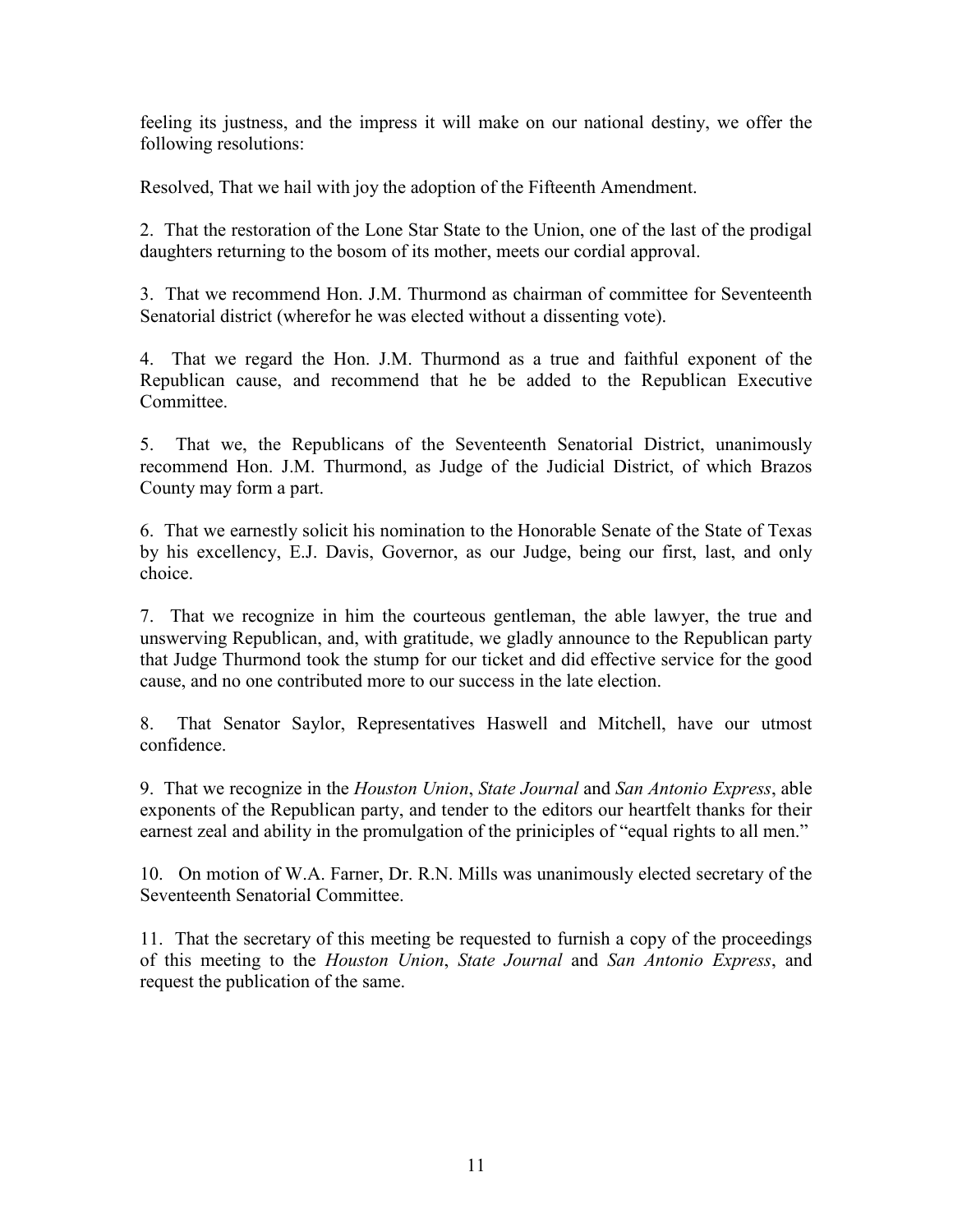Meeting adjourned with three cheers for the Republican party, threee for the constitutional amendment, and three for the union of hearts and the union of States.

Wm. Haveman, President W.H. Farner, Sr., Secretary (Austin) Daily State Journal, 23 April 1870, p.4, col.2

A white man married a Negro woman at Millican three or four weeks ago, and the ceremony was performed by the Rev. J.W. TAYS, who has been elected chaplain of the radical Senate at Austin. For this offense against deceny many of his flock at Bryan refused to hear him preach. Times (Houston), 12 May 1870, p. 1.

United States District Court ... met on Monday [in Austin] ... Grand Jurors ... R.M. MILLS, J.T. TONEY, W.N. DANTON, W.D. HERRICK, R.F. BALDRIDGE, J.B. THOMAS, J.H. BUTT ... of Brazos Co. ... ... Daily Austin Republican, 8 June 1870, p. 2.

Bryan ... I take this occasion to say that in February last the Rev. J.W. TAYS did, at the town of Millican, unite in the bonds of holy matrimony, one J.H. McDONALD, a white man, to one Ann PERRY, a freedwoman, and that the marriage license is now on file at the clerk's office in this county; and that the clerk has refused to furnish me a copy of the same. W.H. FARNER. Times (Houston), 12 June 1870, p. 2.

Bryan ... A citizen named John BENA refused to give his name to the census taker when called upon to do so, as required by law, and the result was that he was arrested and fined \$ 30 and costs. Times (Houston), 6 July 1870, p. 3.

Col. MYERS returned to Millican on last Wednesday, from an imprisonment, and on the following day opened his drinking saloon, announcing to the Negroes that it would be "free drinks" for them until Saturday, and that on that day they must meet at the African Methodist Church at that place for important business. The meeting took place at the appointed time and place, and organized by calling a colored man to the chair and appointing David MYERS secretary. Col. MYERS then announced that the object of the meeting was to recommend some man to the appointment of Justice of the Peace for that precinct, and moved that a committee of ten be appointed to select a suitable man. The committee was appointed and reported unanimously in favor of Col. MYERS. Thirty-two Negroes were present, and two white men who took part in the meeting, Col. MYERS and his son, David. The Negroes were drunk and boisterous during Friday and Saturday, one of them firing his pistol off in the air, and another firing his into the store of Mr. SWANN. These two later were arrested by the citizens and put into the town jail until they sobered off. We suppose, as a legitimate consequence, that R.C. MYERS will be the Justice for that precinct. It is unnecessary for us to say what respectable citizens think of such conduct. Galveston Daily News, 22 July 1870, p. 3.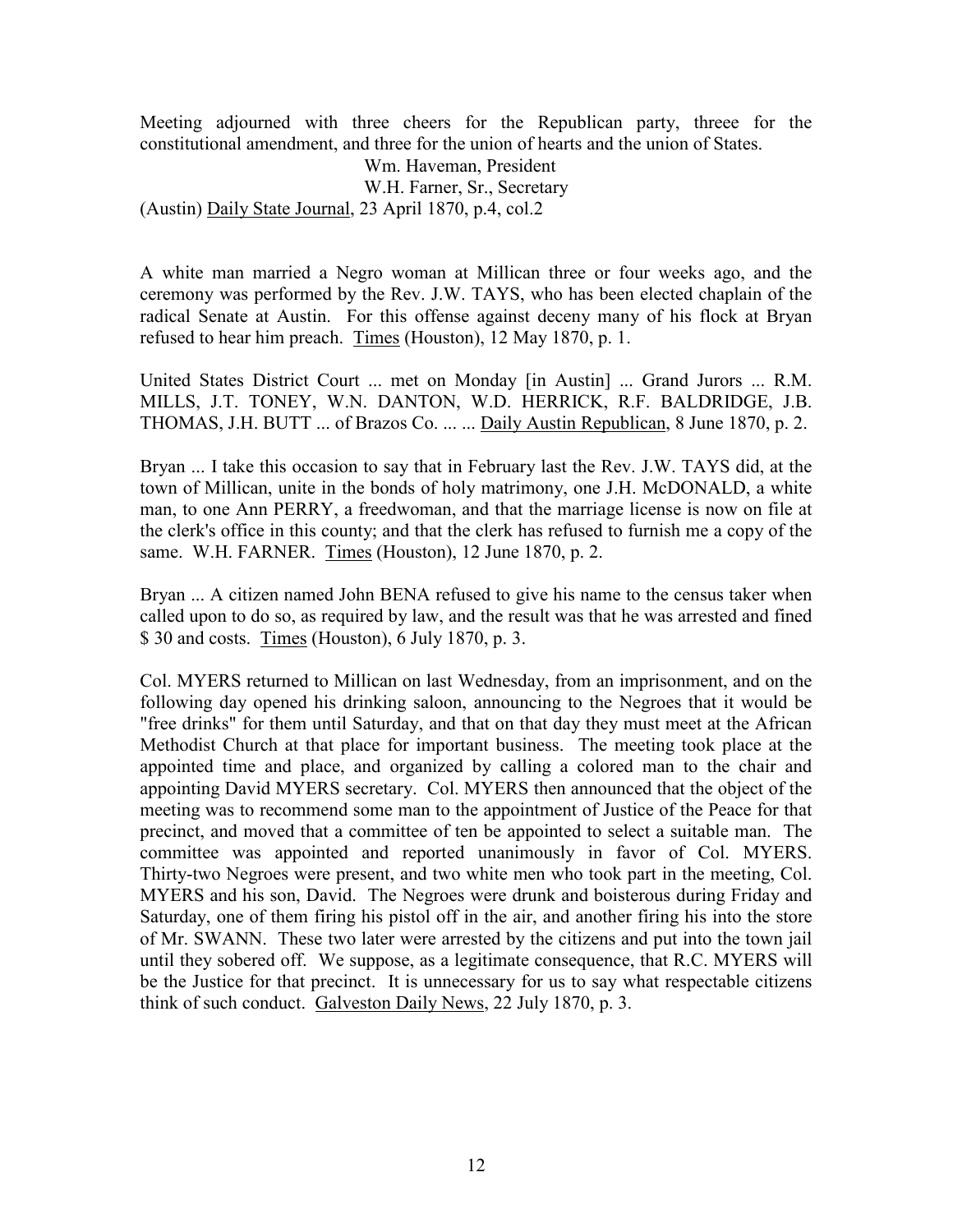City of Bryan. Appointments ... 25 July 1870. H.T. DOWNARD, Mayor; S.D. DEARING, H.A. MOORE (failed to qualify), T. McCARTY, Charles B. FOSTER, Willis VAN HOOK, Geo. JAMESON, aldermen; G.W. FARROW, marshall. (Texas. Election Registers 1838-1972.)

Bryan - The *Brazos Eagle* has the following … A dispatch from Austin gives the following as the newly appointed common council for the city of Bryan: Mayor, H.T. Downard. Aldermen, T. McCarty, S.D. Dearing, H.A. Moore, Willis Van Hook and Charles B. Foster; City Marshal, George Farrow. Houston Daily Union, 30 July 1870, p.3, col.2

The Bryan *Eagle* complains that cows are allowed to roam about the streets after night. (Austin) Tri-Weekly State Gazette, 1 August 1870, page 2

A meeting was held at Bryan on Saturday last, at which it was resolved that every endeavor should be made to rid the State "of the present oppressive tyrannical, unconstitutional, corrupt and extravagant administration." Col. H. MITCHELL presided, and W. LAMBDIN, Esq., of the Bryan Appeal, was the Secretary. Speeches were made by Col. T.J. BEALL and C.L. EVANS, Esq. The meeting convenes again on the 17th. Organization against Radicalism is going ahead in Brazos County. Galveston Daily News, 12 Aug. 1870, p. 3.

# From the *Brazos Eagle*:

On Thursday last, a man in a state of intoxication, armed with a six-shooter and bowie knife, sat down in the entrance of the store of ex-Mayor HAVEMAN, of this city, and with an oath asked if could get anything to eat. There being some ladies in the store, Mr. HAVEMAN requested him not to swear. He placed his hand on his pistol, and said if Mr. HAVEMAN wanted anything, he could get it, and used quite violent language. Mr. HAVEMAN stepped out and went to the courthouse and informed Lieut. FARROW of the above facts. The latter, accompanied by officer BAILEY, went to Mr. HAVEMAN's store and found a man sitting in the doorway with a cocked pistol in his hand. Lieut. FARROW approached him and informed him he was under arrest; the prisoner made a movement as if to use his pistol, when Lieut. FARROW caught it and threw him down. The prisoner pulled the trigger of his pistol, the hammer striking the Lieutenant's finger, which prevented it from going off. Officer BAILEY pulled a pistol, and placing it at the prisoner's head, told him he would shoot him if he did not drop his pistol. The latter gave up his pistol and was taken before Mayor DOWNARD, who fined him twenty-five dollars and cost. Houston Daily Union, 12 August 1870, p.2

First meeting of the Bryan Fire Department ... the company organized by calling J.M. STOCKTON to the chair as chairman, and E.F. BAXTER as secretary pro tem. C.A. STEARNE was nominated and elected president by acclamation. J.M. STOCKTON was nominated and elected secretary by acclamation. O.P. YATES was nominated and elected treasurer, vote 9 to 1. B. Frank LEMAN, nominated and elected foreman by acclamation. George GENDER, nominated and elected first assistant foreman by acclamation. L.G. LeGRAND nominated and elected second assistant foreman by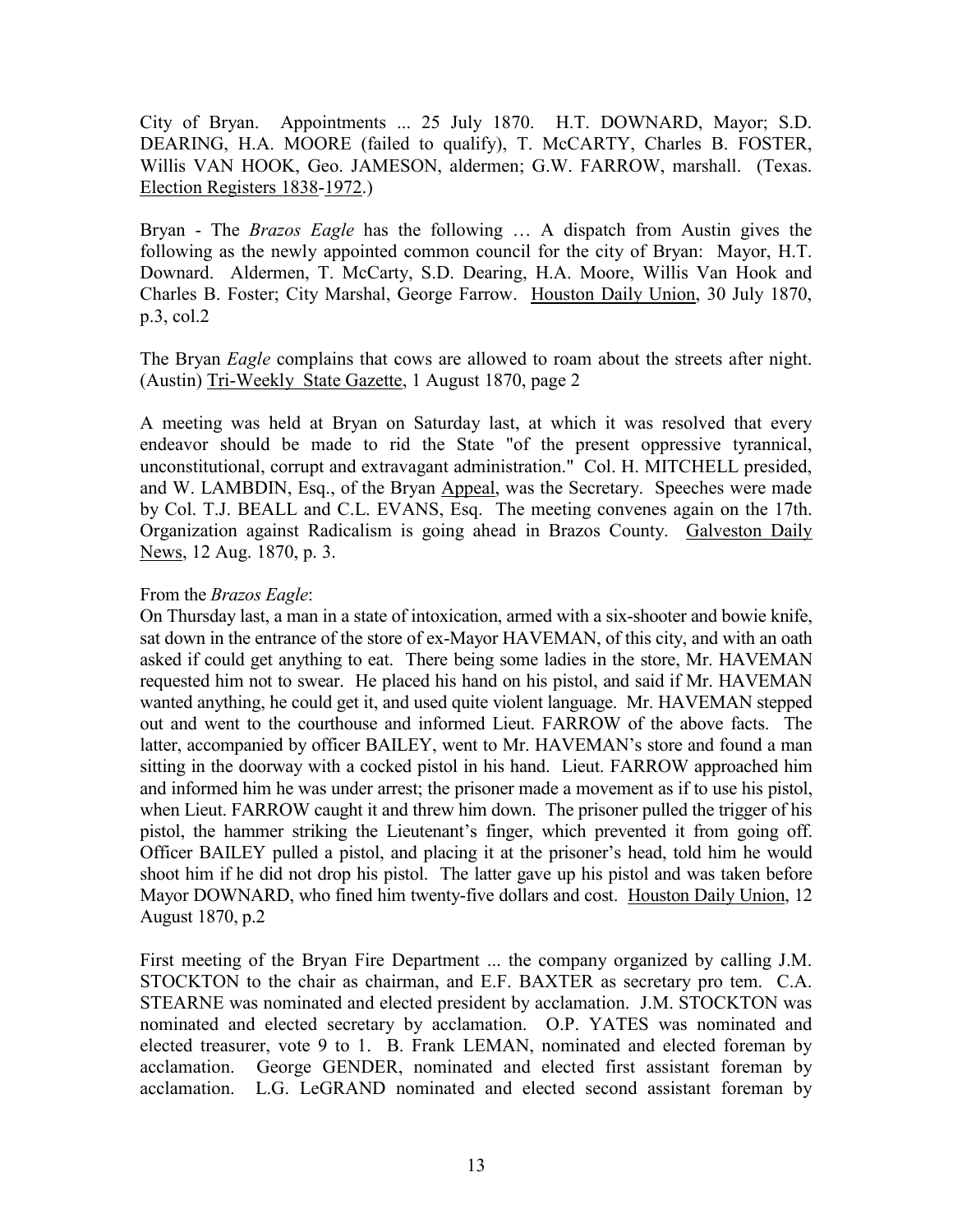acclamation. Moved and seconded that the president appoint necessary committees ... Constitution and By Laws: J.S. FOWLKES, N.B. DAVIS, and W.G. BUNGER. Uniform and Dress: N.Q. WILSON, O.B. BEALL and O.P. YATES. Finances: L. SANGER, J.O. JACKSON, and Milton PARKER. On Contracts, etc.: S.L. HORNER, J.M. STOCKTON, S.M. HUNTER and C.A. STEARNE. Weekly Bryan Appeal, 18 Aug. 1870, as quoted in Bryan Weekly Eagle, 31 Jan. 1934, p. 1.

Hon. C.W. GARDINER, member of the Legislature from Brazos, gave us a call last evening. Mr. GARDINER is just from Austin, and will go North soon to spend a few weeks. Mr. GARDINER is a Republican morning, noon and night. The Houston Daily Union, 20 August 1870, p.2

In the Houston Union of the tenth, we find a letter from the Mayor of Bryan, reflecting severely on the published report of a Republican meeting at Bryan, which was furnished for the press by Dr. R.N. MILLS. Dr. MILLS desires to say emphatically that his report was correct, and that Mr. DOWNARD's attack was uncalled for, false, and malicious. The Union has undoubtedly been imposed upon in this matter. (Austin) Daily State Journal, 13 Sept. 1870, p. 2.

The [Bryan] Appeal says the Mayor of Bryan, Dr. H.T. DOWNARD, gives universal satisfaction. The same paper reports that HARN [HEARNE] and PATRICK, two of DAVIS' state policemen, met A.B. HENDERSON, of Brazos County, a few days ago - too his six-shooter from him, according to tlaw, as they said, and then offered to let him redeem it for ten dollars. HARN was arrested, and gave bond to appear before the District Court. A warrant is also out for PATRICK. Galveston Daily News, 3 Nov. 1870, p. 2.

Wm. Thompson, colored, of the Loyal League, and a voter of the "whole" radical ticket, was up before his honor Justice Hardy, on Saturday, charged with the feloneous taking of \$63, specie. The immaculate Bill pleaded guilty and was bound over to the District Court, in the sum of \$250. Not being able to rig out the necessary bond, he was consigned to the tender protection of the county jailor. Weekly Bryan Appeal, 9 November 1870, p.3, col.2

In Bryan, the Republican candidates were elected by the following vote: for Justice of the Peace, Precinct no. 1 -- ABBOTT, 238; PREWITT, 24; MYERS, 418; JAMESON, 10. Precinct no. 2 -- JONES; 277; STEWART, 385. (Austin) Daily State Journal, 8 Dec. 1870, p. 2.

State Police Stations ... Brazos Co. FARROW, G.W. (Lieut.), Bryan; BOLDRIDGE, B.F. (Sergt.), Millican; SMITH, Alfred, Bryan; SANDERS, Thos. D., Bryan; EDWARDS, Samuel, Millican. Texas Almanac, 1871, p. 227.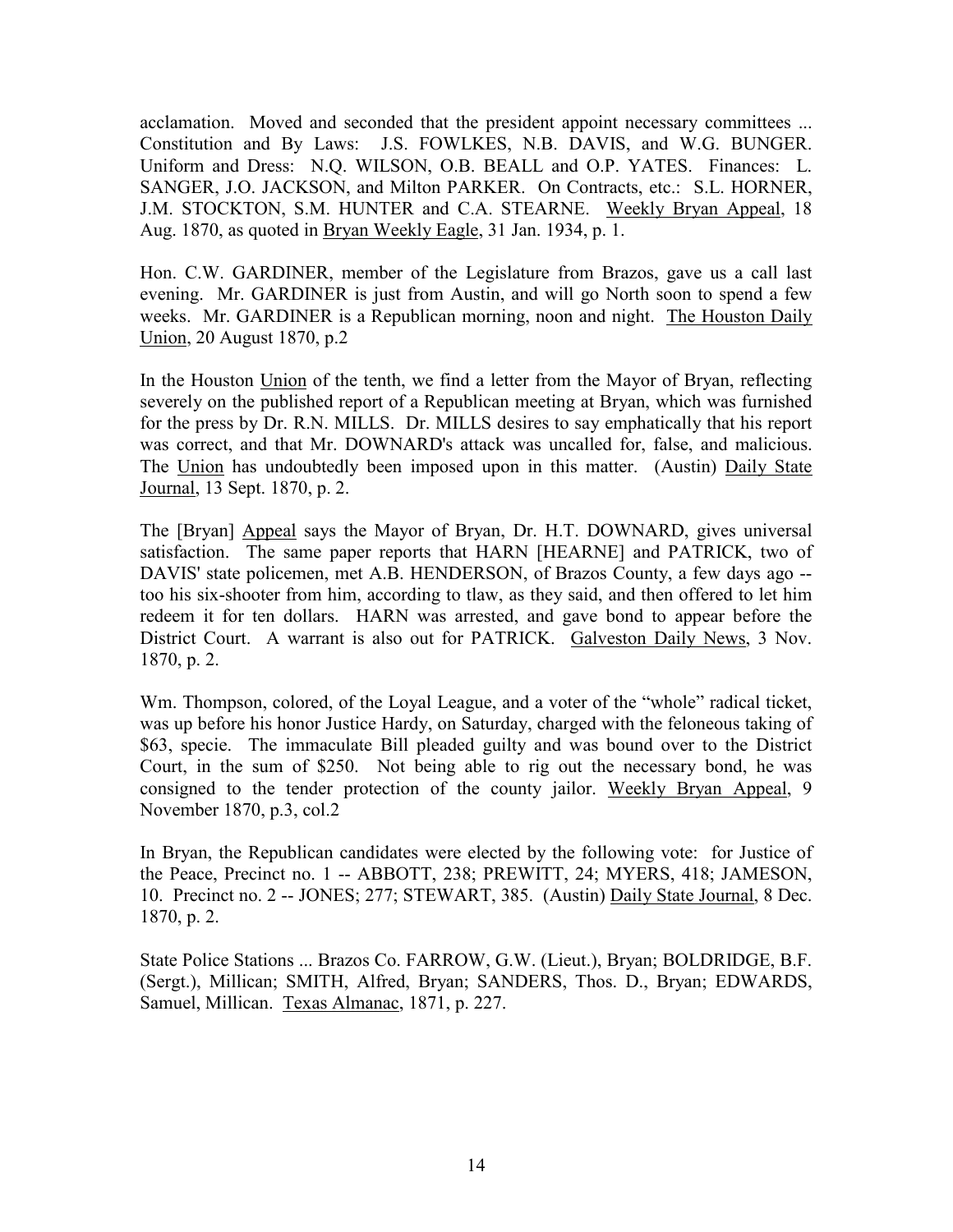The Washington (D.C.) *Chronicle* informs us that H.A. MOORE, one of the proprietors of the *Brazos Eagle*, has been appointed postmaster for Bryan, Texas. Those who are in a position to know, say that this is a good appointment, and one that will give general satisfaction to the people of Brazos County. (Austin) Daily State Journal, 1 February 1871, p. 2.

Gen. G.T. CLARK – Our Congressman, whose name leads this article, need not be ashamed of his record since he has occupied the position he now holds. No one in Congress from this state has given such universal satisfaction. He has proved himself a working representative, and on all occasions he has made party considerations secondary to what he deemed the public welfare. He has not only given entire satisfaction to his own party, but he has made innumerable friends in the party that opposed his election, and were he once more a candidate for the position he now holds, he would be re-elected by an overwhelming majority. As soon as we are able, we will publish in full the Congressional record of Gen. Clark, and we think it will verify this tribute to a meritorious representative -- Bryan Appeal. (Austin) Daily State Journal, 18 Feb. 1871, p. 1.

Bryan ... S.M. GARDNER, alias MILLS, etc., was arrested last Tuesday in this place, by Mr. Joe NELLY, town policeman, and Bester SOUTH, of the State Police. He is charged with participating in the murder of Dr. McDANIEL, which occurred in Madison County last year. Galveston Daily News, 18 Feb. 1871, p. 2.

The Brazos Eagle contains the proceedings of the Brazos County court, from which we clip as follows: A report was received from C.F. MOORE, District Clerk, stating that he had negotiated the sale of county bonds to the amount of \$ 3,000, at eighty cents on the dollar, C.F. MOORE being the purchaser. That is about the coolest piece of acquiring within our recollection. Galveston Daily News, 17 March 1871, p. 2.

Bryan ... The Democratic Convention of this county met here on yesterday, and nominated Col. Spencer FORD and T.J. BEALL, Esq., delegates to the Houston State Convention. The meeting was large, and every man seemed enthused with a determination to do his whole duty. Such a spirit we have not seen manifested before since the war. Galveston Daily News, 12 May 1871, p. 2.

Republican Senatorial Committee ... Seventeenth District. W.A. SAYLOR, Chairman; Charles W. GARDINER, John MITCHELL, George T. HASWELL, R. VAN SLYKE ... (Austin) Daily State Journal, 23 May 1871, p. 11.

Statement giving the votes by counties for Justices of the Peace ... Brazos County Precinct No. 5 R.S. MOTLEY 331, Wm. S. STUART 325 ... (Austin) Daily State Journal, 16 July 1871, p. 4.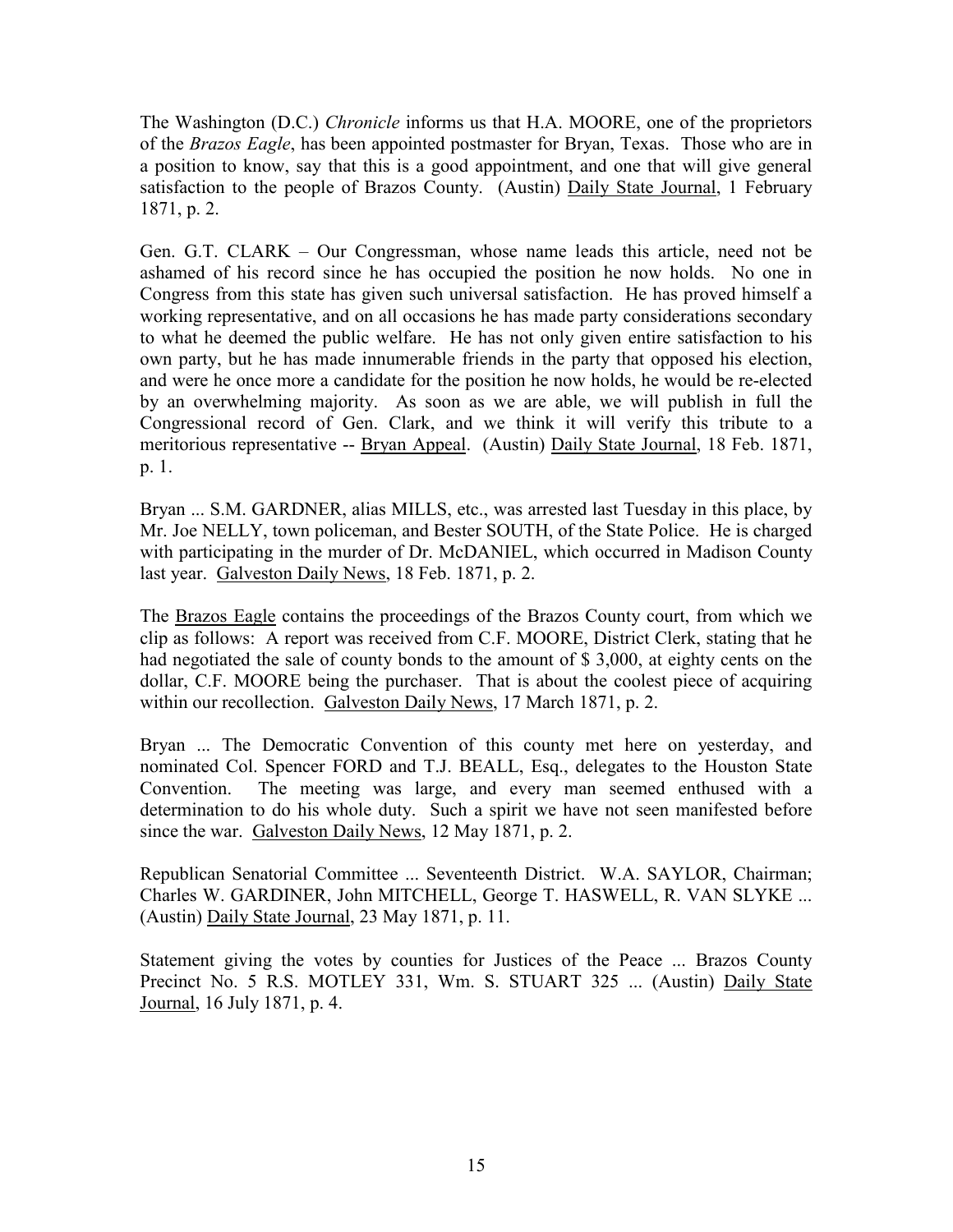Millican ... Editors News: There was a large enthusiastic meeting held in this place on yesterday, the 15th, for the purpose of nominating a candidate for the office of Justice of the Peace ... Mr. Albert G. PREWETT, a very worthy gentleman and one possessing all the necessary qualifications for the position, was then nominated. Mr. GOODWYN, of Bryan, addressed the meeting ... Galveston Tri-Weekly News, 24 July 1871, p. 1.

The Democrats of Bryan will hold a barbeque on the 10th of August. Galveston Daily News, 25 July 1871, p. 4.

… chosen by the Democratic State Convention, are as follows ... 17th Senatorial District G.J. GOODWIN, Bryan ... (Austin) Democratic Statesman, 26 July 1871, p. 1.

Governor DAVIS will address the people on the issue of the canvas as follows ... Millican on Wednesday, August 23 ...(Austin) Democratic Statesman, 8 Aug. 1871, p. 1.

Hon. G.J. GOODWIN, of Bryan, member of the Democratic Executive Committe for the Seventeenth District, reports: "Every county of my District is thoroughly organized, and every man will register and vote." (Austin) Democratic Statesman, 8 Aug. 1871, p. 2.

The Bryan barbeque was a grand success. At least five thousand people were in attendance, and the enthusiasm was immense throughout. The barbeque was held in a fine grove, a mile from town. Stores and shops were closed or deserted, and everybody spent the day at the mass meeting. At least a thousand ladies were present, and were eager listeners. The Negroes, nearly one thousand strong, were among the crowd, and listed with strict attention to the speakers, who were Col. GIDDINGS, E.J. BELL, S.B. BURLEY, Judge THOMAS and a colored orator. The dinner was perfect in all its features -- plenty for all, good cheer and good music. Galveston Daily News, 11 Aug. 1871, p. 2.

Bryan, August 10. Thursday morning broke clear and cool, promising a fine day. At an early hour the stir in town told something unusual was to occur, and that something unusual did occur, is our pleasure to record. All along the Bryan folks have been wide awake to the importance of the issue now before the state, and they made preparations for this BARBEQUE in accordance with their sense of its importance. At an early hour the flow of people was toward the grove. Vehicles of every description were pressed into service, and at 9 a.m. the crowd gathered beneath the cool shade, numbered at least 5000. Near the entrance to the grove an enterprising citizen had spread his canvas, and gathered beneath it a full supply of the lighter refreshments -- no whisky being allowed. Beyond the speakers' stand a ditch at least one hundred yards in length had been dug, fire placed within, and over this was spitted whole carcases of beeves, sheep and hogs, cooking for the multitude about the stand. Ample table room had also been provided. In a word, the entire arrangements were complete, and the committee deserve the hearty thanks of all who attended. In the shadiest part of the grove a speakers' stand was erected, and about this seats for 2000 or 3000 persons had been arranged. Here gathered the crowd, who were seated by the Marshals, and at 10 a.m. the speaking commenced. Col. GIDDINGS was introducted to the audience by G.T. GOODWIN, Esq., and for an hour held the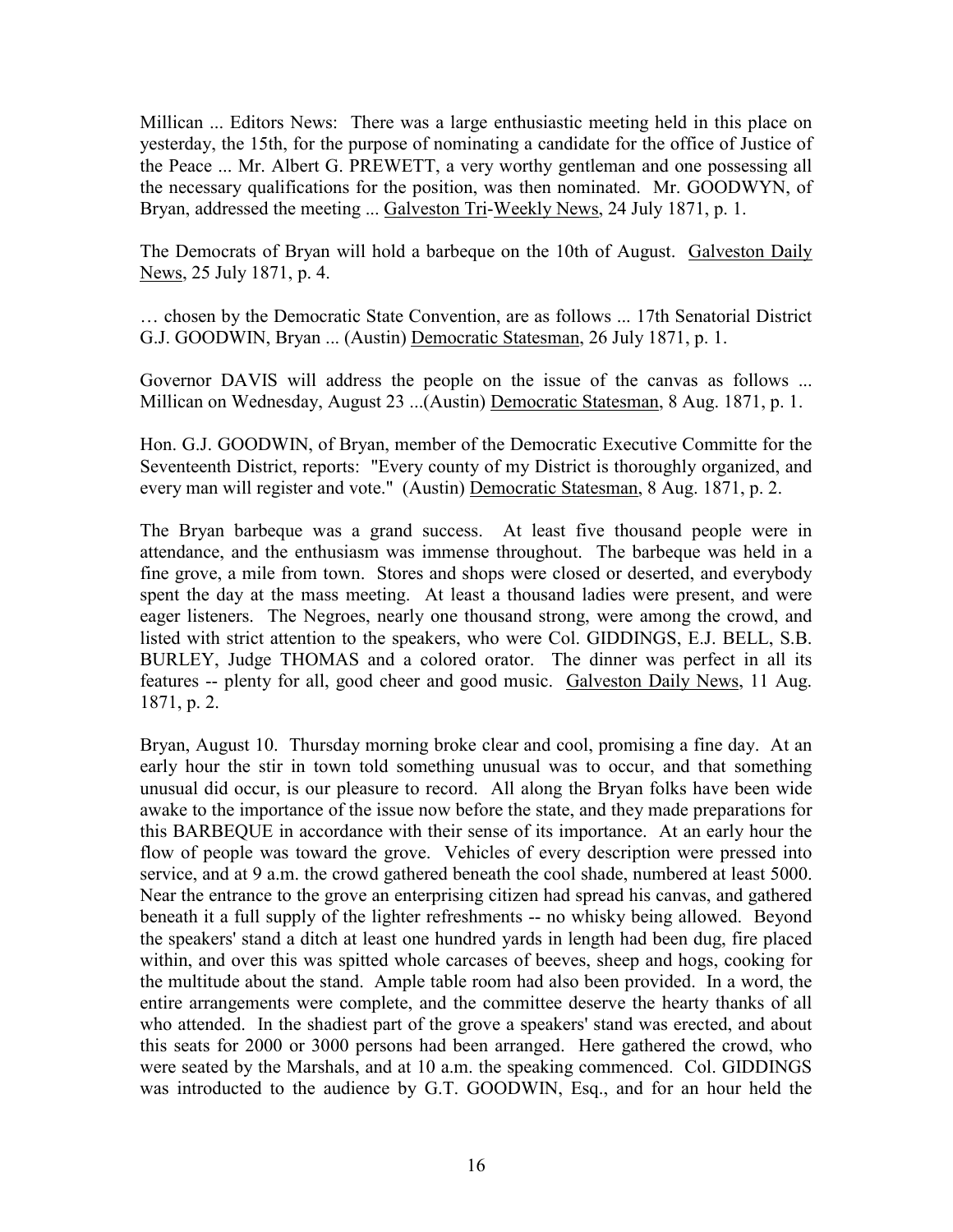attention of the audience. As at Houston and Galveston, he gave his attention to the questions most important in the issue now before the people, dealing with those matters in the quiet dignified way so characteristic of the man. He gave the people assembled the facts of the case, leaving them fully exposed to the judgment and good sense of the voters of the county. He made a thorough expose of the tax question as the one most absorbing the attention of the people. He said that "the cotton a planter could raise would not pay his taxes," and "the land itslf, would have to be abandoned by and by, if this misrule continued, for no planter could force enough from the soil to keep up his tax payments." "Parties who had paid \$ 200 tax a year ago would be obliged to pay \$ 460 this or more than double the sum of last year. Some had done so already," and he asked: "Where will such a state of affairs carry the people but to poverty and ruin ?" Col. GIDDINGS was evidently suffering much from fatique, having spoken at Houston on Tuesday evening, at Hempstead on Wednesday afternoon and evening. After resting here to-night, he will go to Belleville to- morrow. He was followed by T.J. BEAL, who held the audience in the closest grasp for a full hour, now and then indulginf in brilliant oratorical flights, which made his speech a very effective one. While he was speaking the stand proved insecure and gave way in the back part, mixing up committeemen, reporters and sight- seeing urchins considerably. The speaker was not the least disconcerted, keeping right on to the end. Several other speakers followed, among them (after dinner), Judge THOMAS, who made a most effective, well- timed speech, of forty minutes. Before we close let us again repeat ... Galveston Daily News, 12 Aug. 1871, p. 2.

Gov. E.J. DAVIS spoke at Bryan Courthouse, last night, to a large audience, composed mostly of colored people. The Governor expresses very much the same sentiments as his speeches at other places. After the Governor finished, the crowd raised long and deafening cries for Capt. BEALL, of Brazos County, a good Democrat, who rose from the audience and stated, in a few words, and in a very gentlemanly, dignified manner, that he did not think it right to take advantage of the time or place appointed for a meeting by the Governor, by himself, and declined speaking. Major Tom OCHILTREE then rose and made a short speach. He was followed by Gen. CLARK, who also made a short and spirited speech, and Richard NELSON also spoke. During the meeting the excitement ran very high, and the greater part of the audience leaving the courthouse at different times, no disturbances occurred. The special train leaves here this morning, with the Governor and party, for Calvert, where the Governor intends speaking at night. I think the Radicals are sadly disappointed with their reception in Brazos County. Galveston Daily News, 20 Aug. 1871, p. 2.

The *Brazos Eagle* understands that Col. Spencer Ford and Mr. Harvey Mitchell have been appointed by Gov. Davis as two of the judges of election. If the report be true, the Eagle says Gov. Davis can recall his police, as there we be no need for them in Brazos County. Galveston Daily News, 8 Sept. 1871, p. 4.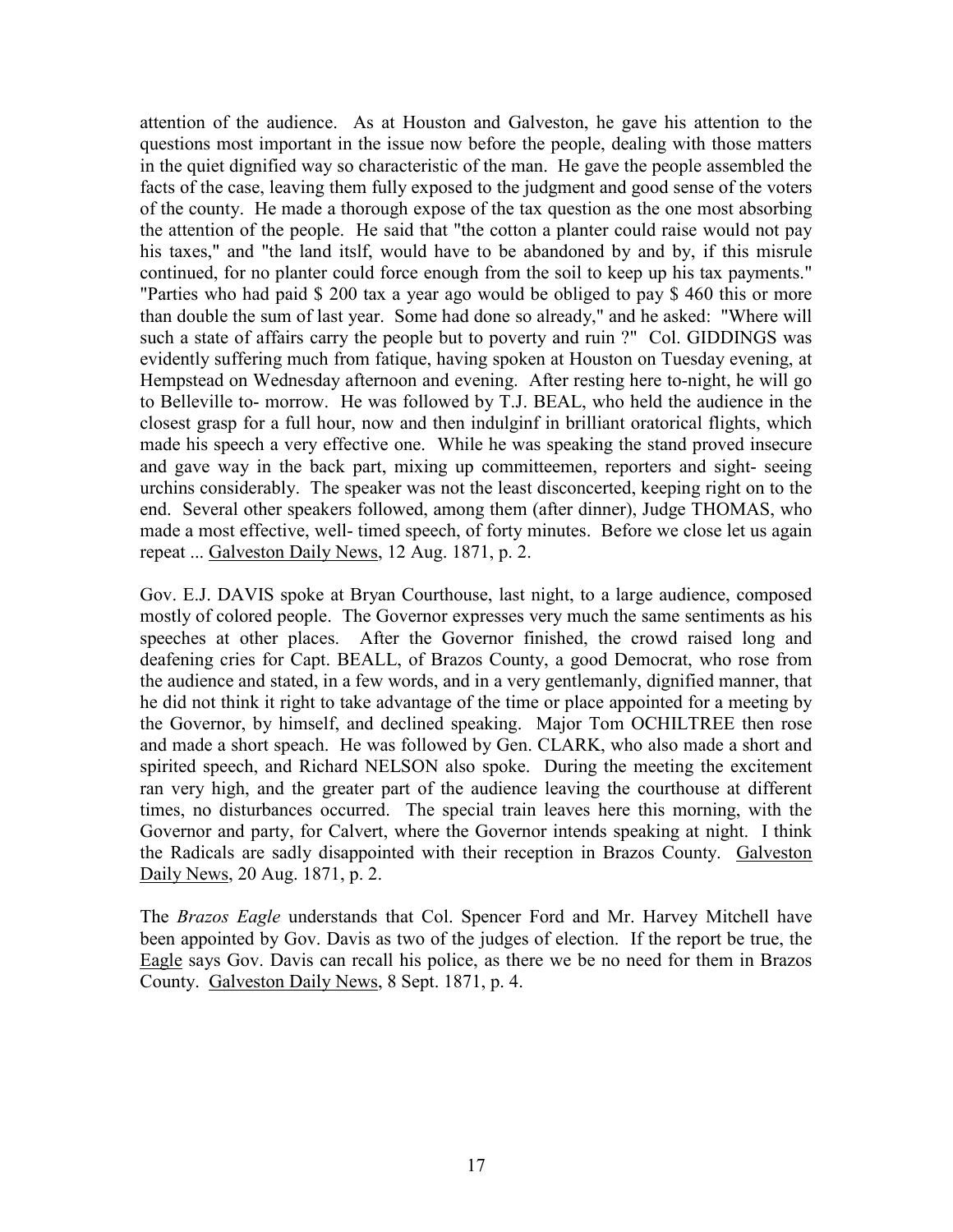The Brazos *Eagle* says two State police men were arrested there and lodged in jail. It appears that they arrested a man for carrying deadly weapon. He pleaded ignorance of the law, and offered them \$ 10 to let him go. They did so, when he made complaint before a justice of the peace the next morning and had them arrested for robbery. After an examination, they were committed to jail in default of \$ 250 bail. Galveston Tri-Weekly News, 15 Sept. 1871, p. 2.

Congressional elections, October 1871, Third District ... Brazos County GIDDINGS, 1,233; CLARK, 1,050; STEVENSON, 0 ... (Austin) Democratic Statesman, 17 Oct. 1871, p. 2.

City of Bryan. Appointments ... 9 Nov. 1871. Geo. D. HASWELL, alderman. (Texas. Election Registers 1838- 1972.)

The following seems to be a rather left-handed compliment from an editor to his own town: "We notice that the Legislature has changed Bryan from a town to a city. While at work at this job we wish it would also change its name, and call it either Dogtown or Pupville. Either would cover the case. As Bryan has outgrown her town breeches they are for sale cheap. They can be bought at a bargain, and they will do as well as new ones to start a town with. Apply to the mayor. The contents of the pockets go with the breeches without additional charge." – *Eagle*. (San Antonio) Daily Express, 11 Nov. 1871, p. 2.

City of Bryan. Appointments ... Dec. 4, 1871. H.T. DOWNARD, mayor; T.J. DEARING, marshal (resigned 3 July 1872); T. McCARTY, W. VAN HOOK, G.B. FOSTER, C.F. MOORE, H.A. MOORE, Geo. D. HASWELL, aldermen. (Texas. Election Registers 1838-1972.)

L.D. MILLER, a colored man, made a good Democratic speech at Bryan the other day and the Appeal says he was "entertaining and impressive." Galveston Tri-Weekly News, 12 April 1872, p.3

The city [Bryan] by its mayor, H.T. DOWNARD, publishes an ordinance giving him power to appoint as many policemen as he may think necesary for the maintenance of the peace ... In the city directory of the paper, H.A. MOORE is named as postmaster. The office was open from 9 a.m. to 12:30 p.m., and from 2 to 5 p.m. ... Geo. WOLSTON was secretary of the hook and ladder company ... Weekly Bryan Appeal, 26 Apr. 1872, as described in Bryan Daily Eagle, 25 Apr. 1917, p. 3.

Bryan ... The Republican County convention ... was called to order by H.A. MOORE, Chairman of the Executive Committee ... On motion of Hon. C.W. GARDINER, a committee of five was appointed to draft resolutions ... During the absence of the committee, eloquent, stirring and patriotic remarks were made by Hon. W.A. SAYLOR, H.A. MOORE, Dr. A.W. LEEDOM ... that Hon. W.A. SAYLOR, Hon. C.M. GARDNER, W.B. FOREMAN, H.A. MOORE and Alford SMITH be chosen as delegates and Willis VAN HOOK, Alfred BURGESS, Stephen CURTIS, Union PILLOW and James ADAMS be selected as alternates to represent the County of Brazos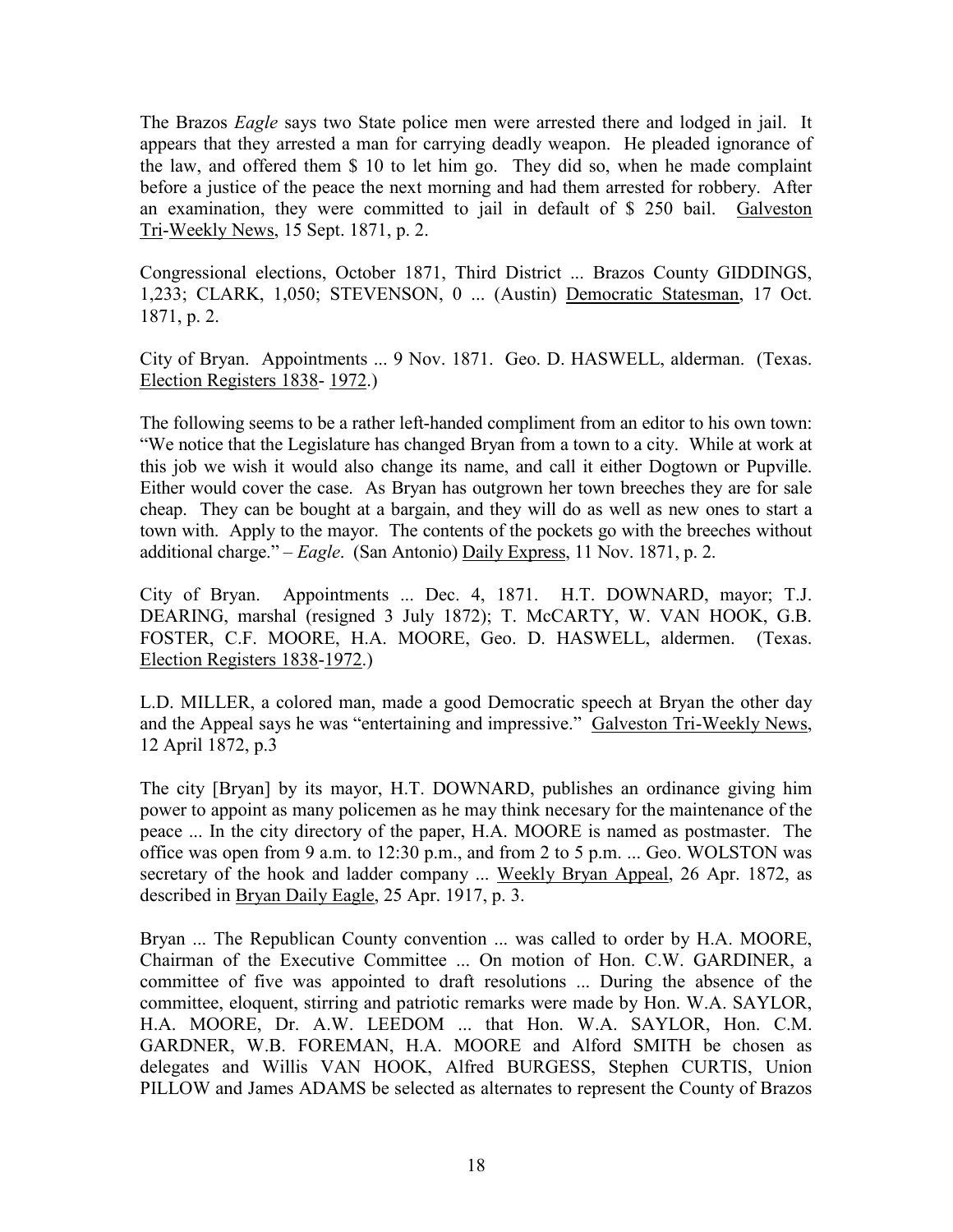in the Republican State Convention ... On motion of E.W. PELLS, the proceedings of the convention was ordered to published ... H.A. MOORE, chairman, W.B. FOREMAN, secretary. (Austin) Daily State Journal, 1 May 1872, p. 4.

Public Meeting! A public meeting will be held in front of SMITH & BOWLE's brick building tonight, to celebrate the triumph of law and justice over corruption and fraught in dismissing CLARK from the halls of Congress and admitting Hon. D.C. GIDDINGS to his seat. Galveston Daily News, 14 May 1872.

Bryan, May 15th ... The meeting last night was large and enthusiastic. Speeches by Maj. J.D. THOMAS and Col. Spencer FORD. The firing of the guns were answered by loud cheers for GIDDINGS, GREELEY and BROWN. Galveston Daily News, 17 May 1872, p. 1.

Bryan ... On Wednesday last, the 29th inst., the Democracy of Brazos County met in mass convention at the Courthouse in this city. Col. A.S. BROADUS was elected Chairman and Wm. LAMBDIN, Secretary. Messrs. T.J. BEALL, G.I. GOODWIN, J.D. THOMAS, C. STERNE, and W.L. ABBOTT, G.H. LOVE, K. WOMBLE were appointed a committee on Resolutions, who reported the following ... [text of resolutions follows] ...The following gentlemen were appointed delegates to the Corsicana Convention: Capt. T.J. BEALL, Major B.H. DAVIS, A.S. BROADDUS, J.D. THOMAS, Wm. LAMBDIN, Judge R.J. SMITH, Dr. D.A. JAMESON, J.J. KIMBROUGH, K. WOMBLE, Len HUDSON, J.N. HENDERSON, James MARTIN, J.M. ZIMMERMAN, W.T. ABBOTT, Will HASSELL, James WALKER, Hammett HARDY, C.I. EVANS, T.V. WALKER, J.M. HOOD, G.L. GOODWIN, Frank CLARK, G.H. LOVE. ... [article continues] Galveston Daily News, 4 June 1872, p. 1.

City of Bryan. Appointments ... Thos. McCARTY, marshall. July 6, 1872. (Texas. Election Registers 1838-1972.)

City of Bryan. Appointments ... 2 Oct. 1872. J.J. ADAMS, David McINTOSH, Spencer FORD, judges of election. (Texas. Election Registers 1838-1972.)

Bryan, Oct. 20, 1872

At the Radical pow-wow there were six hundred Negroes, four Radical orators, eight white Radicals, and ten Democrats present. An immense fog of dust and considerable odor were raised.

At about the hour of 12, the motley crowd, with a lot of freedmen attempting to act as a brass band, assembled in the grounds prepared for the occasion, about one mile from town sufficiently near - when the Hon. A.J. Evans was introduced to the audience. Jim Russell overlooked, giving the sign ofr applause.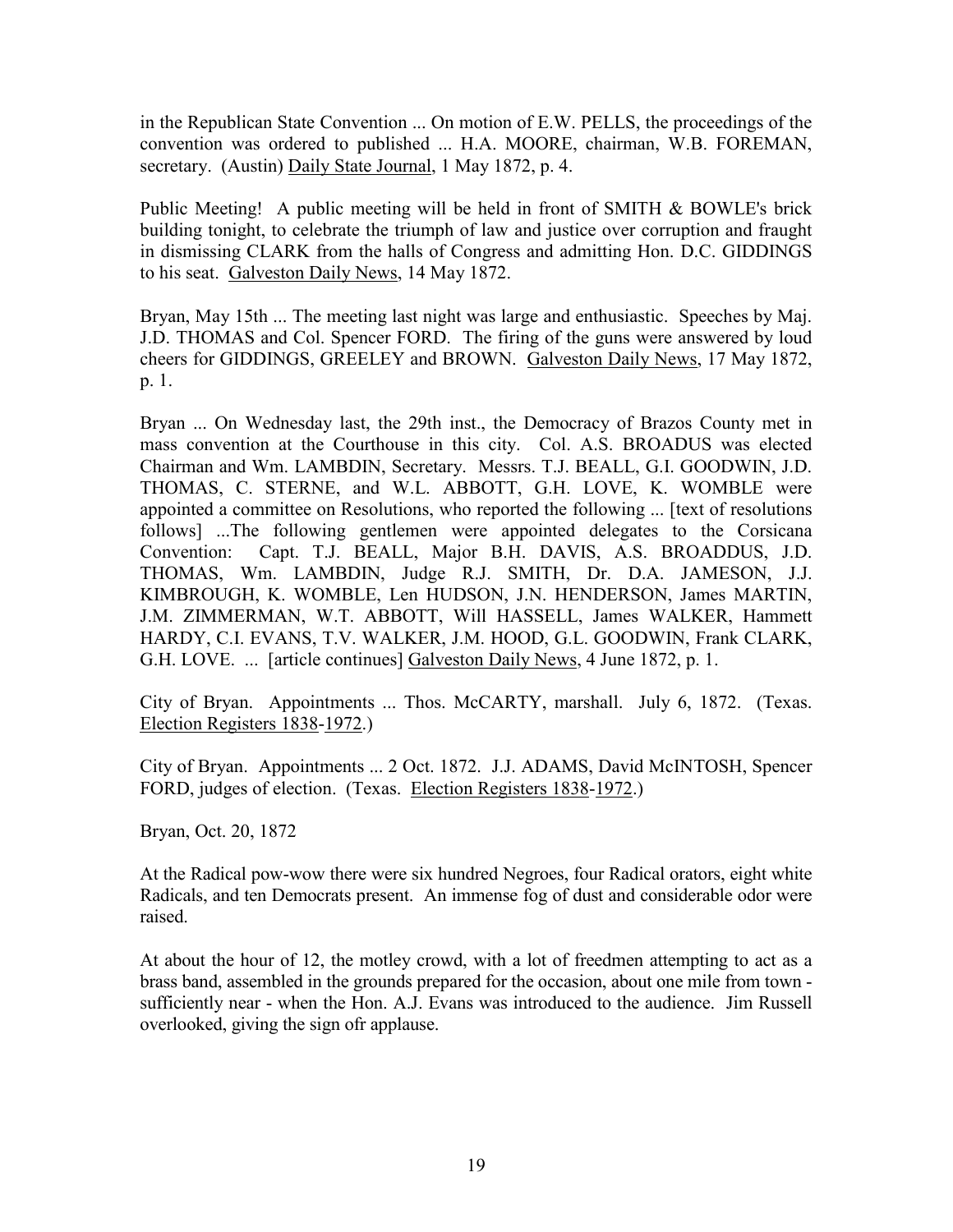Andrew said he was happy to meet his friends of Brazos County, and was glad to see their faces; that he would have been very happy to have met his honorable competitor, also, who had refused to meet him in joint discussion of the political issues before the country, etc. He did not give Mr. Giddings' reason for declining the joint discussion.

The speaker said he was an impudent man, and wanted to be sent to Congress to ask for and demand larger appropriations, and more of them, etc.; frequently pausing to give Jim Russel and opportunity to signify applause.

The next speaker in order, the Hon. J.W. Flanagan, ostensibly a Senator in the Congress of the United States, was introduced, Don Moore acting as a ring-master. This venerable gentleman said he was very happy to meet his friends and to see their faces; that he was a Baptist, and that as a Christian, loved the brethren, even so he loved his Republican friends; that he loved to study character, and that he felt a high degree of satisfaction in the evidence of an appreciative intelligence exhibited in the cheerful faces of his Republican friends. He said Mr. Grant expected and deserved their support; that they were indebted to him for their freedom, and all the privileges of citizens before the law, etc.

Occasionally Jim Russell caused a moderate applauding to be inflicted.

Next Loney, still acting as ring-master, rose and announced that dinner was ready, remarking that the ladies would first be accomodated. The word ladies does not specially signify what, and that the invitation was extended to the Democrats. Here Jim unsheathed his sabre, and placing his corps of Lietenants at given points, to prevent a rush in that direction, the ladies, and Republicans, and Democrats, all partook of a very decent barbecue, after which, succeeding another effort by the band, the Hon. G.T. Ruby was the third speaker introduced to the audience. Ruby (which doesn't signify red) said he was very proud to meet his fellow-citizens, etc. - he didn't mention their faces particularly. He said he overheard a Democrat in the crowd inquiring if Senator Flanagan was elected by the people, or whether he had been appointed by the Governor? That Democrats were very ignorant, etc. Jim Russell attended pretty promptly to the intervals in this speech.

Next the Hon. Webster Flanagan was introduced. He spoke with more earnestness than either of his predecessors, and buncomized considerable, remarking the land of the free and the home of the brave. At the conclusion of Flanagan's harangue, the entertainment adjourned to a night session at the court house. No reasons were urged vindicating the administration, other than that Grant had conquered the rebellion and liberated the slaves, and certainly no accessions were made to the Radical ranks. [signed] Romeo Galveston Tri-Weekly News, 23 October 1872, p. 1.

Bryan ... There was a grand rally of the GREELEY and BROWN Club, torch light procession and turn out of fire company last night. Col. Roger Q. MILLS, candidate for Congress from the State-at-large, addressed a very large meeting. Galveston Tri-Weekly News, 28 October 1872, p. 1.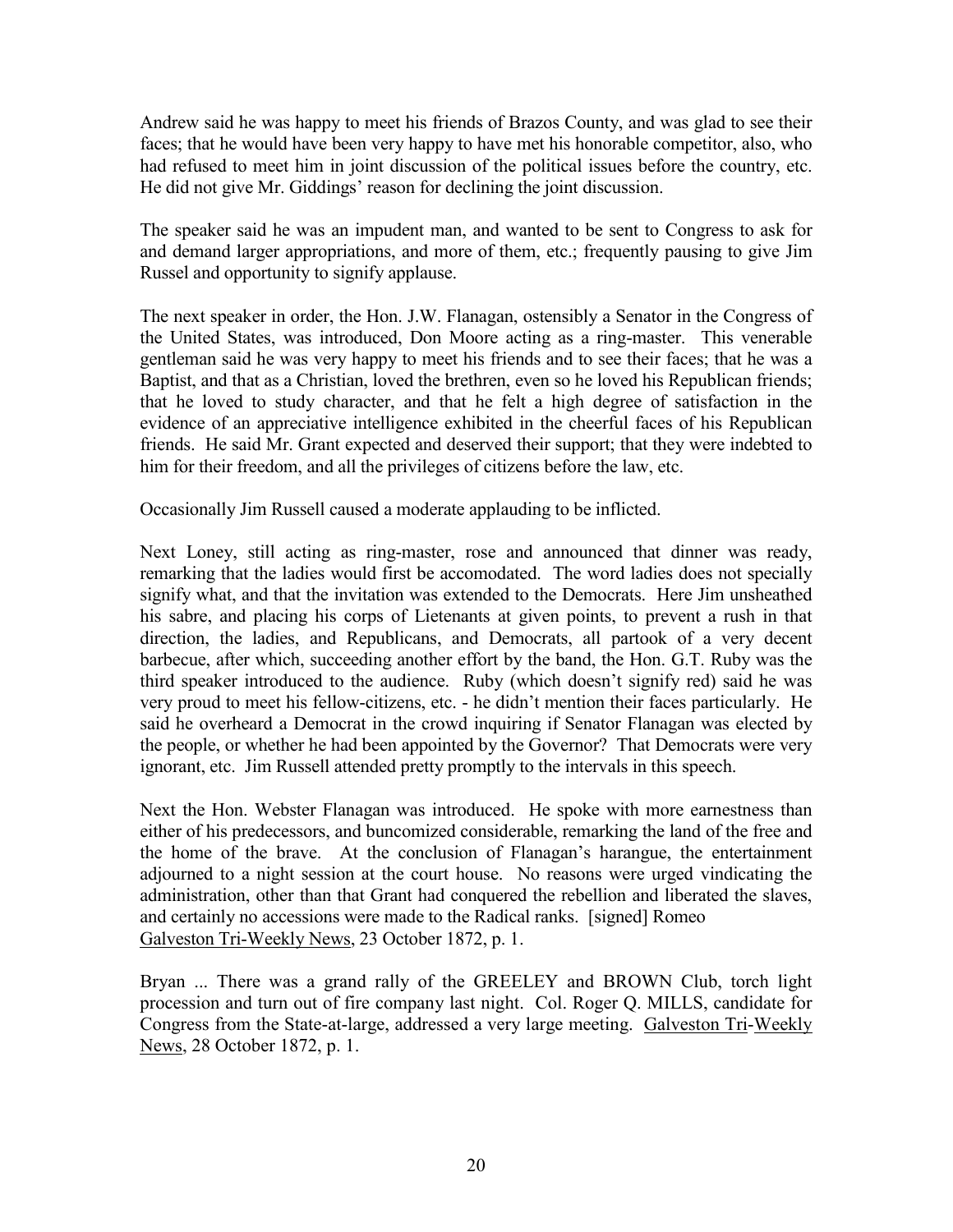One of the candidates -- We understand that Judge R.B. WALLACE, of Bryan, the man who took such a prominent part with the "Austin ring" in procuring the indictments against the Governor and other State officers, is a candidate for Sergeant-at-Arms of the House. No doubt he has come to claim his award at the hands of the "Ring." (Austin) Daily State Journal, 15 Jan. 1873, p. 2.

Brazos County Deed Records, Book N, page 285: H.T. and E.F. Downard sold the city of Bryan 22 feet off the front of lot 3 in block 9 in Bryan for \$600 "gold dollars"; deed dated 16 January 1873.

Brazos County Deed Records, Book N, page 368: J.B. McLelland, mayor of the City of Bryan, "by virtue of the authority vested in me by an order of the common council of said city" dated 3 March 1873, for \$1 sold the Bryan Hook and Ladder Company, 22 feet off the front of lot 3 in block 9 in Bryan; deed dated 17 March 1873; this was the same land purchased by the city from H.T. & Eliza F. Downard on 16 January 1873, as recorded in Brazos Co. Deed Book N, page 285.

The mayor of Bryan has issued a sanitary notice, calling attention to the unhealthy condition of the town. Galveston Daily News, 17 June 1873, page 4

The Democrats of Brazos County held a primary election on the 2d instant, at which the following gentlemen were nominated: G.I. GOODWIN for the Legislature, T.D. SANDERS for sheriff, and H. HARDY for clerk of the District Court. The ticket is very strong. Galveston Daily News, 9 Aug. 1873, p. 2.

The dispatch of yesterday, reporting a case of yellow fever, was incorrect. There is no case here, nor has there been for three weeks. James B. McLELLAND, Mayor of Bryan, Galveston Daily News, 8 Nov. 1873, p. 2.

Brazos County -- The registration list shows a white majority of 410 votes. Galveston Daily News, 2 Dec. 1873, p. 4.

Brazos County ... The election is progressing quietly. There has not been a single disturbance. A solid vote is being polled for COKE, who is two hundred ahead in the city, and other wards yet to be heard from. The State ticket is running solidly Democratic, but the city, county, and senatorial tickets are considerably mixed. A great deal of scratching is going on. I will send full particulars to-morrow. Galveston Daily News, 3 Dec. 1873, p. 2.

Bryan ... The vote in this city (precinct no. 4) stands as follows ... for Representative, GOODWIN 629, PATRICK 616, RIED [REED] 270, COTTON 264. The other precincts of this county are not yet heard from ... The entire Democratic county ticket, with the exception of a Liberal sheriff, is elected. Galveston Daily News, 4 December 1873, p. 2.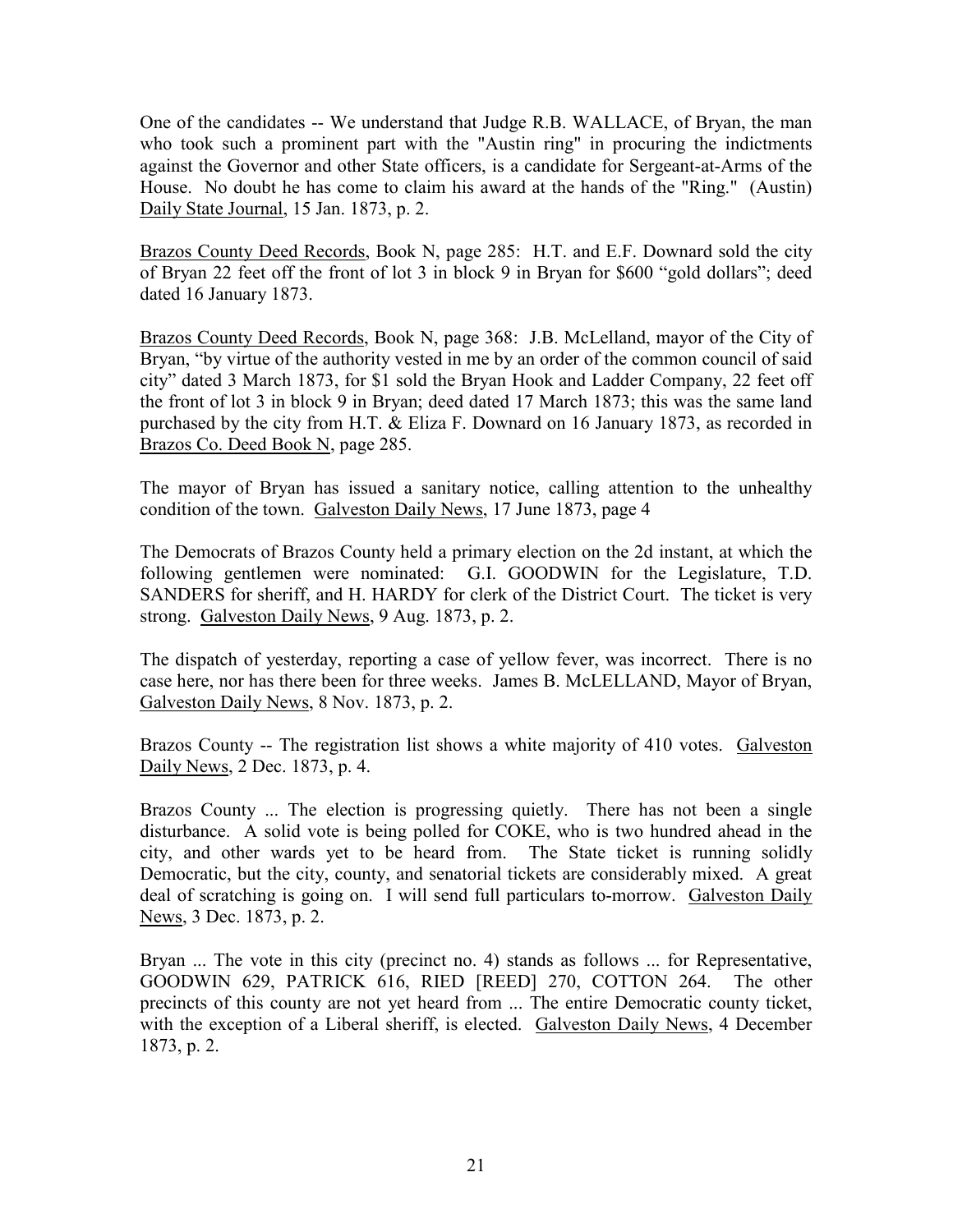Election returns ... Brazos County, democratic majority 300 and county ticket elected ... Bastrop Advertiser, 6 Dec. 1873, p. 2.

At the recent municipal election at Bryan, L. ERWIN was elected Mayor. Galveston Daily News, 10 Dec. 1873, p. 1.

The following is the official vote of Brazos County ... For Representative, Eighteenth District, G.I. GOODWIN, 1169; W.W. PATRICK, 1122; Warren REED, 813; Giles COTTON, 802 ... for Sheriff of Brazos County, T.D. SANDERS (dem) 922; W.B. FORMAN (liberal) 996 ... for Clerk of the District Court, Hammett HARDY (dem) 1113, C.F. MOORE (liberal) 869 ... for County Treasurer, W.G. BENIGER (dem) 1169. For County Surveyor, J.B. THOMAS (dem) 1450, S. GARNETT (rep) 5. For Justice of the Peace, Precinct No. 1, N.R. GOIN (dem) 1129, A.T. HETH (rep) 833 ... Precinct 2, J.F. LEE (dem) 1135, John H. JONES (dem) 12, J. VANNOY (rep) 829 ... Precinct 3, J.S. RILLEY (dem) 1084, Hugh REED (dem) 883 ... Precinct 4, A.H. HARLAN (dem) 1089, G.P. FOSTER (rep) 884 ... Precinct 5, R.S. MOTLEY (dem) 1353, Allen HERVEY (rep) 501 ... Galveston Daily News, 11 Dec. 1873, p. 2.

COKE's majorities ... Brazos 381 ... Bastrop Advertiser, 20 Dec. 1873, p. 2.

Bryan ... Bill TABOR, who was indicted for the murder of HIGGISON, the City Attorney of this place, a year ago, broke jail at Caldwell a few days ago, and has fled. Galveston Daily News, 25 Dec. 1873, p. 2.

From Bryan ... the city election, which was held here during the general election, having been declared void, another election is being held here to-day. No disturbance has occurred. Waco Daily Examiner, 8 Jan. 1874, p. 1.

Official vote ... Brazos County ... COKE 1197, DAVIS 816 ... Bastrop Advertiser, 7 March 1874, p. 2.

Judge J.M. ONINS, of the Twenty-eight Judicial District, announced in a bar meeting on the 19th inst., at Bryan, that in consequence of continued ill health he was compelled to resign and leave Brazos County. Col. Spencer FORD and P.L. BROADDUS are spoken of as Judge ONNIS' successor on the bench of the twenty-eighth Judicial District. Cleburne Chronicle, 28 Mar. 1874, p. 2.

From Bryan ... District Court is in session, and our new judge Col. A.S. BROADDUS, is making it lively for the officers of the court. Galveston Daily News, 14 July 1874, p. 1.

At a called meeting of the Board of Common Council of the city of Bryan, held this day, the following resolution was unanimously adopted: Resolved, that all business houses of the city are requested to close this morning from 10 a.m. to 12 m., in respect to our late respected citizen and alderman, William McIntosh. Galveston Daily News, 26 July 1874, p. 1.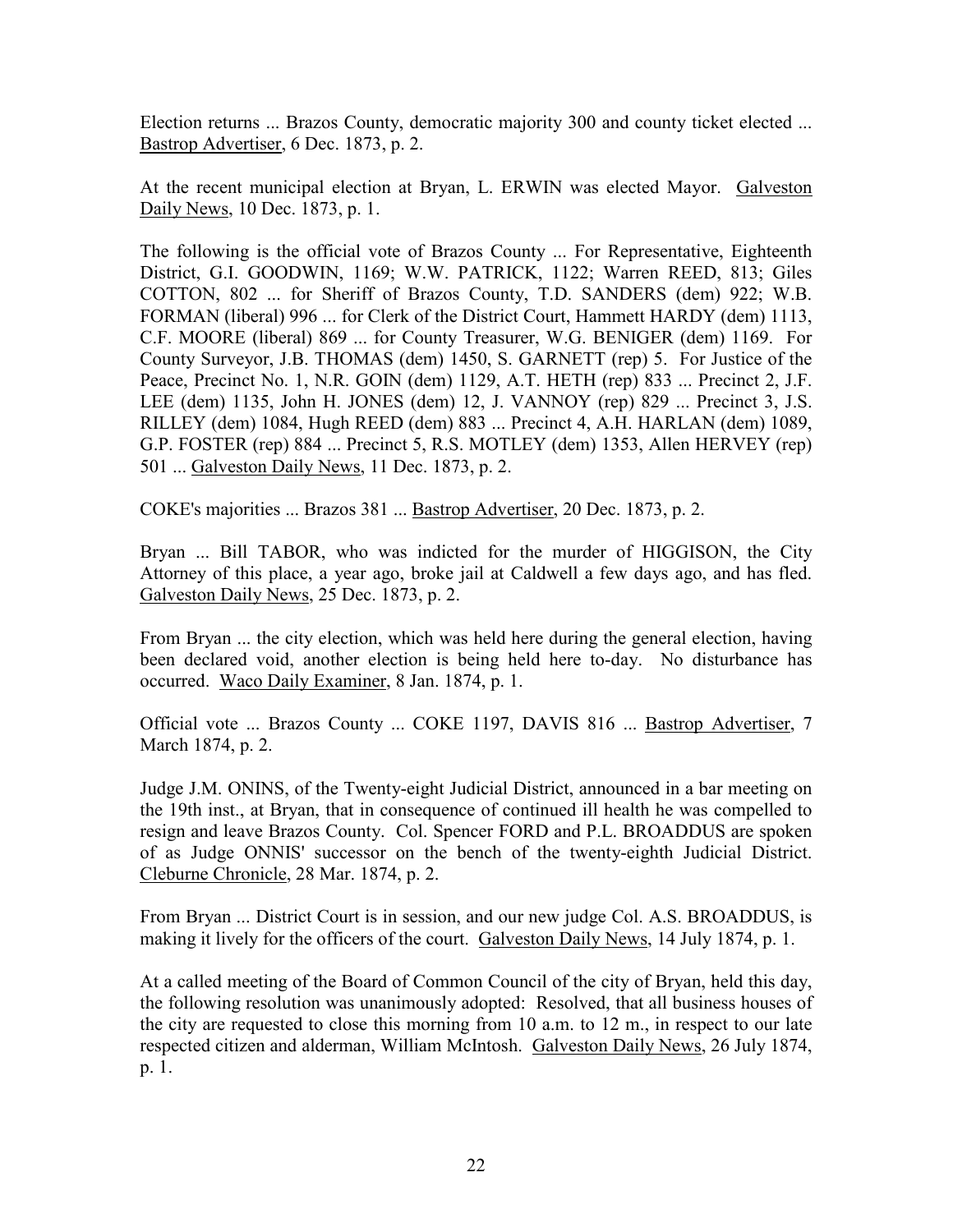Bryan ... A telegram was sen this morning to Mr. Frank LEMAN, foreman of Bryan Hook and Ladder Company No. 1, on the down train at Hearne from here to invite all his brother firemen on the train to partake of the refreshments that would be prepared for them on their arrival here ... Galveston Daily News, 8 Aug. 1874, p. 1.

From Millican ... There is little or no talk of the approaching election. The whites will vote nearly to a man for the Democratic nomination, and the darkies for who ever Mr. Carpet-bagger tells him. Galveston Daily News, 24 Oct. 1874, p. 1.

From Bryan ... The District Court is in session, and is doing good work. Judge RECTOR, presiding. Galveston Daily News, 31 Oct. 1874, p. 1.

Bryan ... The election passed off very quietly. Fourth precinct -- R.Q. MILLS, 364; P.M. YELL, 157. First precinct -- MILLS, 63; YELL 152. Other precincts not heard from. This county will give from 300 to 400 majority for MILLS. Very light vote polled. Galveston Daily News, 4 Nov. 1874, p. 1.

From Bryan ... The official vote of this county stands: MILLS, 520; YELL, 350. MILLS' majority 170. Only 870 votes polled out of 2500 registered voters. Galveston Daily News, 17 Nov. 1874, p. 1.

Bryan ... The city election passed off quietly. The following are the officers elect: J. R. EVANS, Mayor; W.H. BOWMAN, Marshal, W.V. WALDROP, D.T. WILLIAMSON, Geo. CHAMBERLAIN, W.H. HARMON, W.C. PADGETT, Aldermen. Galveston Daily News, 6 Jan. 1875, p. 1.

Bryan ... The Democratic convention of Brazos County met here to-day to appoint delegates to the District Convention which meets at Hearne. The meeting was called to order by Dr. D. Port SMYTH, Chairman of the Democratic Executive Committee of Brazos County. Judge J.D. THOMAS was elected chairman and J.M. STOCKTON secretary. The following named gentlemen were elected delegates to the District Convention at Hearne: M.W. McCRAW, Charles DAVIS, A.C. BRADY, W.R. CAVETT, J.J. BERRYMAN, J.A. BUCKHOLTZ, Henderson HARDY, F. HOLLIDAY, T.J. SCATO, J.F. LEE, Len. HUDSON, A.F. WILSON, Henry KURTEN, J.L. JONES and H.D. LAWLESS. Capt. J.H. LOVE, whose name was before the convention as a candidate for the constitutional convention, withdrew his name. By a unanimous vote of the convention the delegates appointed were instructed to cast the vote of Brazos County for Major B.H. DAVIS, as a candidate for the Constitutional Convention. Galveston Daily News, 13 June 1875, p. 1.

Bryan ... Three precincts have been heard from. The official vote is as follows: For convention 776, against convention 552. Representatives to constitutional convention: Democrats, B.H. DAVIS, of Brazos County, 776; S.B. KILLOUGH, of Robertson County, 678; Robert LAERL, of Leon County, 767. For County Treasurer of Brazos County: J.B. McLELLAND, 736; W.H. BOWMAN, 298; Isaac FULKERSON, 274. No Republican ticket in the field. Galveston Daily News, 3 Aug. 1875, p. 1.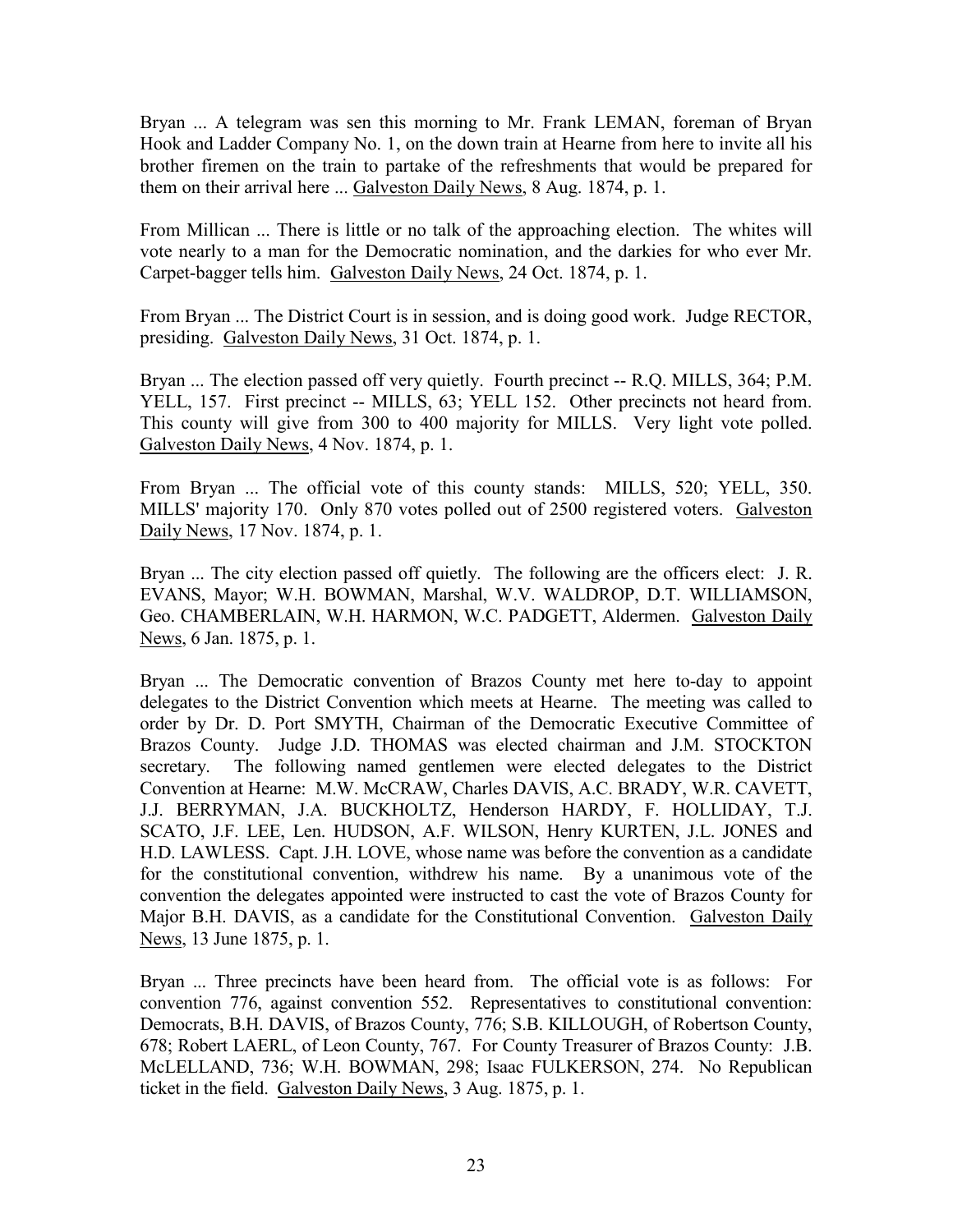Pursuant to a call by the chairman of the Democratic Executive Committee of Brazos, a primary mass meeting of precinct No. 4 was held at the court-house in Bryan on the 11th. The following endorsements were made, to be ratified at the county convention on the 18th of this month: For Justice of the Peace, A.W. CEARNAL; Constable, W.A. BEALL; County Judge, J.A. BUCKHOLTZ; County Attorney, John N. HENDERSON; District Clerk, J.C. GILLESPIE; Clerk County Court, Hammett HARDY; Assessor of Taxes, W.H. HARMON; Sheriff, W.H. BOWMAN; School Commissioner, D. McINTOSH; Senator, deferred; District Judge Spencer FORD; Representative, H.S. NEWLAND ... Galveston Daily News, 14 Dec. 1875, p. 1.

The Bryan Appeal favors the nomination of a full party ticket by Brazos County. The Appeal favors the nomination of Col. FORD for district judge. Galveston Daily News, 16 Dec. 1875, p. 2.

Bryan ... The Democratic County Convention met at the Court-house on the 18th inst. ... After affecting an organization the convention proceeded to the nomination of the various county officers by ballot, with the following result: Assessor, W.H. HARMAN; Clerk of County Court, Hammett HARDY; Clerk of District Court, J.C. GILLESPIE; County Attorney, J.N. HENDERSON; County Judge, J.A. BUCKHOLTZ; Sheriff, Robert HUDSPETH. For representative of the lower branch of the legislature the following names were presented: G.H. LOVE, H.S. NEWLAND, J.P. AYRES, and A. McMORDIE. Capt. NEWLAND withdrew his name upon his own motion. Balloting continued to a late hour in the evening, finally resulting in the nomination of A. McMORDIE as a compromise man, but some dissatisifaction is expressed in public in regard to his nomination. For the Senate, Hon. J.D. THOMAS was recommended to the District Senatorial Convention by acclamation. For District Judge, Hon. Spencer FORD was recommended to the district convention as the unanimous choice of this county. The following gentlemen were elected as delegates to the district convention: A.C. BRIETZ, J.S. FOWLKS, L. ERWIN, J.G. ANDERSON, Dr. Deporte SMYTHE, T.J. KNOX, T.D. SANDERS, Charles DAVIS, T.J. BEALL, R.J. SMITH, S.M. HUNTER, G.H. LOVE, J.A. BUCKHOLTZ, Dr. A.R. CANFIELD, M.W. McCRAW, J.D. THOMAS. The following gentlemen were elected as delegates to the State Convention at Galveston: G.H. LOVE, J.T. CLASE, J.W. MORRIS, J.W. BECKHAM, W.L. ABBOTT, W.A. McMICHAEL, W.L. STEELE, M.W. McCRAW, T.J. BEALL, B.H. DAVIS, H. MITCHELL, J.N. HENDERSON, A.C. BRIETZ, Guy M. BRYAN, Jr., T.D. WILSON, R.J. SMITH, H. HARDY, J.W. GEORGE, R.M. SMITH, Dr. A.R. CANFIELD, J.F. LEE, Sr., J.P. AYRES, J.B. DALE, H.B. STODDARD, Dr. Deporte SMYTHE, J.D. THOMAS. Various resolutions were adopted, among which one recommending HOn. B.H. DAVIS to the State convention for nomination to a seat on the Appellate bench ... W.B. FORMAN, the present sheriff, is also a candidate for re-election. Galveston Daily News, 21 Dec. 1875, p. 1.

Bryan has had a city election, and Dr. L. ERWIN was elected Mayor and A.L. CARR City Marshal. Galveston Daily News, 11 Jan. 1876, p. 2.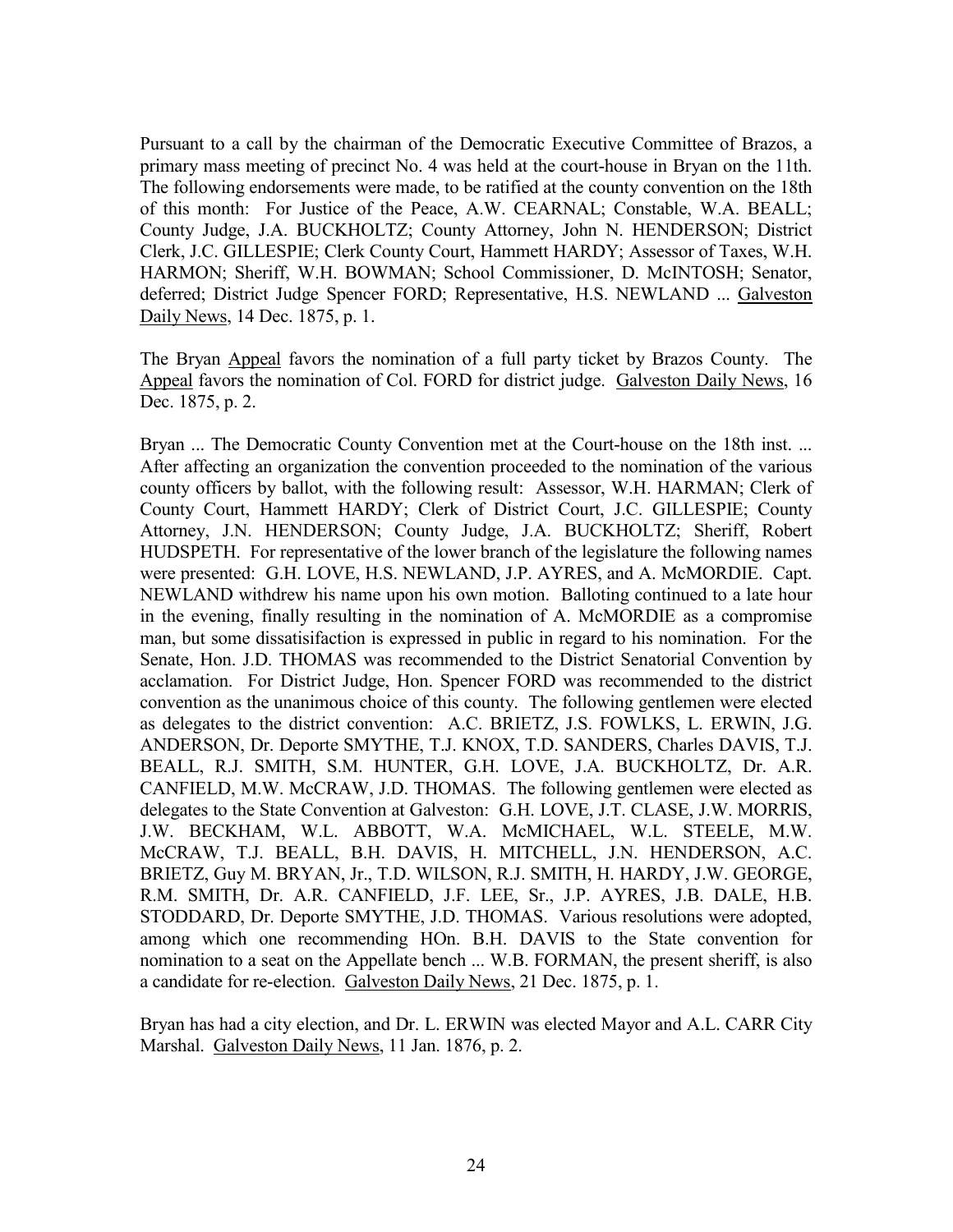On the night of the 14th there will be a bonfire meeting in Bryan, when all of the candidates will be present, who, together with our best speakers, will address the people. Gov. COKE is expected to be present. Galveston Daily News, 13 Feb. 1876, p. 2.

Bryan ... This county polled 2500 votes. The counting will not be through with until to-morrow; it is progressing slowing on account of much scratching, independent Democrats being in the field. The election of the following is considered certain: T.J. McCULLOUGH, Senator; W.B. FOREMAN, Sheriff; H.S. NEWLAND, Representative; W. HARDY, County Clerk; J.N. HENDERSON, County Attorney; D.C. BARMORE, County Judge; S. FORD, District Judge. The county will go Democratic by three to four hundred majority, with the exception of Senator. FAULKNER will have a good majority. Galveston Daily News, 17 Feb. 1876, p. 1.

Bryan ... Returns from two precincts sum up as follows: COKE, 761; CHAMBERS, 769; HUBBARD, 823; MILNER, 547; BOONE, 760; BURNS, 516; DARDEN, 752; BRYANT, 614; DORN, 759; UMDENSTOCK, 517; GROOS, 761; KEUCHLER, 517. District Judge -- FORD, 1250; BROADDUS, 286. Senator -- FAULKNER, 800; RECTOR, 3; and McCULLOGH, 415. Representative -- NEWLAND, 850; McMORDIE, 537. County Judge -- BUCKHOLT, 566; BARMORE, 734. Sheriff -- FORMAN, 834; HUDSPETH, 495. Clerk District Court -- GILLESPIE, 1350. County Clerk -- H. HARDY, 1343. County Attorney -- HENDERSON, 850. County Treasurer, J.B. McLELLAND, 1275. Assessor -- HARMAN, 706; HUDSON, 646. Surveyor --THOMAS, 398; MITCHELL, 825. For the Constitution, 680; against, 650. Galveston Daily News, 18 Feb. 1876, p. 1.

Bryan ... The official vote of this county is as follows: For the constitution, 1132; against, 983; COKE, 1330 CHAMBERS, 973; HUBBARD, 1234; MILNER, 970; BOONE, 1331; BURNS, 957; DARDEN, 1333; BRYANT, 967; DORN, 1325; UMBDENSTOCK, 969; GROOS, 1290; KEUCHLER, 928; ROBERTS, 1324; MOORE, 1312; GOULD, 1307. Appellate Judges -- ECTOR, WINKLER and WHITE, 1307 each. Judge Ninth District -- FORD, 1745; BROADDUS, 573. Senators - - FAULKNER, rad., 1287; RECTOR, 4; McCULLOUGH, 959. Representative -- NEWLAND, Ind., 1280; McMORDIE, 982. County Judge -- BUCKHOLTZ, 978; BARMORE, Ind., 1215. Sheriff -- FORMAN, Ind., 1335; HUDSPETH, 903. County Attorney -- J.N. HENDERSON, 1244; no opposition. District Clerk GILLESPIE, County Clerk HARDY, and County Treasurer McLELLAND were all elected without opposition. County Surveyor -- MITCHELL, 1264; THOMAS, 631. County Assessor, W.H. HARMAN, 1137; HUDSON, Ind., 1113. All the Democratic precinct officers were elected, and the whole straight-out Democratic ticket was carried, with the exception of Senator, Sheriff, Representative and County Judge, Independents. Galveston Daily News, 22 Feb. 1876, p. 1.

Bryan ... Politics is the theme of every conversation, and the adherents of TILDEN and HENDRICKS are organizing for the fray, and you may rest assured that old Brazos County will do her duty nobly in the cause of Democracy and Reform. The few Rads among us seem to have given it up as a foregone conclusion that TILDEN and HENDRICKS will be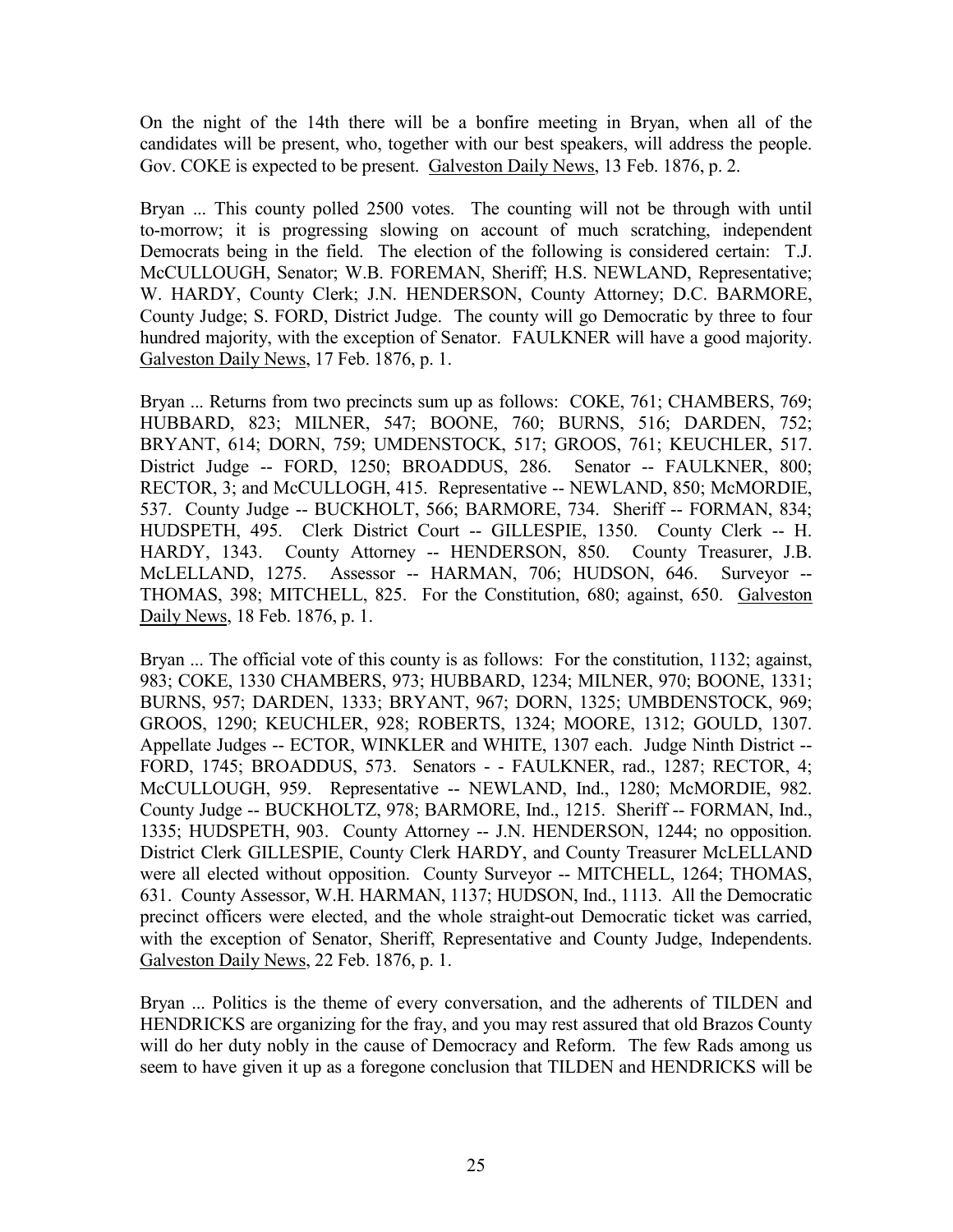elected, and have either joined that party of Reform or are sitting idly by in supine and sullen indifference ... Galveston Daily News, 9 Aug. 1876, p. 2.

Millican ... The Democrats of Precinct No. 1 have formed a TILDEN and HENDRICKS club, with Mr. J.M. MORRIS as Secretary. Galveston Daily News, 15 Aug. 1876, p. 1.

Bryan ... The county convention to nominate delegates to the Congressional Convention, which takes place here on the 30th of August, met at the Court House today and elected forty-eight delegates. A resolution to support Capt. T.J. BEALL, in case he should be placed as a candidate before the Congressional Convention, was adopted, and it is thought that his name will be brought forward. There is no doubt but that he will get a strong support, as Capt. BEALL, of the firm of DAVIS, BEALL & TALIAFERRO, is well known all through this district. He is a man of fine sense and one of the most successful and best lawyers in this part of the state. At a meeting of the TILDEN and HENDRICKS club, a few days ago, a resolution was introduced by Capt. J.N. HENDERSON, censuring the Galveston News for its conduct towards Gov. COKE in vetoing the Sheriffs bill. The resolution was adopted, although many were opposed to it. There is talk of getting up a meeting in opposition and to indorse the News. Galveston Daily News, 20 Aug. 1876, p. 1.

Bryan ... It was not the TILDEN and HENDRICKS club that passed the censure on the News. It was done at a mass meeting held on the 18th inst., of which J.A. BUCKHOLTZ was chairman and Jno. B. DALE secretary. Galveston Daily News, 22 Aug. 1876, p. 1.

Bryan ... The convention will assemble in about an hour at the Academy of Music ... The situation is as follows: R.Q. MILLS is far ahead ... MILLS' opponent is BEALL, of Bryan, whose friends are grouped at his headquarters on Main Street ... The Convention was called to order ... Wm. CAVITT, of Brazos, was appointed temporary secretary, and Wm. R. KING, of Brazos, sergeant-at-arms ... As a committee of credentials the following gentlemen, one from each county, were appointed: Brazos, A.C. BRIETZ ... Galvetson Daily News, 31 Aug. 1876, p. 1.

Bryan ... The telegram to the News of the 30th ult., that Beall headed the opposition to Mills, etc., does that gentleman an injustice. Capt. Beall remarked in a speech to the Democratic club here two weeks before the convention met, that he was not a candidate. He was absent at Austin when the resolution passed the Brazos Convention recommending his name, and on the morning of the convention here, so far from having headquarters, etc., positively decline to receive a complimentary vote of his own delegation. H.B. Stoddard, Chairman Brazos Co. Delegation. Galveston Daily News, 3 Sept. 1876, p. 1.

Bryan ... A grand rally of the TILDEN and HENDRICKS Club took place here last night. Speeches were made by Gov. COKE and Lieut. Gov. HUBBARD to an immense audience. About two hundred ladies were present ... (article continues at length). Galveston Daily News, 8 Oct. 1876, p. 1.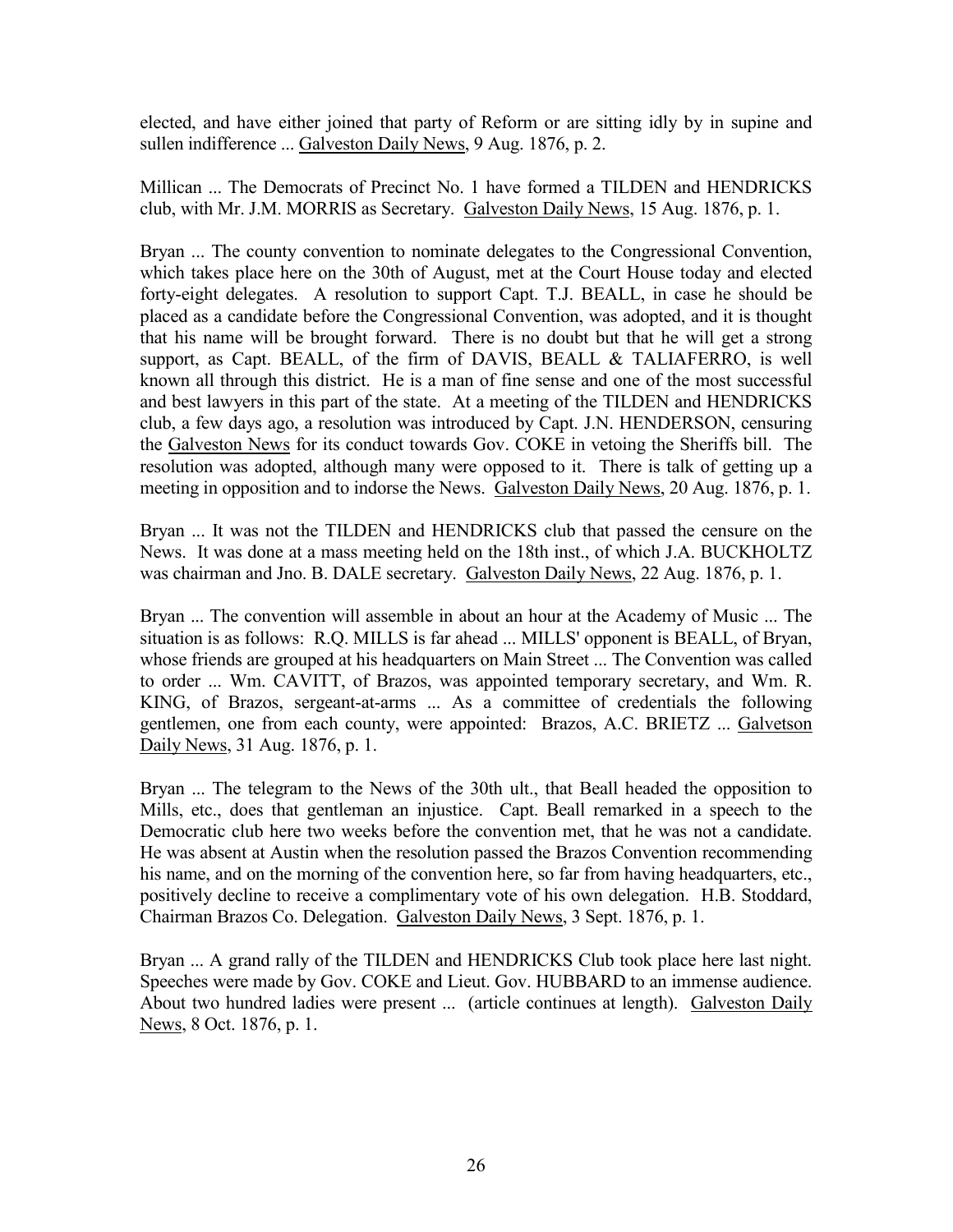Bryan … A TILDEN and HENDRICKS flag was raised this evening. A grand rally of the TILDEN and HENDRICKS Club and the Democracy in general will take place around the pole Friday night. Judge J.D. THOMAS will be the orator for the occasion. Galveston Daily News, 29 Oct. 1876, p. 1.

Millican ... There were 515 votes polled here yesterday for President: TILDEN and HENDRICKS, 183; HAYES and WHEELER, 332. All votes polled for Congressman were for R.Q. MILLS -- no opposition. The election passed off quietly. Very little interest was manifested by the voters. Galveston Daily News, 9 Nov. 1876, p. 1.

Bryan ... The streets were crowded last evening. The enthusiasm of the Democrats is unabounded. The streets were lighted with bonfires. One hundred guns were fired in honor of TILDEN and HENDRICKS. The boys during the night decorated the postoffice in mourning. Galveston Daily News, 10 Nov. 1876, p. 1.

The Appeal and Post, in common with the majority of the press of the State, complains of too much court. It says the expenses of the courts of Brazos County are simply enormous. The makers of the new constitution made all these extra courts, and until the legislature amends the law, the courts will continue to grind, and the people continue to pay, and at the same time exercise their constitutional right to grumble. Brenham Daily Banner, 28 Nov. 1876, p. 2.

Bryan Appeal: At the election of city officers the following were duly elected, viz: For Mayor, J.M. ROBINSON, by a majority of 95 votes; for Marshal, A.B. CARR, by 197 votes. The old Board of Aldermen were re- elected, and are as follows: A.C.L. HILL, W.V. WALDROP, J.W. TABOR, Guy M. BRYAN, Jr., and M.D. COLE. Galveston Daily News, 11 Jan. 1877, p. 2.

Bryan is enforcing the street law. Citizens have to pay the tax or give ten days work on the streets. Galveston Daily News, 18 Jan. 1877, p. 2.

Bryan ... The work of inclosing the courthouse square has been completed. The fence is neat and substantial, and is being painted. The ground has been broken and leveled, and will soon be set in grass and trees. Galveston Daily News, 25 March 1877.

Mr. H.A. MOORE, who has been postmaster at Bryan for six years past, has been removed by Postmaster-General KEY, and Mr. A.D. McCONNICO has been appointed in his stead. MOORE is a Radical, and McCONNICO is a Democrat. We learn that the ground of complaint against the former was that he had left his office without leave of absence, and Mr. MOORE himself says that after TILDEN's election he concluded that his time was up, and he accordingly went to Galveston in quest of other employment. Galveston Daily News, 15 May 1877, p. 4.

H.A. MOORE, Radical postmaster at Bryan has been removed and A.D. McCONNICO, Democrat, appointed to his place. Brenham Daily Banner, 23 May 1877, p. 1.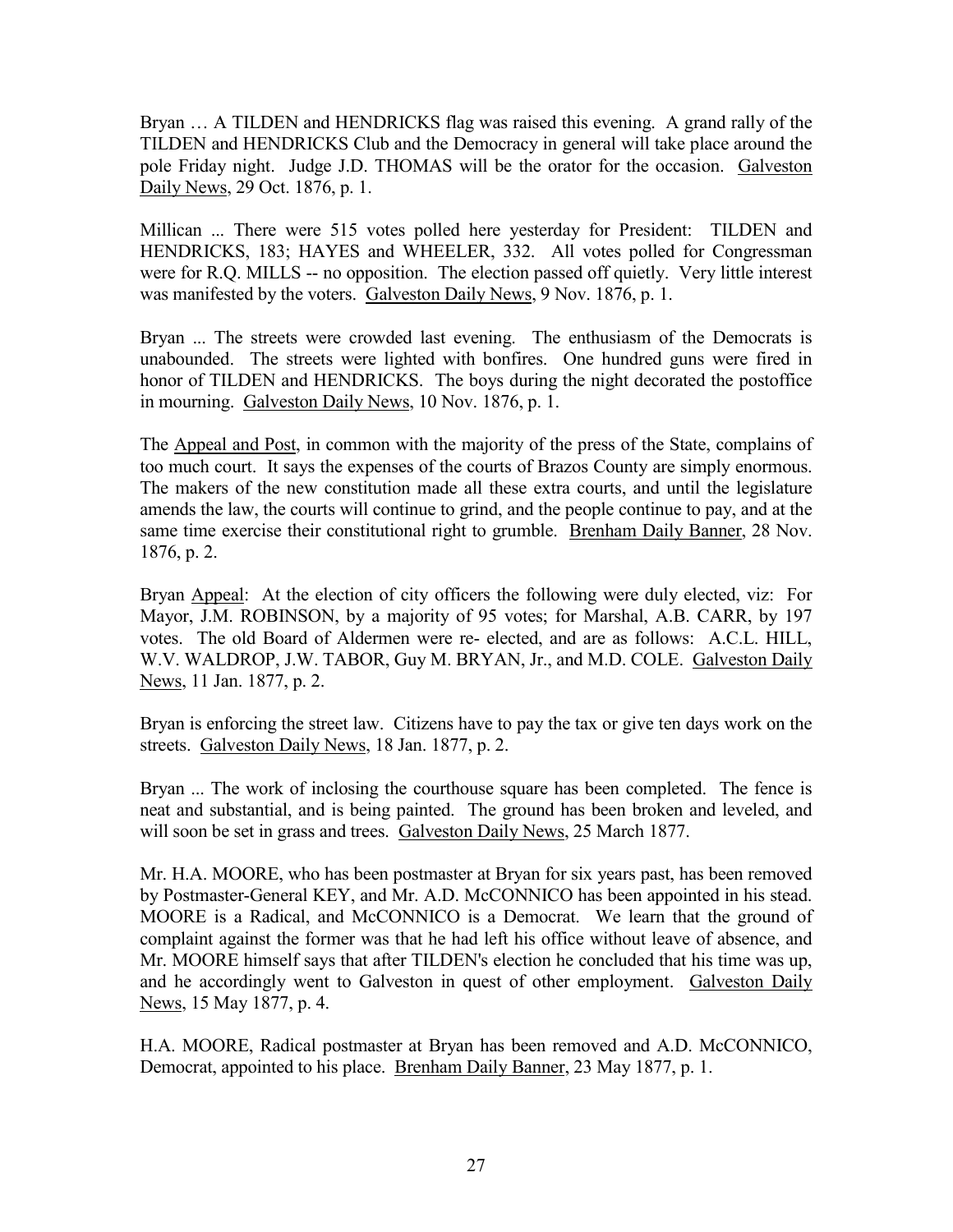A mass meeting of the citizens of Bryan is called for the purpose of considering the question of public free schools, the propriety of the city of Bryan assuming control of free school matters within the corporate limits, and to discuss the graded school system, with a view to its adoption. Galveston Daily News, 22 July 1877, p. 4.

The citizens of Bryan held a meeting on Saturday evening to consider the propriety of assuming control of the free school. Brenham Daily Banner, 22 July 1877, p. 1.

The question of this city [Bryan] taking charge of the public free school fund to be apportioned to this school community, under authority of a general act of the last Legislature, and otherwise managing and controlling the educational affairs vested within its corporate limits, was put to a test of a vote of the property tax payers at an election held for that purpose on Friday 31st ult.; and the result was a majority in favor of the measure of 118, the vote standing 118 for and 1 against it. Although the election which has just occurred was, upon its face, simply to determine whether the city should take control of the public free schools within its limits, yet it has a much greater signficance, for it is understood by all that it was only preliminary to another election, soon to be held, for the purpose of authorizing the City Council to levy a property tax, not to exceed one quarter of one per cent, for the establishment and further support of a first class school, to be organized under the graded system – a system which almost universally obtains throughout the Western States and through which alone the assistance of the Peabody Trustees can be obtained, and there is but little doubt that at this second election a unanimous vote will be cast for levying the tax. With the taxation of one-fourth of one per cent on the taxable property within Bryan, together with the State appropriation and the Peabody Fund, the citizens of this place will have an annual reserve of \$5150 for the support of schools, and this will be as much as she will ever need, perhaps, after the erection of suitable buildings. Galveston Daily News, 7 Sept. 1877, p. 4.

Bryan is to vote upon the question of levying an ad valorem tax of one-half of one percent to maintain a system of public free schools. (Austin) Daily Democratic Statesman, 16 Oct. 1877, p. 3.

Hand organs are not allowed on the streets of Bryan, Texas. The Daily Picayune (New Orleans), 3 January 1878, page 4

Bryan ... In the county court this evening, several of the attorneys were considerably out of order. Capt. AYERS charged the firm of HENDERSON & HENDERSON with unprofessional conduct in regard to some papers in a case then before the court, which was resented, and resulted in quite an exciting combat with chairs, about a dozen being used before it could be quieted, wherein AYERS & PHILLIPS and HENDERSON & HENDERSON did their best to demolish each other. Capt. AYERS received a blow across the head -- not very serious. No other damage, except that each of the parties was fined \$ 10. Galveston Daily News, 27 Jan. 1878, p. 1.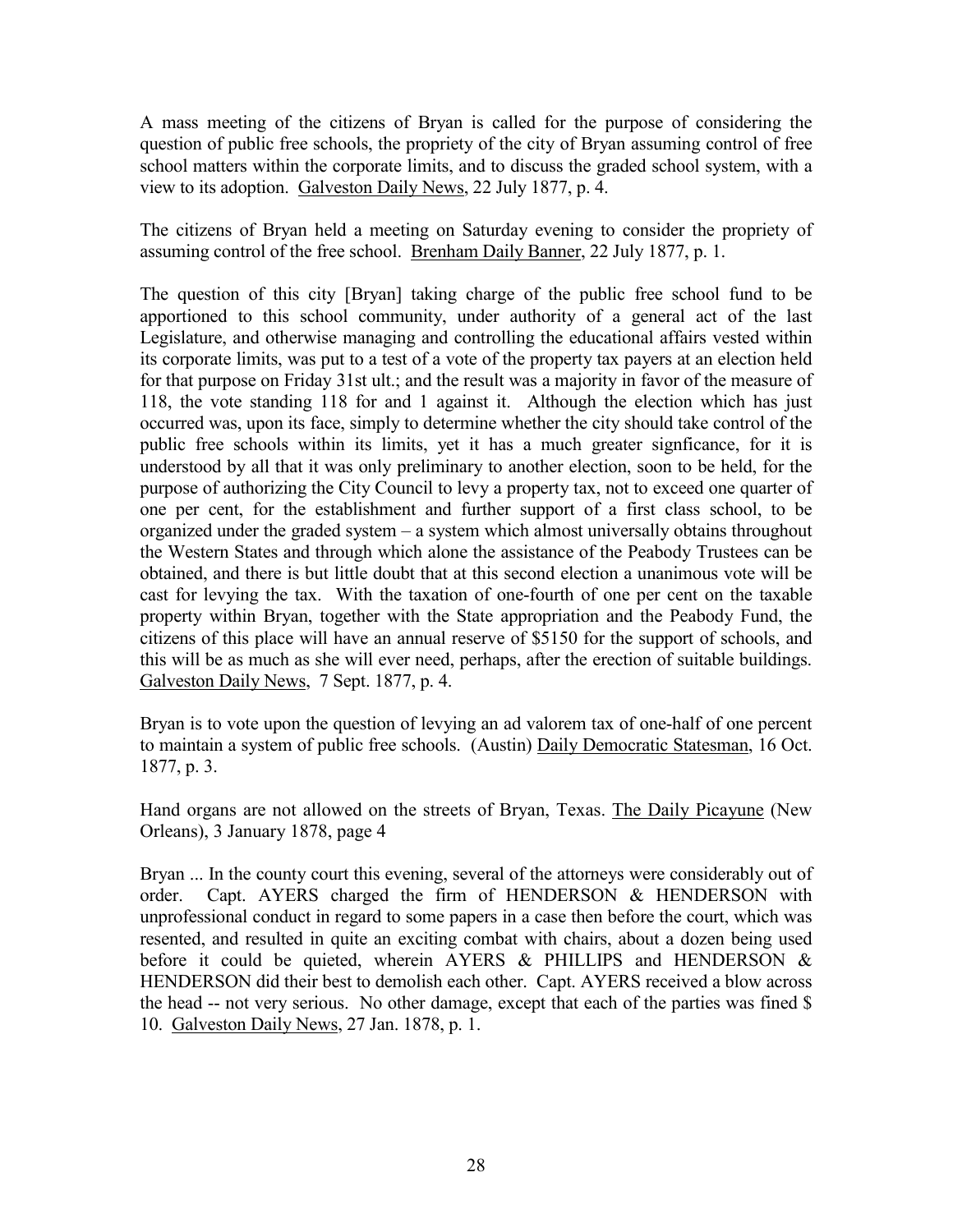Bryan ... As some misapprehension may have arisen from a special sent the News of the 27th inst., it is due to Messr. HENDERSON & HENDERSON to state that Capt. AYERS has withdrawn the accusation of unprofessional conduct against them and has apologized. The accusation was made under a total misunderstanding of facts of the part of Capt. AYERS. The friends of the parties will be gratified to learn that the matter has been thus honorably and amicably settled. Galveston Daily News, 31 Jan. 1878, p. 1.

Brazos Pilot: The financial statement of Brazos County shows a surplus of \$ 8,430.31 over the indebtedness ... The courthouse is an ornament to the county, and reflects much credit on the commissioners and the county judge, under whose direction late improvements have been made ... **Brenham Daily Banner**, 14 Feb. 1878, p. 1.

The County Commissioners of Brazos County have purchased a farm of something over one hundred acres, lying a few miles north of Bryan, for the purpose of establishing a county or poor farm, as a home for paupers and indigent persons. This is a highly commendable and progressive step. Brenham Daily Banner, 9 March 1878, p. 1.

The authorities of Bryan have purchased the old county jail of Brazos County, and will use it for a mayors office, court-house, clerk's office, council meetings, etc. Denison Daily Herald, 18 March 1878, p.3, col.1

Bryan ... W.M. WHEAT, deputy sheriff and jailer of this county, who died at San Antonio on the 22d inst. of consumption, was buried here to-day. The ball given by the Bryan Rifles on the night of the 22d inst. was a grand success. Music was furnished by the splendid brass band from Calvert. Three companies of our fire boys returned yesterday from the annual parade at Houston delighted with the magnolia city and their free ride. Galveston Daily News, 25 Apr. 1878.

Bryan ... Discussing local politics seems to the be order of the day here now ... There is a strong feeling here among all classes that Bryan should have a representative on the state ticket and furnish the next congressman from the district, and Major DAVIS, Judge THOMAS and Capt. BEALL are spoken of in that connection. Galveston Daily News, 28 April 1878.

Bryan ... In the county court a party was convicted for failing to work on the streets, in violation of an ordinance of the city of Bryan. The case was appealed from the Mayor's court. Galveston Daily News, 8 May 1878.

Bryan ... A call for a county convention to select delegates to the state convention will be published in the Pilot to-morrow. The numerous candidates out for the different county offices have no desire to submit their chances to a nominating convention, the prevailing opinion being that a nominee can be defeated by an independent. Galveston Daily News, 10 May 1878.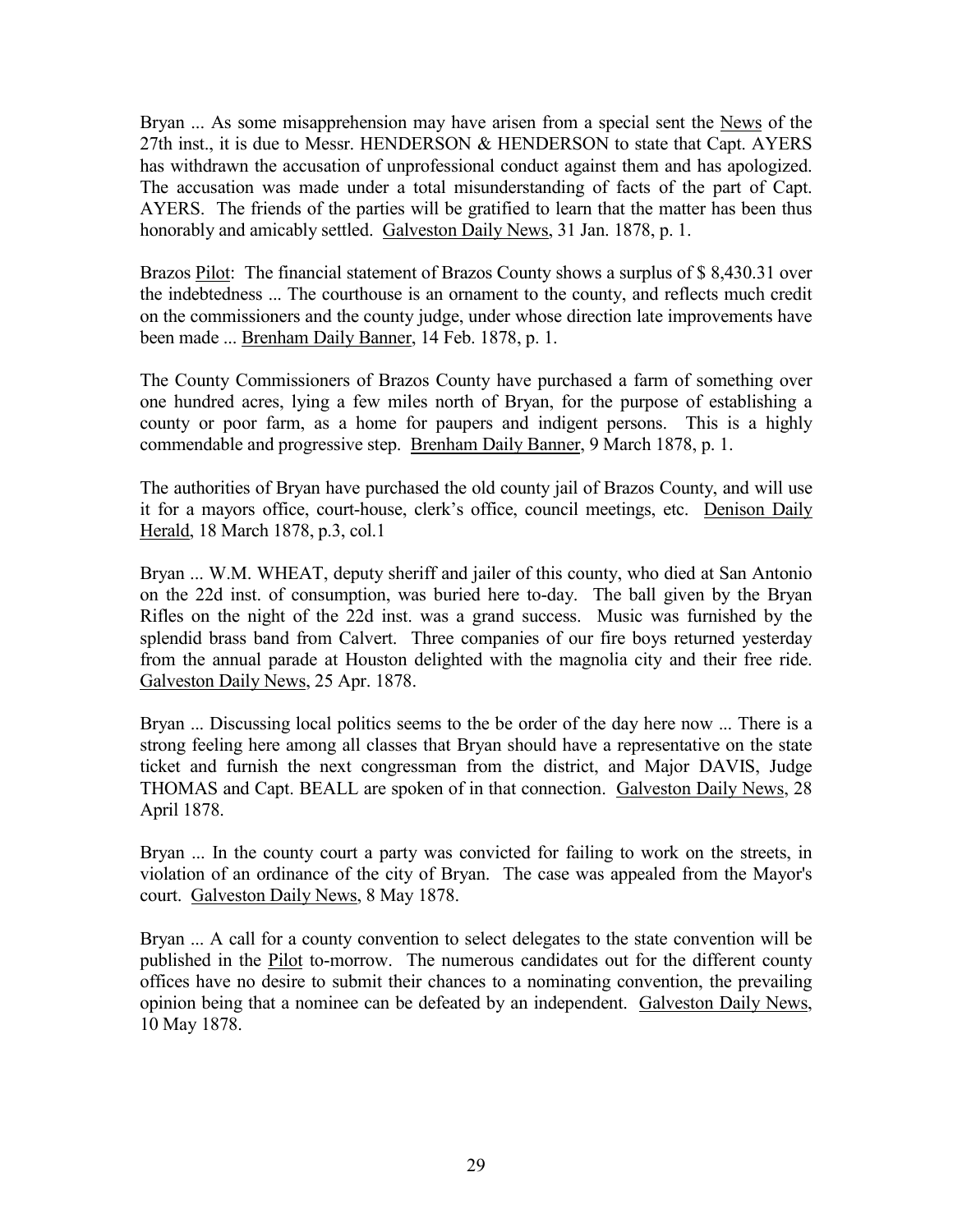Bryan, May 18 – Jim Russell, a colored drayman of this place, made a speech today in the courthouse to about thirty of his brethren, announcing himself as a candidate for representative, and advised his people to vote for men of their own party or color when any were in the field. His announcement was well received by some, but the more intelligent openly said he was not qualified for the position. There are several candidates out, and there is some uneasiness lest Jim may run in between; while a good many others express the opinion that some Democrat put him up to announce himself in order to force a nominating convention. Galveston Daily News, 19 May 1878

Bryan ... The Democratic precinct meeting elected twenty delegates to the county convention. No instructions ... Our candidate for attorney general, John N. HENDERSON, Esq., delivered an entertaining lecture on the Supreme court rules, before members of the bar, the other night. Galveston Daily News, 22 May 1878.

A strong opposition to the Convention system in Brazos County together with the fact that there are many candidates for the Legislature, encourages Jim RUSSELL, a Negro drayman, to announce himself a candidate for that responsible position. Of course, if there is no convention -- if there is no unity of action among the white people -- Jim will be elected. Navasota Tablet, 31 May 1878, p. 2.

Bryan ... The proceedings of the conveniton were stormy and exciting ... The convention was called to order by H.B. STODDARD ... the election of J.P. AYERS as chairman pro tem ... Delegates to the state convention ... N. FARQUHAR, S.B. BUCHANAN, Durant DANSBY, Dan. M. DANSBY, P.D. PAGE, J.P. SAYERS, L.D. COLLINS, H.K. DOWSER, James LAWRENCE, J.M. ZIMMERMAN, L.F. REYNOLDS, W.L. ABBOTT, E.F. JONES, H. MITCHELL, G.H. LOVE, J. THOMAS, A.K. CANFIELD, J.R. STEWART, J.M. LAWLESS, Robt. HUDSPETH, Peter KIEFER. The delegates to the congressional convention ... are: W.A. FLETCHER, Flourney COLE, JOhn YOUREE, C.C. SEALE, Pinckney FORD, T.J. BEALL, W.L. ABBOTT, R. McDONAL, J.M. ZIMMERMAN, L.D. COLLINS, J.P. AYERS, J.T. THOMAS, H.B. STODDARD, Wm. McMICHAEL ... Galveston Daily News, June 18, 1878.

Millican ... The colored people of our town, assisted by the whites, had a large and well conducted barbecue to- day, which, of course, caused office-seekers to come out in full force, regardless of race or creed. About five hundred people were in attendance. Several candidates for county offices were down from Bryan gathering votes. Circulars have been distributed in this end of the county giving reasons wy the county convention was disolved, and calling for another convention to be held on the 25th. Galveston Daily News, 20 June 1878.

Bryan ... H.B. STODDARD, Esq., as chairman of the county Democratic executive committee, has issued his call for another convention to be held on the 25th. Galveston Daily News, 21 June 1878.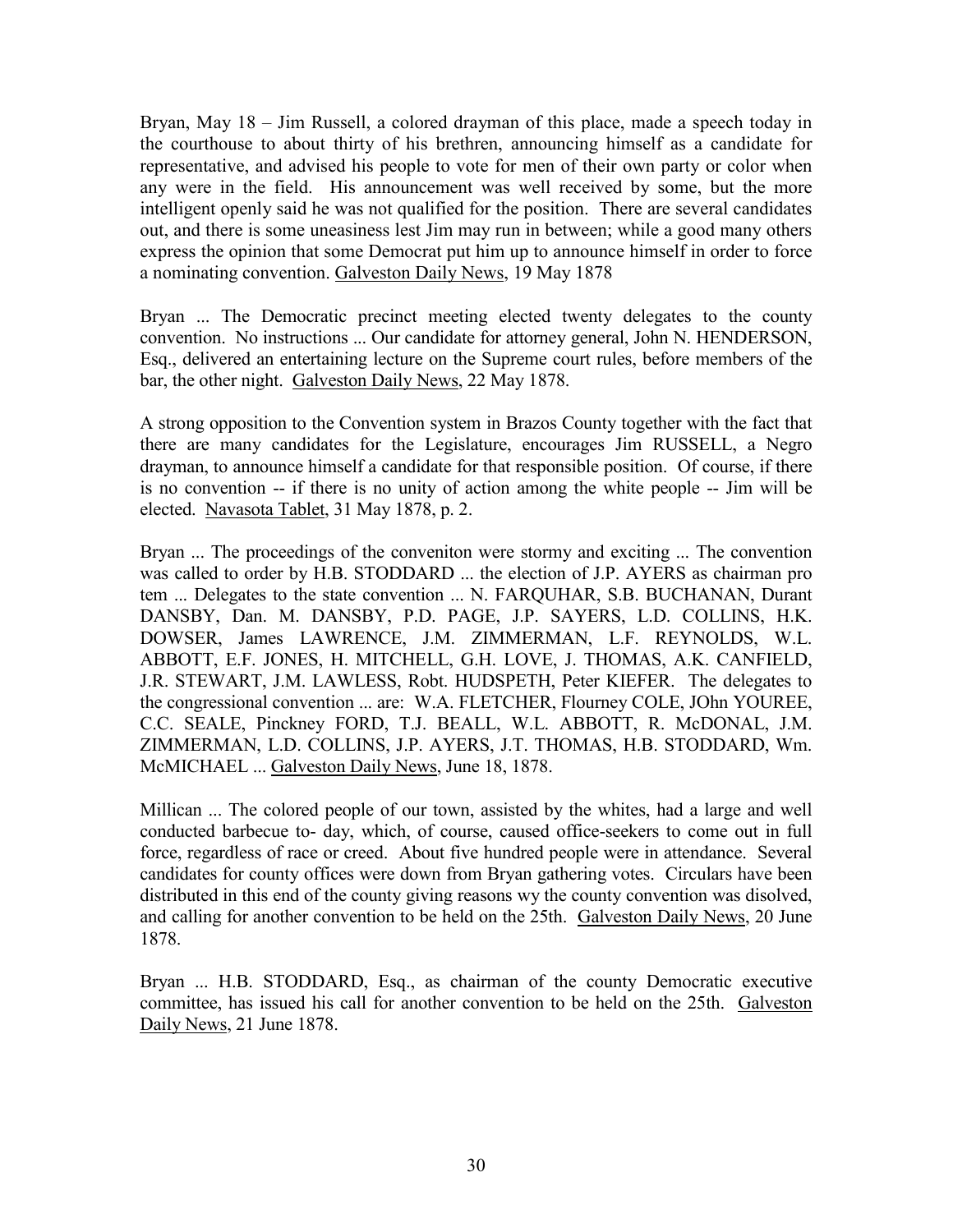The chairman of the Democratic executive committee of Brazos County has issued his call for another convention to be held at Bryan on the 25th. Brenham Weekly Banner, 23 June 1878, p. 1.

The Burst-Up in Brazos ... Mr. J.P. AYRES, a lawyer and a farmer, a gentleman ... came to the News reporter to- day ... and introducing himself, remarked: "I was president of the recent Democratic county convention here, and learning you were in town, I thought I ought to come to you and give my version, and a truthful version, of the split in the convention ... The convention met according to the call made by the chairman of the County Executive Committee, Mr. STODDARD ... Capt. STODDARD approached the chair and announced that he held a proxy from Isaac FULKERSON ... The only arguments made against the adoption of the committee report were based upon the fact that Col. P.D. PAGE was a leader of the LANG wing in the convention. Col. PAGE held the proxy of Capt. G.H. LOVE ... When STODDARD declared the convention dissolved, Dr. D. Port SMYTH, surgeon of the A. and M. College, and M.W. McCRAW came inside the inclosure among the delegates, and cursed and swore and raged at a desperate rate ... Galveston Daily News, 26 June 1878, p. 2.

Bryan .. the anti-LANG county convention met to-day with a full delegation from four out of six precincts ... R.J. SMITH was permanent chairman and Wm. G. TALLIAFERRO secreatry ... Galveston Daily News, 26 June 1878.

Announcements ... For sheriff, W.H. BOWMAN, W.B. FORMAN, W.E. FLETCHER; for county clerk, Morgan PRICE, Hammett HARDY, B.F. LEMON; for county attorney, Wm. R. CAVITT, A.C. BRIETZ; for county treasurer, Jas. B. McLELLAND, R.A. BRANTLEY; for county judge, D.C. BARMORE; for county assessor, W.H. HARMAN; for district clerk, Judge J.R. EVANS, Col. John C. GILLESPIE; for justice of the peace, Capt. Thomas JOHNSON, Dr. L. ERWIN, A.W. CEARNAL, L.D. STOCKTON; for constable, J.M. McLEROY, J.W. WATSON, John H. SHEFFIELD. Brazos Pilot, 28 June 1878.

In pursuance of a call made by the Chairman of the County Executive Committee, a convention of the Democracy of Brazos County was held at the courthouse in Bryan, on Tuesday, June 25th, 1878 ... On motion, Mr. L.B. ALDRIDGE, of Millican, was elected temporary chairman, and Mr. S.R. HENDERSON, temporary secretary. A motion was made and carried that the chair appoint a committee of seven on permanent organization, credentials and basis of representation. The following gentlement composed the committee: T.J. BEALL, W.J. MOORE, R.J. SMITH, R.S. WILSON, J.A. BEARD, S.S. MONROE, S.A. STEELE ... precinct no. 1 ... the following delegates are entitled to seats in the convention: F.M. STEELE, B.M. CURD, N.W. RECTOR, S. WOODALL, S.A. STEELE, J.W. NICHOLSON, R.M. McCOY, W.J. WHALEY, J.P. HOWARD, and W.C. STARKEY. Precinct no. 2 ... W.J. MOORE, W. BANKS, J.H. McGREGOR, M.B. HAIRSTON, O.H.P. MINTON, T. ROWAN, G.W. CROCKETT. Precinct no. 4 ... Chas. DAVIS, S.R. HENDERSON, I. FULKERSON, R.J. SMITH, J.G. ANDERSON, W.G. TALIAFERRO, T.J. BEALL, Dr. D. Port SMYTHE, E.L. WARD, B.H. DAVIS, H.B. STODDARD, W.M. JAMES, H.C. LYON, J.W. HUNTER, D. MIKE, A. OSWALD, S.M.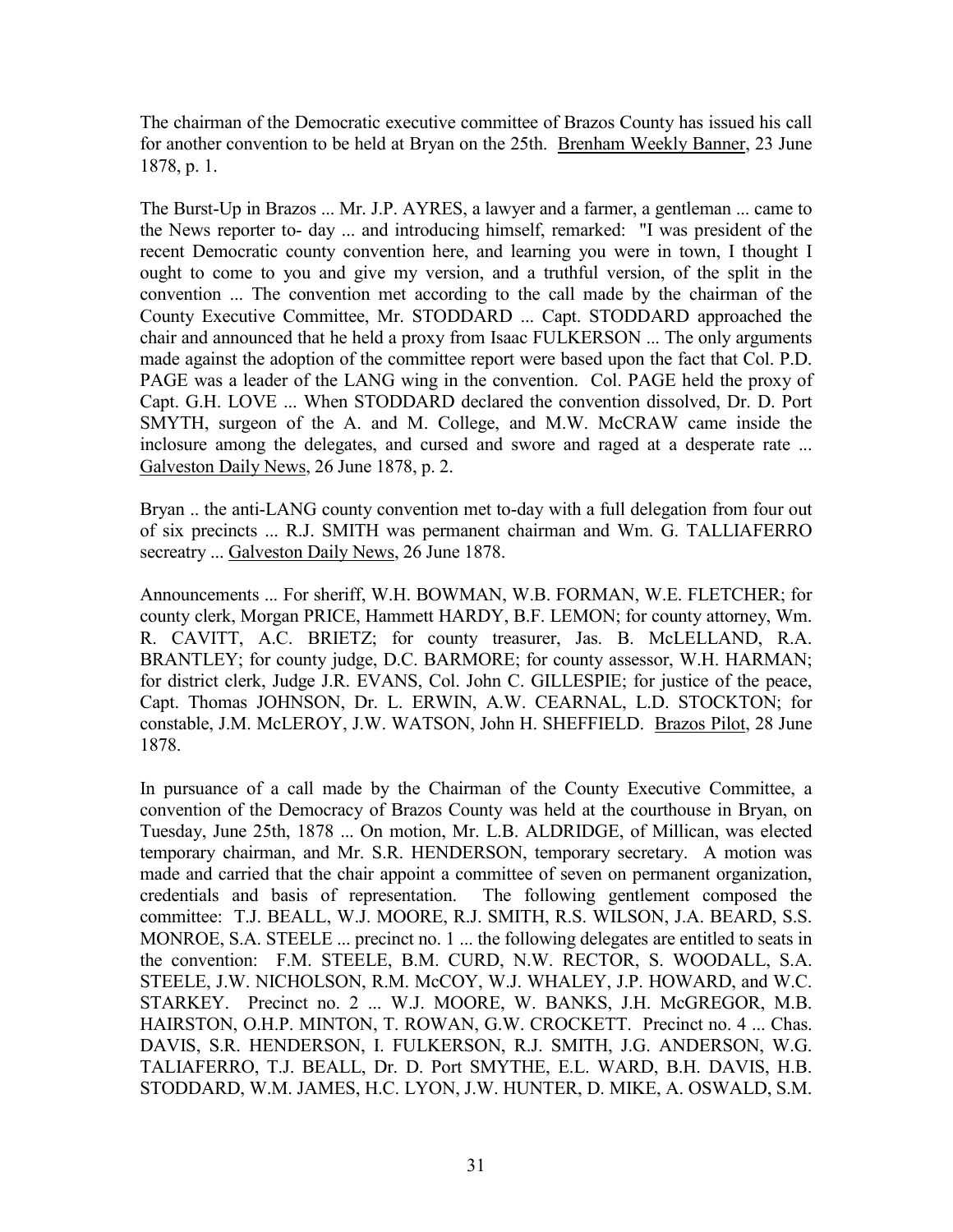DERDEN, J.W. BOYLE, T.P. BOYETTE, S.C. ECHOLS, R.W. CARR, W.R. KING, M.W. McCRAW, Guy M. BRYAN, Jr., M. BONNEVILLE, R.K. CHATHAM, J.A. BUCKHOLTS, B.H. GARDNER, P.S. FORD, J.S. FOWLKES, L.W. CLARK, Hammett HARDY ... Precinct No. 5 ... R.L. SMITH, R.S. WILSON, J.A. BEARD, J.C. BLOOM, David CAMPBELL ... Delegates to the State and Congressional conventions ... B.H. DAVIS, H.C. LYONS, T.J. BEALL, R.S. WILSON, A.C. BRIETZ, W.R. CAVITT, J.A. BUCKHOLTS, W.M. JAMES, H.B. STODDARD, K. WOMBLE, Dr. J.W. HUNTER, S.R. HENDERSON, John N. HENDERSON, L.D. ALDRIDGE, J.J. ADAMS, R.J. SMITH, R.M. SMITH, Guy M. BRYAN, Jr., C. DAVIS, M.W. McCRAW, M.W. SIMS, W.R. KING, J.D. THOMAS, J.S. FOWLKES, D. MIKE, M. BONNEVILLE, Mason COLE, S.M. DERDEN, D.T. WILLIAMSON, I. FULKERSON, D. Porte SMYTHE, M.D. DILLESHAW, T.D. WILSON, W.J. MOORE, S.S. MONROE, N.W. RECTOR, W.W. BERRY, John R. YOUREE, W.B. LIPSCOMB, H. McDONALD, J.T. LAWLESS, Monroe BOND, J.T. HAND, R.K. CHATHAM, J.G. ANDERSON, T.S. GATHRIGHT, F.M. STEELE, T.P. BOYETTE, E.L. WARD, John CHATHAM, T.J. KNOX ... For the Congressional Convention: B.H. DAVIS, J.A. BUCKHOLTS, D. Port SMYTHE, J.D. THOMAS, J.N. HENDERSON, T.J. BEALL, R.K. CHATHAM, H.B. STODDARD, L.B. ALDRIDGE, M.W. McCRAW, J.J. ADAMS, J.S. FOWLKES, W.R. KING, E.L. WARD, J.G. ANDERSON ... Brazos Pilot, 28 June 1878.

A meeting of the delegates to Austin for the county convention, held on the 17th of June, will be had in Bryan on the 6th, to arrange doubtless for the fight in the state convention. A committee of the same have formulated an address to the Democracy of the state, which will be published in the Pilot of this week. The feeling of some of the parties who took part in the two conventions are anything but pleasant, and fears are entertained that the end is not yet. Galveston Daily News, 4 July 1878.

Bryan ... The undersigned were present on the floor of the convention in this place on the 17th ultimo. We witnessed the conduct of, and heard the noise made by, Dr. D. Port SMYTHE and others on that occasion. We have read the statement of Capt. J.P. AYRES, published in the News of the 26th ultimo, and also the card of Dr. SMYTHE in that connection. The statement of Capt. AYRES is true so far as it goes, in reference to Dr. SMYTHE's performance, but falls short of giving like a full statement of what were his excesses ... R. HUDSPETH, J.C. LAWRENCE, F.L. HARRIS, S. B. BUCHANAN, P.D. PAGE, Wm. E. FLETCHER, W.P. BOYLES, J.N. FARQUHAR, S.F. HARLAN, A.R. CANFIELD, J.M. ZIMMERMAN, Jno. McCORQUODALE, D.M. DANSBY, J.G. MORRIS, R.M. HENRY, L.D. COLLINS, substantially; MOSES GRAHAM, substantially ... Galveston Daily News, 12 July 1878.

The Brazos Pilot gives an extended account of a Negro political meeting in Bryan. It says Jim RUSSELL a Negro drayman announced that he was a candidate for "representer" to the Legislature, and discussed at great length and with much "superocity of loguocity" his claims for the position. Brenham Weekly Banner, 12 July 1878, p. 1.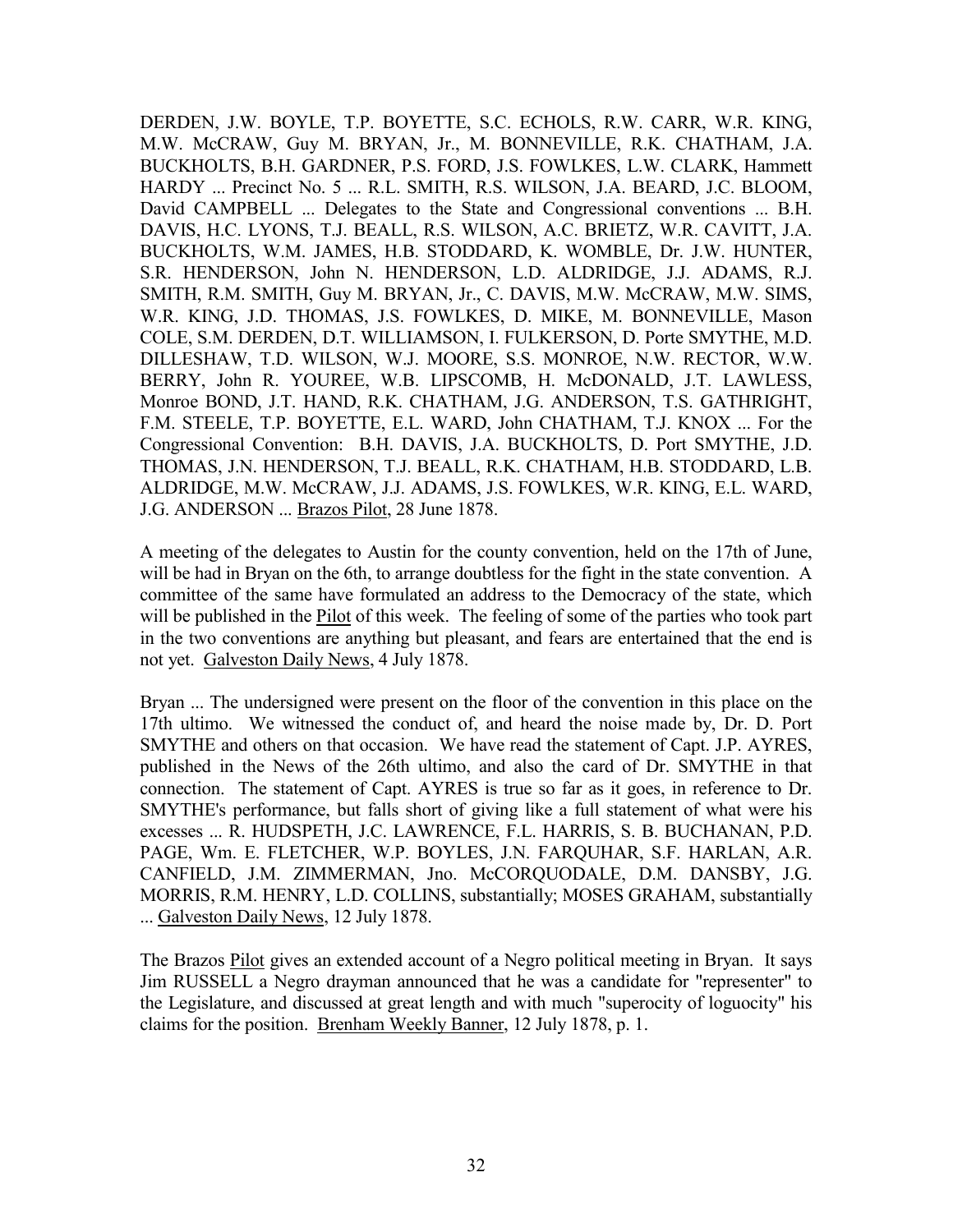Delegation appointed by the convention June 17 -- N. FARQUHAR, S.B. BUCHANAN, Durant DANSBY, Dan M. DANSBY, P.D. PAGE, J.P. AYERS, L.D. COLLINS, H.K. DOWSER, James LAWRENCE, J.M. ZIMMERMAN, L.F. REYNOLDS, W.L. ABBOTT, F. JONES, H. MITCHELL, G.H. LOVE, J. THOMAS, A.K. CANFIELD, J.R. STEWART, J.M. LAWLESS, Robt. HUDSPETH, Peter KEIFER. Contesting delegation appointed by a convention held June 25 -- B.H. DAVIS, H.C. LYONS, T.J. BEALL, R.S. WILSON, A.C. BRIETZ, W.R. CAVITT, J.A. BUCKHOLTZ, W.M. JAMES, H.B. STODDARD, K. WOMBLE, Dr. J.W. HUNTER, S.R. HENDERSON, John HENDERSON, L.D. ALDRIDGE, J.J. ADAMS, R.J. SMITH, R.M. SMITH, Guy M. BRYAN, Jr., C. DAVIS, M.W. McCRAW, M.W. SIMS, W.R. KING, J.D. THOMAS, J.S. FOWLKES, D. MIKE, M. BONNEVILLE, Mason COLE, S.M. DERDEN, D.T. WILLIAMSON, I. FULKERSON, D. Port SMYTHE, M.D. DILLESHAW, T.D. WILSON, W.J. MOORE, S. MONROE, N.W. RECTOR, W.W. BERRY, John R. YOURSE, W.B. LIPSCOMB, R. McDONALD, J.T. LAWLESS, Monroe BOND, J.T. HAND, R.K. CHATHAM, J.G. ANDERSON, T.S. GATHRIGHT, F.M. STEELE, T.P. BOYETTE, E.L. WARD, John CHATHAM, T.J. KNOX. Galveston Daily News, 16 July 1878

Brazos County has three candidates each for the office of sheriff, county clerk and treasurer; two each for county attorney and district clerk, and only one each for county judge and assessor. That is all who have announced so far. Unannounced candidates are not counted, as they do not amount to anything. Brenham Weekly Banner, 26 July 1878, p. 2.

The Democratic convention, to nominate a candidate for Congress in the Fourth district, is to be held August 15, at Bryan. Austin Democratic Statesman, 31 July 1878, p. 3.

MILLS walked over the track at the Bryan convention without even an entry against him. Austin Democratic Statesman, 1 Aug. 1878, p. 3.

Bryan has revoked her quarantine ordinance and Columbus has passed one. Brenham Weekly Banner, 2 Aug. 1878, p. 2.

To-day Bryan will undergo the torture of a Congressional convention. San Antonio Express. Bryan was tortured just twenty-seven minutes and everybody went home happy; and, that's more than can be said of the San Antonio or Brenham convention. Brenham Daily Banner, 18 Aug. 1878, p. 1.

Col. MILLS will speak at Bryan on the 14th ... Waco Daily Express, 20 Aug. 1878, p. 2.

The Columbus bar endorses B.H. DAVIS, of Bryan, for chief justice. Brenham Daily Banner, 22 Aug. 1878, p. 2.

The bar of Washington County -- the legal one -- have unanimously endorsed Hon. H.B. DAVIS, of Bryan, for ROBERTS' vacant situation. The Milam County legal lights are also for DAVIS. Waco Daily Examiner, 22 Aug. 1878, p. 2.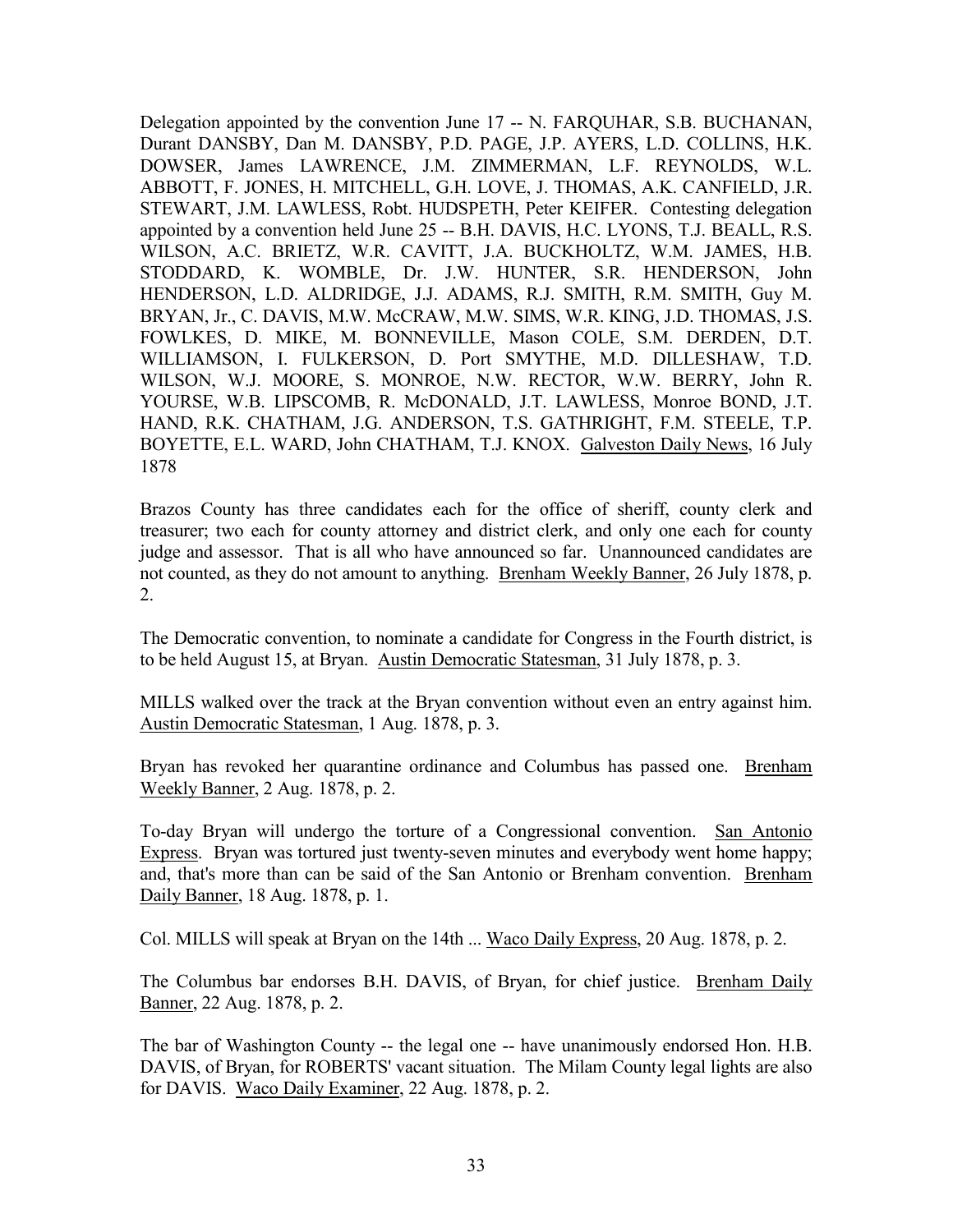Hon. R.Q. MILLS made a two hours speech to a large and intelligent audience at Bryan. He said that to get absolute money it had to be dug out of the ground. He stood fairly and squarely upon the Austin platform. He blames the Republicans partly, which has been forcing resumption, for the existing stringency in financial matters. Brenham Daily Banner, 27 Aug. 1878, p. 1.

Williamson County's bar will recommend B.H. DAVIS, of Bryan, for the supreme judgeship. The Waco bar does the same thing. Brenham Daily Banner, 27 Aug. 1878, p. 1.

Bryan...influential Negroes from different parts of the county met today... and nominated ... Elias Mayes, a negro preacher, for representative... Galveston Daily News, 20 October 1878, p.1, col.3

Elias MAYES, a colored man, and preacher, has been nominated for representative at Bryan, by a large convention of Negroes. Waco Daily Examiner, 22 Oct. 1878, p. 2.

Brazos County ... Giving MAYES, colored, 3 votes out of the box not counted...& the other 52 to CANFIELD ... the vote for representative will stand: CANFIELD 918, MAYES 926, NEWLAND 370. In this count are...35 votes for MAYES which were returned by the judges for the Lawless box as follows: E. MAYES 24, & Elias MAYES 11; and if it is so put down on the final summing up... CANFIELD will run in with 3 votes... Galveston Daily News, 7 November 1878, p.1, col.2

MUGES [Elias MAYES], (colored), was elected representative over Dr. CANFIELD in Brazos County. Waco Daily Examiner, 10 Nov. 1878, p. 2.

The *Pilot* expresses its mortification and indignation of the result of the election for a member of the legislature from Brazos County. Five white men and a Negro were candidates, and so closely was the vote divided that the latter received a plurality of six votes. The *Pilot* says:

This dreadful result was brought about by the presence of two white candidates in the field, both of whom were positively objectionable to a large number of white voters and absolutely obnoxious to a very respectable number.

Galveston Daily News, 12 Nov. 1878, p.3, col.1

The *Bryan* (Brazos Co.) *Pilot* of November 15th thus deplores the result of the election in that county:

An apology is due from Brazos County to her sister counties and to the state at large for the election of an ignorant and illiterate Negro to the legislature, and yet we confess we are at a loss what to say or how to say it. We can not lay it to the predominance of the colored element, for the whites have a majority of about 400. We can not say that it was accidental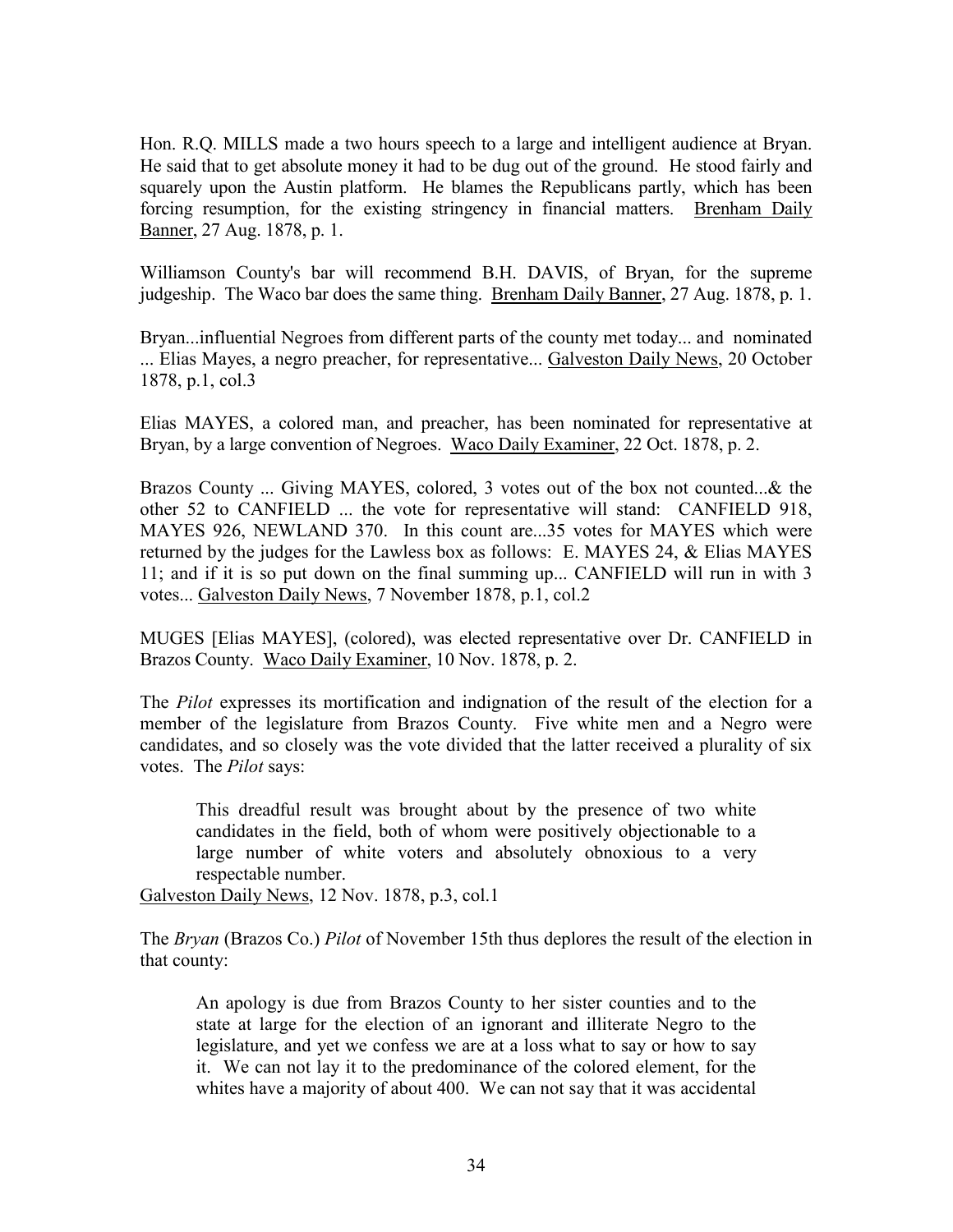or unexpected, for numbers of our best citizens feared and anticipated the result, and warned the candidates and their friends against it. On Saturday before the election, at the instance of Capt. Newland, and again on Monday an abortive attempt was made to settle the rival claims of Capt. Newland and Dr. Canfield, or to withdraw them both and place a new man on the track. No compromise could be affected, and both remained in the field with the fatal result already announced; and it stands out before us a sickening consequence of our dissensions and divisions - a sad and disgraceful burlesque on free suffrage and representative government. After all, perhaps the best apology we can offer is to say our people are deeply humiliated over the result, and are not likely again to incur the hazard or submit to the infliction.

Galveston Daily News, 17 November 1878, p.3, col.1

Bryan ... The municipal elections passed off quietly and with but little excitement. The regular nominees of the democratic city convention were A.C.L. HILL for mayor, All CARR for marshal, M.D. COLE, Guy M. BRYAN, H.B. STODDARD, Ike FULKERSON and J.L. GARTH for aldermen. The independent candidates are J.M. ROBINSON for mayor, H.P. STACEY for marshal, J.P. AYRES, F. WETTER, WINKERT [MINKERT ?] and McKEY for aldermen. Both candidates for mayor and marshall had independent tickets, with the names of all candidates except their opponents on them. The vote as far as counted up to this time (8:30 o'clock) is: For mayor, ROBINSON, 141; HILL, 135. For marshal, CARR 216; STACEY, 61. The result of the mayor's election seems to be very doubtful. Sometimes ROBINSON is ahead and sometimes HILL. A little over one-half the vote is counted. Galveston Daily News, 7 Jan. 1879, p. 1.

The city elections at Bryan on Monday resulted in the election of ROBINSON, independent candidate for mayor and two aldermen and the democrats the marshall and three aldermen. Good men were elected. Brenham Banner, 9 Jan. 1879, p. 2.

Bryan ... Mr. T.T. McCASLAND, city sexton, makes the following report of deaths within the corporate limits of the city for the years given. For 1876, 29; for 1877, 18; for 1878, 27. Total 74. This report only covers the deaths of whites. The sexton says the death rate of the colored population has been about one sixth greater, or about 86 deaths for three years. Galveston Daily News, 12 Jan. 1879, p. 3.

Bryan ... The new board of aldermen held their first session this evening and seem to have caught the spirit of retrenchment. They have reduced their own salaries \$24 each per year, marshal's \$ 60 per year, policemen \$180 per year, and city clerks \$ 100 per year. Many tax-paying citizens think that while they are about their work of retrenchment they should abolish the city clerk's office and require the mayor to discharge its duties, as do justices of the peace, thereby saving an expense of \$ 300 per annum. A.H. HORBERS was elected city clerk, C.S. KAUFFER sexton, and J.C. SMITH city attorney. The Sunday law was modified so as to permit business houses to keep open till 9 o'clock on Sunday morning. It is strange that no action whatever was taken on the street ordinance, as a majority of the aldermen are pledged to repeal it. Galveston Daily News, 18 Jan. 1879, p. 1.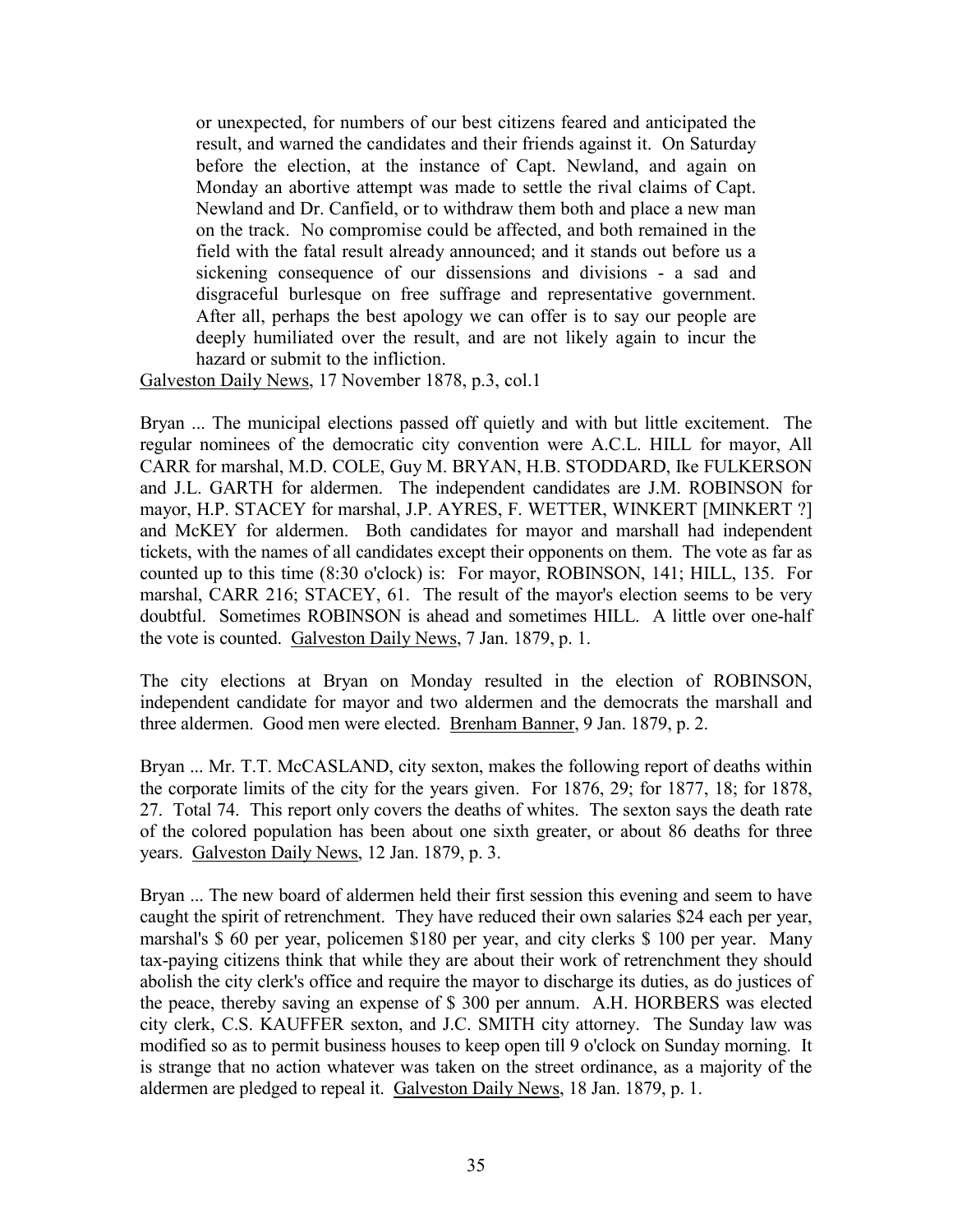The bar of Bryan is opposed to having Burleson County taken from the ninth judicial district. They do not wish any change made. Brenham Banner, 8 March 1879, p. 1.

Brazos County has just received from the comptroller a rebate of \$3588.34 on the bonus of \$22,000 paid by the county for the location of the A. and M. College; elephant some call it. Brenham Banner, 14 March 1879, p.1.

The poll-tax joint resolution...The undersigned gives this as his reason for voting yes on the resolution that thereby the question as to whether they will favor the amendment or not, will be submitted to the people. It is thought they ought to have an opportunity of making a choice, and I ask that these reasons may appear on the journals. Elias MAYS. (Carthage) Panola Watchman, 2 April 1879, p.2, col.3

Bryan...The Negroes held a mass meeting... and elected Elias MAYS, colored...a delegate to the colored emigration convention at Memphis, Tenn. Galveston Daily News, 29 Apr. 1879, p.1

At a special meeting of the town council of the town of Millican, held the 20th May, 1879, the following preamble and resolutions were unanimously adopted ... Be it resolved by the town council of the town of Millican that we tender W.W. PEYTON our thanks ... Resolved, that the mayor present deputy sheriff PEYTON a copy of the foregoing ... (signed) J.L. MAYO, mayor; aldermen W.A. McMICHAEL, John D. McLEOD, John E. MILLS, Galveston Daily News, 23 May 1879, p. 3.

Bryan - Hal Gieger, representative from Robertson [County], and representative May, of Brazos, both colored somewhat, had a tilt yesterday. The darkies considered Gieger the faithful steward. He states that Gen. Hamman is a candidate for governor, and advises the Negroes to vote for him in 1880, in case they do not go to Kansas. Galveston Daily News, 27 July 1879, p.1, col.3

Bryan ... The new city market is about finished. Galveston Daily News, 7 October 1879, page 1

Bryan...This morning, about 2 o'clock, the city calaboose, with the mayor's office above, was found to be in flames, and, despite the efforts of the firemen, the building, with the saloon of Joe Hearne adjoining, were entirely destroyed. The fire is supposed to have resulted from an attempt to burn his way out, made by a colored man confined in the jail. It was discovered too late to rescue him, and he was burned to ashes. He was held under a telegram describing him as a horse-thief. He told the officers he was from Grimes County, and claimed different names. The city lost everything. Hearne's stock was almost all saved. Galveston Daily News, 15 Oct. 1879, p.1, col.4.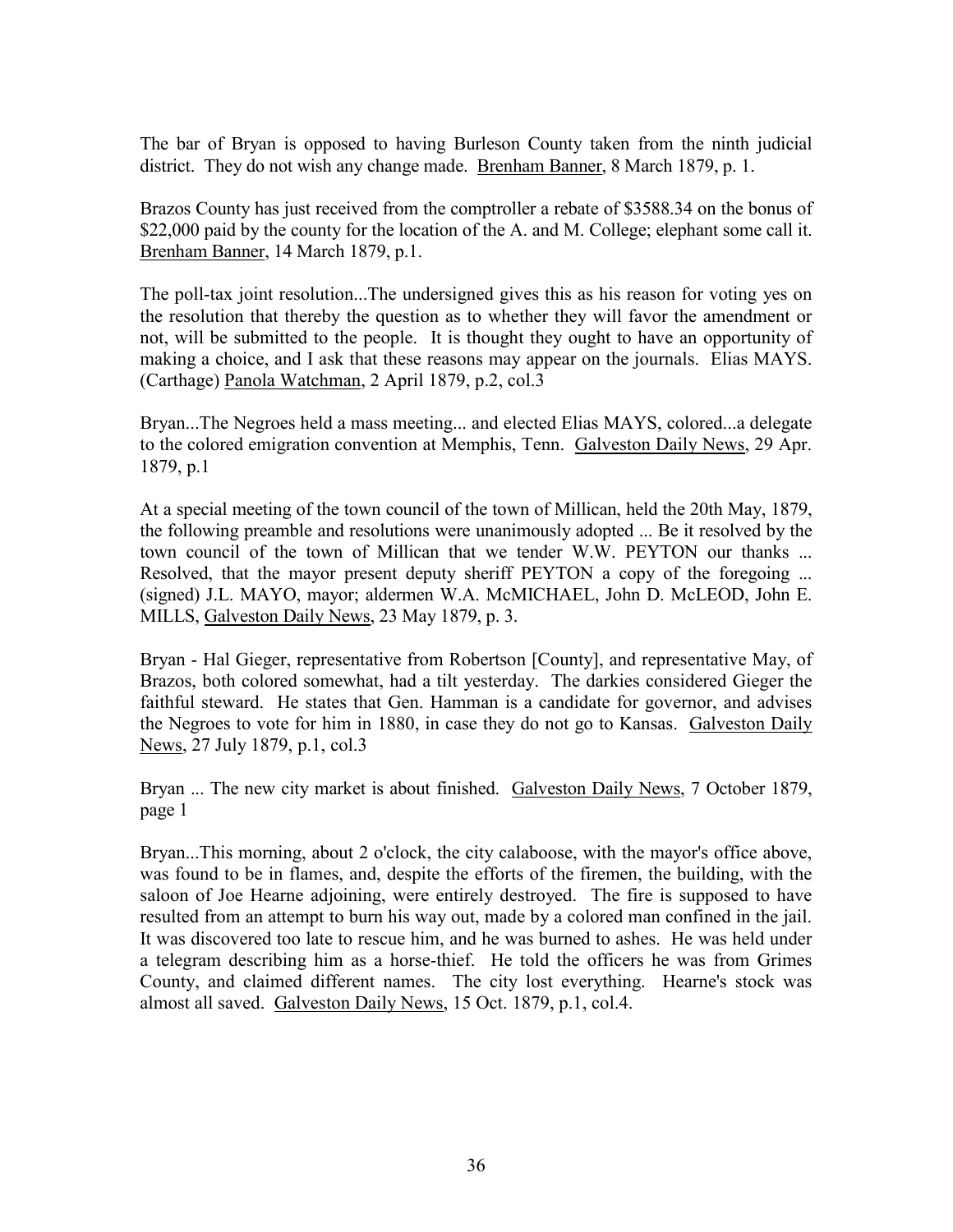At 2 o'clock on the morning of the  $14<sup>th</sup>$  inst. the calaboose with mayor's office above, at Bryan, was burned. A Negro prisoner, supposed to be a horse thief, was burned to ashes. It is thought he tried to burn his way out; the fire was discovered too late to rescue him. Joe Hearn's saloon adjoining the calaboose was entirely destroyed. Brenham Daily Banner, 16 Oct. 1879, p.1, col.1

The Bryan rifles give their grand annual ball to-morrow night, which promises to be an interesting social episode. Galveston Daily News, 1 Jan. 1880, p. 8.

Bryan ... The election for state senator went by default here. The polls were not opened in this and other precincts of the county. Galveston Daily News, 18 Feb. 1880, p. 1.

The Brazos Pilot reviews Governor ROBERTS' pay-as-you-go policy and fails to discover wherein the record sustains the claim. The **Pilot** does not favor ROBERTS for re- election. Brenham Banner, 26 March 1880, p. 2.

Bryan ... a democratic mass meeting was held at the court-house this afternoon, pursuant to a published call of the chairman of the county executive committee, D. Porte SMYTHE. R.J. SMITH was made chairman and J.B. THOMAS secretary ... The following delegates to the Galveston Convention were appointed: Precinct 1 -- W.L. ABBOTT, W.A. McMICHAEL, F.M. STEELE, Dr. GARDNER. Precinct 2 -- A.R. CANFIELD, John FARQUHAR, T.J. COLE, K. WAMBLE. Precinct 3 -- J.M. ZIMMERMAN, D.D. DAWSON, H. CRENSHAW. Precinct 4 -- J.A. BUCKHOLTS, John H. HENDERSON, J.P. AYRES, J.S. FOWLKES, R.K. CHATHAM, R.J. SMITH, B.H. DAVIS, S.R. HENDERSON, R.M. SMITH, J.H. BUCHANAN. Precinct 5 -- C.C. SEALE, J.W. SPARKS, R.W. LAVETT, J.G. MORRIS. Precinct 6 -- R. McCLELLAND, Mills PAINE, J. GEORGE. Dr. A.R. CANFIELD was unanimously eelected chairman of the county democratic executive committee. Galveston Daily News, 4 April 1880, p. 1.

The city authorities are tearing down the old engine- house and will rebuild with accomodations for the firemen below and the mayor's office, etc., above. Galveston Daily News, 14 Apr. 1880, p. 1.

The Brazos *Pilot* is opposed to the re-election of MILLS to Congress. It is in favor of a change and would not object to Charles STEWART of Houston, for MILLS place. Brenham Banner, 22 Apr. 1880, p. 2.

San Antonio ... The state firemen's convention met ... delegates ... Bryan -- C.L. KAUFER, T.P. BOYETT, Thos. ERWIN, P.S. TURNER .... Galveston Daily News, 10 June 1880, p. 1.

Bryan ... The resignation of W.B. FORMAN as sheriff of Brazos County, was today accepted by the commissioners court, and D.D. DAWSON, Esq., was appointed to fill the unexpired term ... The prisoners made an attempt to saw out of jail yesterday, but were discouraged by jailer HELWIG and a break prevented. Galveston Daily News, 29 June 1880, p. 1.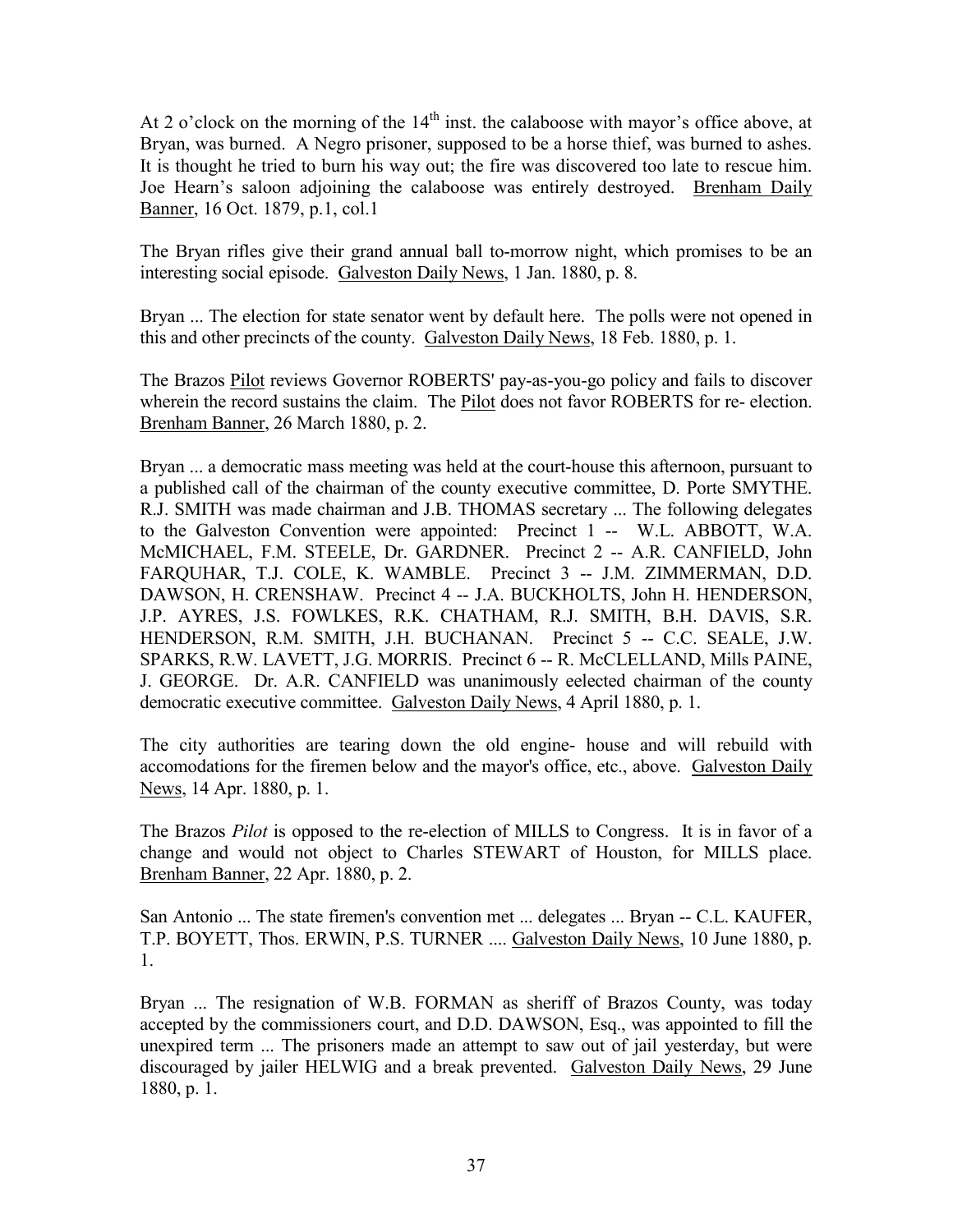The Brazos Pilot says "we oppose MILLS for the nomination because we think the democrats can do better. We regard him as a man of ordinary ability, with decided demogogical tendencies." Brenham Banner, 22 July 1880, p. 2.

A greenback club was organized at the courthouse in Bryan last Saturday night. A number of freedmen and few white men – about forty in all, joined. Brenham Banner, 22 July 1880, p. 2.

In Brazos County the white vote is divided and split up, leaving the county virtually in the hands of Africa. In the county election the contest is for the African vote. Brenham Banner, 27 July 1880, p. 2.

The Brazos Pilot is eminently correct in saying that the greenback party is unnecessary. Brenham Banner, 2 Oct. 1880, p. 1.

Bryan ... Good order prevailed at the polls. Several kinds of tickets were used. For this reason nothing definite can be said as to the result. Houston Post, 3 Nov. 1880, p. 1.

Bryan ... The democratic ticket is elected by from 100 to 300 majority. Houston Post, 5 Nov. 1880, p. 1.

Bryan ... The official count shows: For Governor -- ROBERTS, 1129; DAVIS, 886; HAMMAN, 395. Congress, Fourth District -- MILLS 1320; BRADY, 963. District Judge -- COLLARD, 1440; McNUTT, 857. District Attorney -- JAMES, 1444; SMITH, 954. Senate, Fifteenth District -- HENDERSON, 1217; DODSON, 709; KELLEY, colored, 417. Representative -- AYERS, 1245; ZIMMERMAN, 1014; PAGLY, colored, 29; JONES, colored, 417. The county officers have about all qualified. Galveston Daily News, 17 Nov. 1880, p. 1.

Bryan ... Dr. J.B. McLELLAND, one of our best citizens, died yesterday evening and was buried to-day. He was re-elected county treasurer at the late election. Galveston Daily News, 14 Dec. 1880, p. 1.

Bryan, Dec. 13 – Dr. J.B. McLELLAN, county treasurer, died last night. An immigration boom has set in. Society organized. Proposed stock twenty five dollars. W.E. TABOR, dry goods and groceries, lately made an assignment. Wharves still crowded with cotton. A talk is heard of a wagon line from here to Hearne, by the International. Houston Post, 14 December 1880, p.1, col.3

Eleven candidates have announced for the office of county collector of Brazos County since the death of the treasurer elect. Brenham Banner, 16 Dec. 1880, p. 1.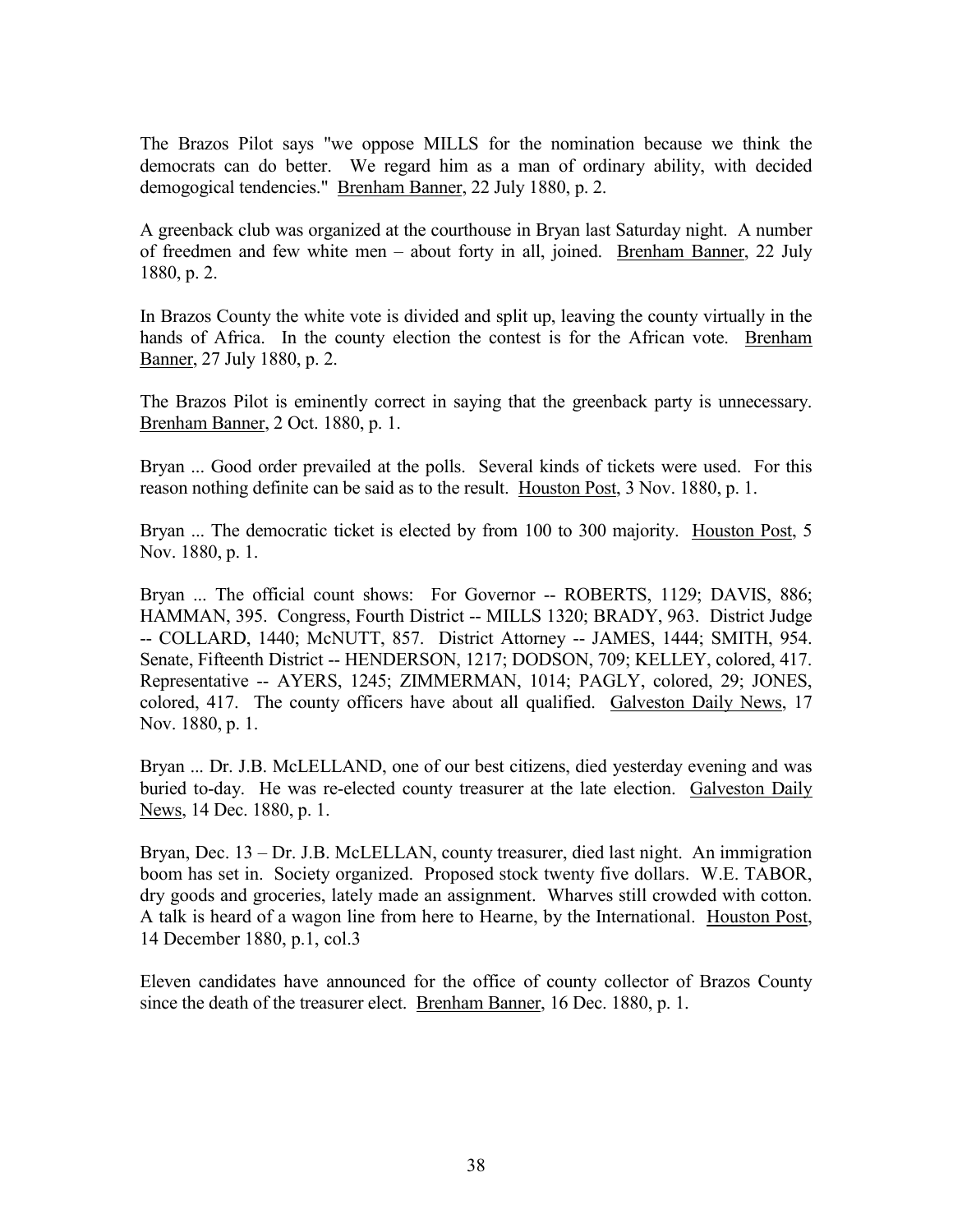Bryan ... Our Commissioners Court, to-day, elected Capt. Isaac FULKERSON, county treasurer, in place of Dr. McLELLAND, who died recently. A better man for the place could not have been found, and the appointment gives general satisfaction. Galveston Daily News, 21 Dec. 1880, p. 1.

The Bryan *Pilot* wants the fire cracker ordinance strictly enforced. No fire crackers are allowed to be exploded within a given distance of the cotton platform. Brenham Banner, 22 Dec. 1880, p. 1.

Bryan ... Our city election, yesterday, resulted in the re-election of J.M. ROBINSON, mayor, and A.B. CARR, marshall. A competent Board of Aldermen were chosen ... Capt. John N. HENDERSON, senator-elect, and Capt. AYRES, representative, are arranging to leave for Austin. Galveston Daily News, 5 Jan. 1881, p. 1.

Bryan ... The city election passed off quietly. J.M. ROBINSON was re-elected mayor and A.B. CARR re-elected marshal. Houston Post, 5 Jan. 1881, p. 1.

Bryan ... The Rifles, our military company, sent delegates to the Austin Military Convention. Galveston Daily News, 17 Feb. 1881, p. 1.

The Convention of the Texas Volunteer guards met at Austin ... and appointed the following committees: On credentials ... Lieutenant W.B. PAGE, Bryan Rifles; ... On Permanent Organization ... Capt. J.G. ANDERSON, Bryan Rifles ... Austin Daily Statesman, 17 Feb. 1881, p. 4.

Bryan ... The fire department has arranged to purchase a steam engine. Galveston Daily News, 4 Mar. 1881, p. 1.

Bryan ... The Grand Jury consists of R.K. CHATHAM, foreman; Dave CAMPBELL, Charles PETERS, Milton PARKER, D.S. LLOYD, J.W. GORGE, W.B. LIPSCOMB, Thoams ROWAN, W.M. PIERCE, G.H. CUNNINGHAM, R.M. HENRY and E.T. JONES. Galveston Daily News, 8 Mar. 1881, p. 1.

The Grand Jury adjourned, after returning seventy-five bills, twenty of them being for felonies. Galveston Daily News, 18 Mar. 1881, p. 1.

Bryan ... the fire dept. has bought an excellent steam engine. Galveston Daily News, 15 Apr. 1881, p. 1.

The Brazos Pilot complains that the commissioners have overtaxed the people. Brenham Banner, 14 July 1881, p. 2.

The commissioners court of Brazos County have decided to sell the land upon which the poor farm is located, it having a valuable medicinal well. Brenham Banner, 17 Aug. 1881, p. 2.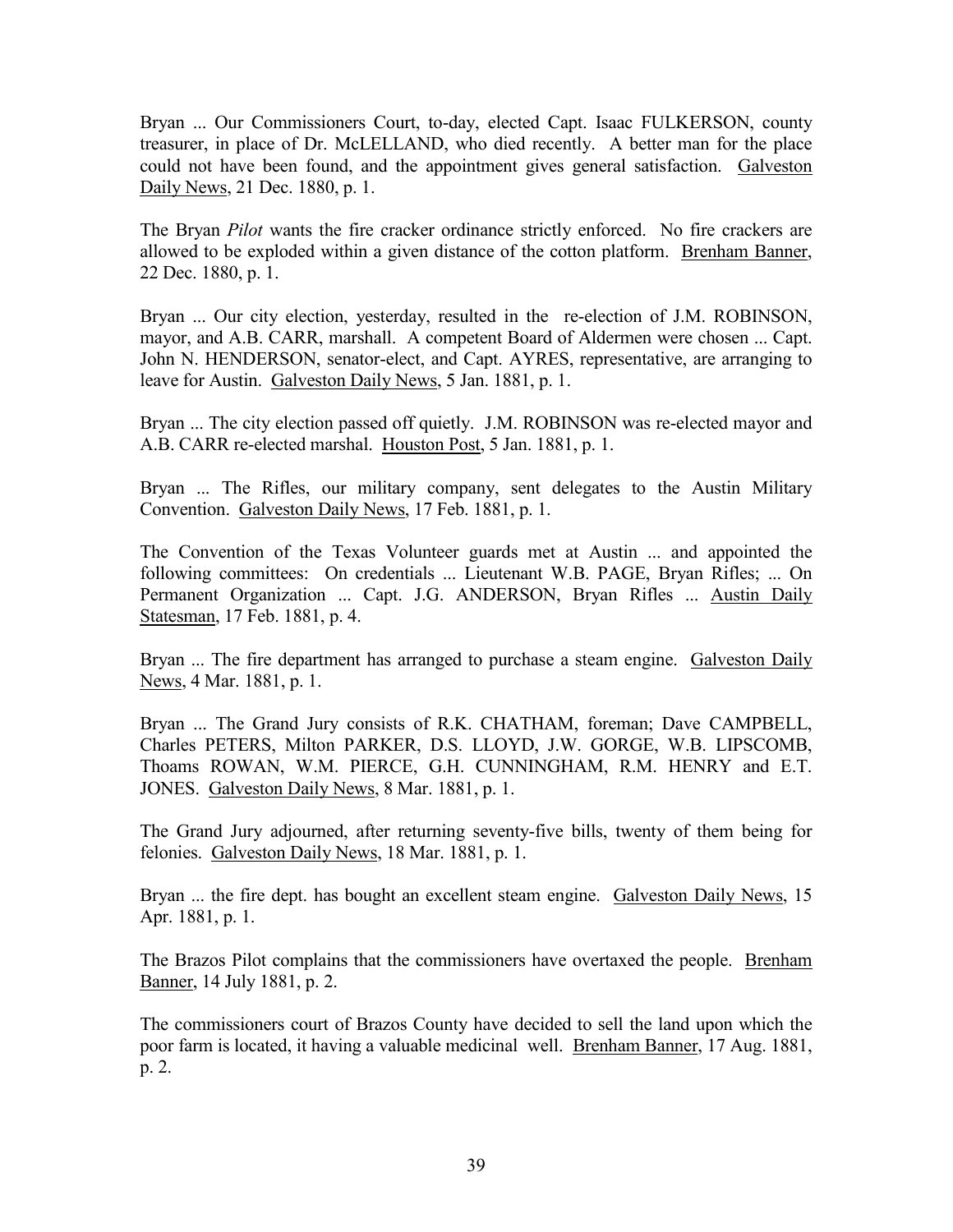Mayor of Bryan, J.N. ROBERTSON; councilmen, J.N. COLE, T.J. McQUEEN, J.L. GARTH, W.W. HANWAY, F.E. HOOPER; marshal, A.B. CARR; attorney, R.J. SMITH; clerk and treasurer, A.H. HARBERS. Weekly Brazos Pilot, 7 Oct. 1881, as quoted in Bryan Weekly Eagle, 6 Feb. 1930, p. 3.

The Bryan Pilot nominates Hon. John H. REAGAN for governor, and says ... [article continues at length] Galveston Daily News, 17 Jan. 1882, p. 2.

The time given by the small-pox ordinance passed some time since by the City Council expired to-day. Every citizen subject to the contagion who has not been vacinated, is liable to be fined \$ 25. Galveston Daily News, 18 Jan. 1882, p. 1.

Bryan Pilot: A few days ago we were shown the card of "CLAPP & McCRAW, barkers, Fargo, Dakota Territory." We understand that CLAPP, whose front name appears to be Isaac, is no other personage than W.B. FORMAN, late of Bryan and for ten years sheriff of Brazos County. The report was currently circulated soon after his sudden departure from Bryan that his name was not FORMAN, or that FORMAN was not his name when he left "York State." Galveston Daily News, 22 Jan. 1882, p. 3.

Bryan – Local option was defeated in the election on Saturday by 127 votes, the total vote being 640. The criminal docket was called this morning, and cases set as follows: State vs. Joe H. JOHNSON, charged with robbery, for the 25d; Henry GRIFFIN, theft of oxen, for the 25d; Henry SMITH, theft, for 21<sup>st</sup>; Fannie PETERSON, murder, for 20<sup>th</sup>; Jordan BONNER, theft of cattle, for  $30<sup>th</sup>$ ; Eli THOMPSON, two cases of theft, for  $27<sup>th</sup>$ ; U.P. DARNELL, embezzlement, for 23d; J. Walter THOMAS, assisting to commit rape, for  $24<sup>th</sup>$ ; William SMITH, assisting to murder, for  $27<sup>th</sup>$ ; Sanford BROOKS, theft of mule, for  $29<sup>th</sup>$ ; J.G. RANDLE, postponed until the 22d; Joseph MYERS, for  $24<sup>th</sup>$ ; Berry BRADLEY, theft of cattle, for  $24<sup>th</sup>$ ; Aron MEYERS, theft, for  $24<sup>th</sup>$ ; James BEASTON, theft of cattle, for  $24^{\text{th}}$ ; T.J. PEARSON, assisting to murder, for  $27^{\text{th}}$ ; Charles GLADEN, unlawfully branding, for  $21<sup>st</sup>$ . The court rendered a decision in the case of the heirs of Thomas D. WILSON vs. Isaac FULKERSON, executor, this morning. As before stated in The News, in this suit, the children of Colonel WILSON by his first wife claim through their mother, whose share in the community estate would come to them under the law. Minor children of Colonel WILSON by his second wife made themselves parties, and under an agreement were permitted to share equally with the older children. The judgment gives each heir \$8600, except Mrs. Ruth DAVIS, who gets \$9500. She made herself a party to the suit originally brought by the older heirs, and as she never made any agreement to share her interest with the younger children, her judgment is larger than that of others. Galveston Daily News, 21 March 1882, p.1, col.7

Captain John N. HENDERSON, senator from this district, left last night to attend the extra session of the legislature. Galveston Daily News, 7 Apr. 1882, p. 1.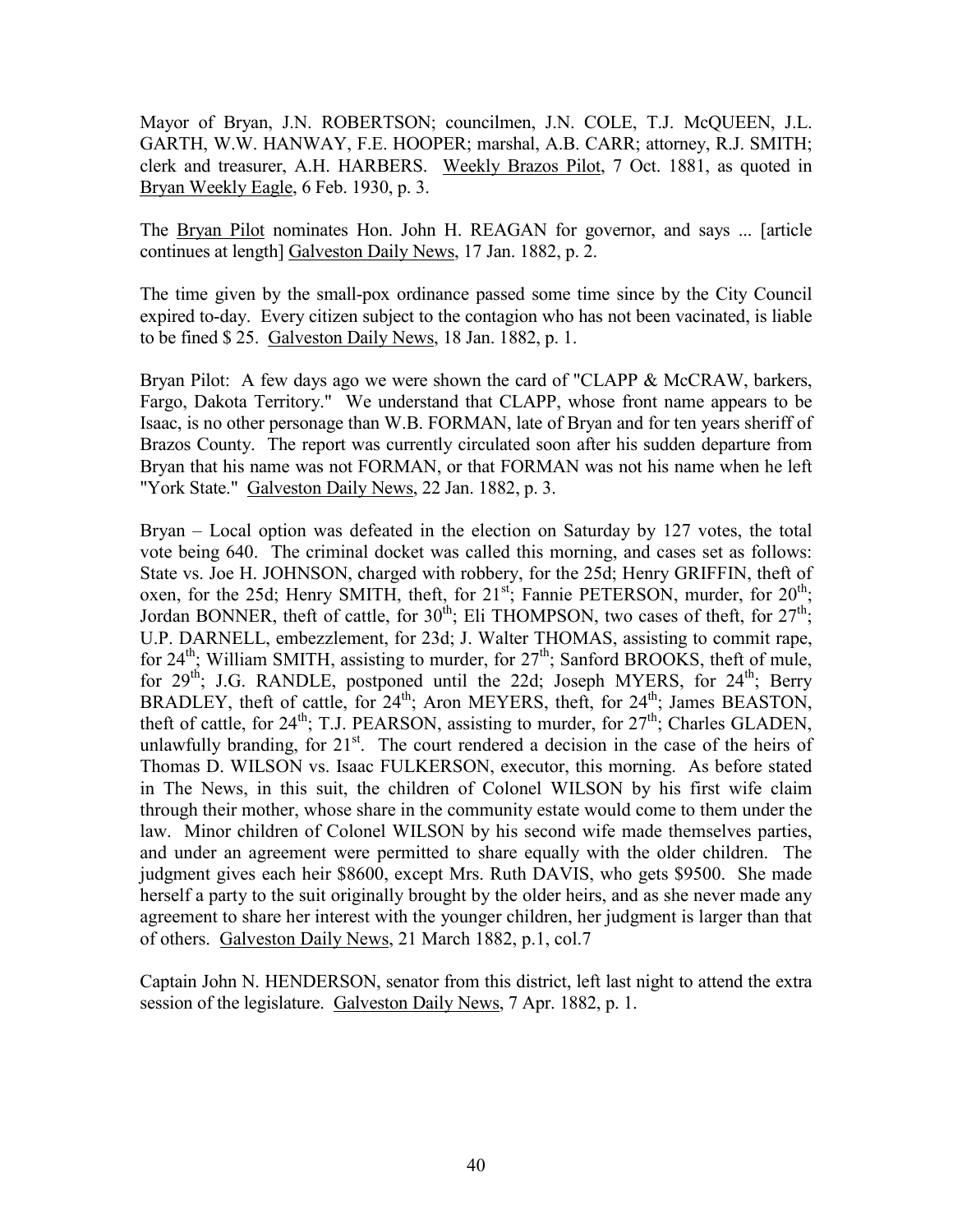Candidates for county office are quietly feeling the public pulse, and it is generally understood that the political movements for the fall election will soon begin. It is said that no less than three candidates will be in the field to represent this county in the legislature. Galveston Daily News, 19 Apr. 1882, p. 1.

Bryan ... The Commissioners' Court has appointed Judge THOMAS to represent the interests of the county in a suit now pending in our District Court of the State, against Peter WINTER, who it is claimed is occupying some of the College land, for which the action is brought. Counsel for the State and the District Attorney entered their protest against the appointment of Judge THOMAS, and expressed their desire to recover the land for the State, but the court adhered to their order, and deemed it proper, under the conditions upon which the land was donated to the State, to have the interest and claims of the county protected by counsel. Judge THOMAS also represents Peter WINTER. Galveston Daily News, 5 Mar. 1882, p. 1.

Bryan ... Nothing of great importance has been done so far in the District Court, which convened yesterday. Court met promptly at 9 o'clock, and the grand jury was organized and charged. The following are the grand jurors: James H. BALIE, foreman; W.C. POOL, J.D. McLEOD, S.M. DERDEN, Henry EDGE, J.W. CHATHAM, J.W. GEORGE, J.S. BARMORE, W.A. JOHNSON, A.D. WHITE, Monroe BOND, and J.C. BLOOM. Galveston Daily News, 8 Mar. 1882, p. 1.

Bryan ... Captain John N. HENDERSON, senator from this district, left last night to attend the extra session of the legislature. Galveston Daily News, 7 Apr. 1882, p. 1.

Bryan ... Candidates for county office are quietly feeling the public pulse, and it is generally understood that the political movements for the fall election will soon begin. It is said that no less than three candidates will be in the field to represent this county in the legislature. Galveston Daily News, 19 Apr. 1882, p. 1.

Announcements ... [state] senator, J.S. PERRY, E.L. ANTONY, Scott FIELD; representative, J.P. AYRES; district attorney, T.S. HENDERSON, W.M. JAMES; sheriff, D.D. DAWSON, J.L. MAYO; county attorney, S.P. HARDWICK; county judge, D.C. BARMORE; county treasurer, Isaac FULKERSON; county clerk, S.M. DERDEN, Hammett HARDY; district clerk, F.J. ADAMS, William T. JAMES; tax collector, J.J. ADAMS; tax assessor, W.H. HARMAN, W.T. ROBERTS; justice of the peace, A.W. CEARNAL; constable, Simeon COOPER, R.H. KIRK, E.M. CLARY. Weekly Brazos Pilot, 1 Sept. 1882, p. 3.

Some of the friends of Mr. John W. ROBINSON regret his withdrawal from the race for District Clerk. Mr. ROBINSON is as courteous and honest as any man in the county, and has made an efficient officer. He appreciates the kindness of the people in giving him the office but cannot be expected to continue in it when he can do better elsewhere. Weekly Brazos Pilot, 1 Sept. 1882, p. 3.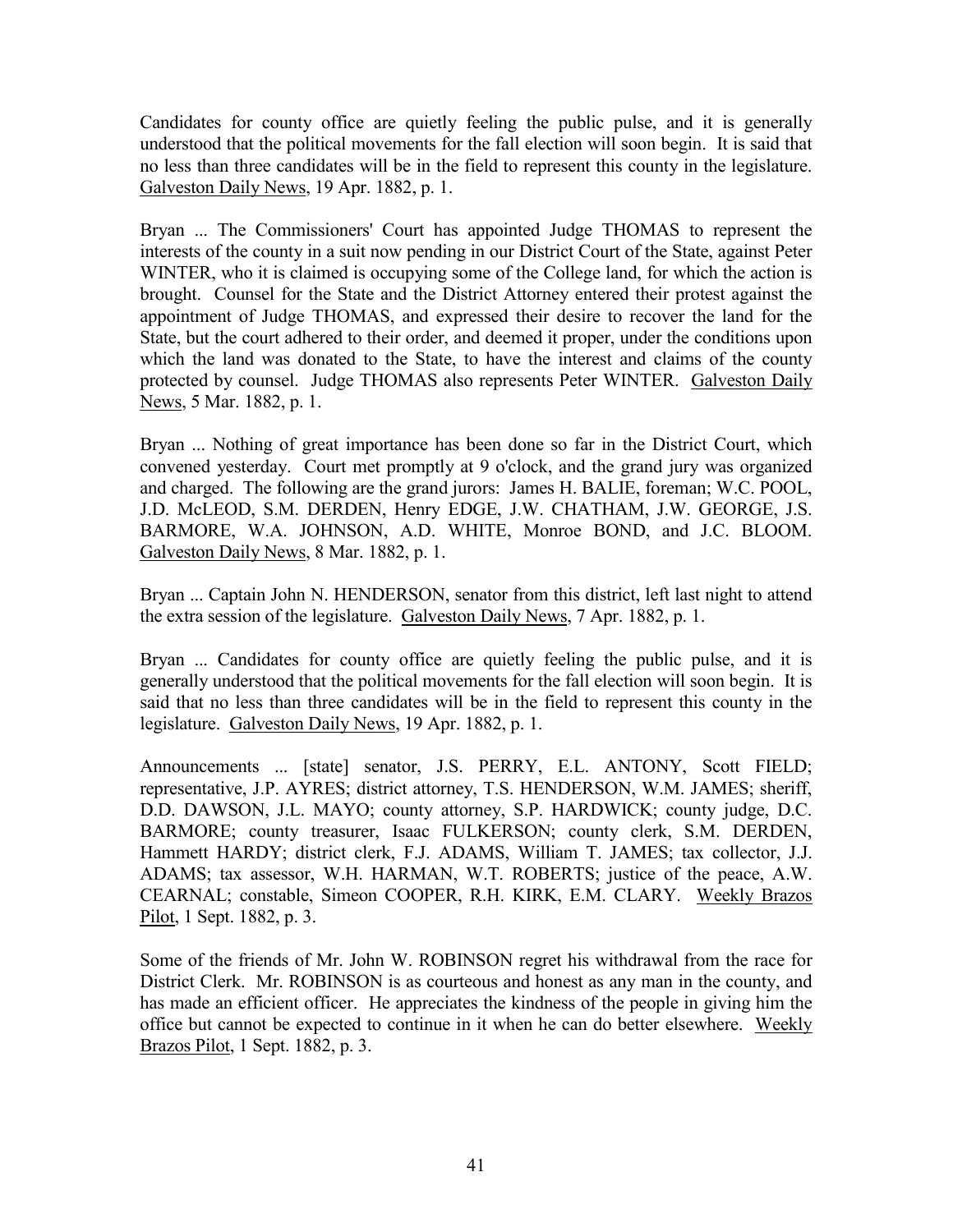Democratic mass meetings in the various precincts for the purpose of selecting delegates to the county nominating convention, will be held on Saturday, September 9th, 1882, at the following places: No. 1 -- At the Court House in Millican, Wm. FALCONER, chairman. No. 2 -- At RECTOR's chapel, W.E. FLETCHER, Chairman. No. 3 -- At LAWLESS Store, W.H.H. EDGE, Chairman. No. 4 -- at the Courthouse in Bryan, T.J. CLOSS, Chairman. No. 5 -- At SMITH's Schoolhouse, R.L. SMITH, Chairman. No. 6 -- At Macy, J.W. GEORGE, Chairman. Weekly Brazos Pilot, 1 Sept. 1882, p. 3.

Bryan ... The city election took place on New Year day, and owing to the extremely bad weather, only an average vote was polled. Major J.W. TABOR was elected mayor by a large majority. The following aldermen were elected: T.J. McQUINN, W.F. HOOPER, W.W. HANWAY, J.L. GARTH and M. GOLDSTEIN. A.B. COHN [CARR] was again elected city marshal without any opposition. Galveston Daily News, 3 Jan. 1883, p. 1.

Bryan ... The Mayor's Court was represented this morning with offenses. Anna SMITH, a Negress and prostitute, was fined and hired out. Galveston Daily News, 21 Aug. 1883, p. 1.

Bryan ... The Commissioners Court is now in session, hearing applications and adopting reports. Galveston Daily News, 13 Feb. 1884, p. 1.

The Bryan firemen gave a grand ball last night, which was well attended. The company presented Mr. D.A. BONE with a fine gold medal for his valuable services to the department. The medal was inscribed "Protection," and was presented by Mr. J.W. DOREMUS. Galveston Daily News, 22 Feb. 1884, p. 1.

Bryan ... The Democratic precinct convention to elect delegates to the County convention to meet August 9, selected the following delegates: John A. BUCKHOLTS, H. CRENSHAW, J.W. JOHNSON, R.M. SMITH, J.S. FOWLKES, Spencer FORD, D.S. BURTON, Jim MARTIN, Monroe BOND, J.B. THOMAS, Dr. Deport SMYTH, Sam R. HENDERSON, J.D. THOMAS, W.H. HARMON, T.L. LOUGHRIDGE, T.P. GENTRY, Guy BRYAN, J.W. DOREMUS, Marx GOLDSTEIN, J.N. HENDERSON, R.J. SMITH, Harvey MITCHELL, J.G. ANDERSON, J.H. HESLER. The delegates are about equally divided in favor for and against IRELAND for renomination. There seems to be a growing feeling in the county for nominating a county ticket, and it is thought the matter will carry. Galveston Daily News, 3 Aug. 1884, p. 1.

\*Brazos Co. Democratic convention; mentions J.E. TURNER, John W. DOREMUS, W.H. HARMAN, Dr. DePort SMYTH, W.J. MOORE, S.S. KENNEDY, Spencer FORD, T.P. ALLEN, Robert HUDSPETH, A.C. BRIETZ, W.R. CAVITT, J.A. BUCKHOLTZ, K. WAMBLE, S.D.A. DUNCAN, George SMEDLEY, J.B. THOMAS, Marx GOLDSTEIN, T.L. LOUGHRIDGE, R.M. SMITH, G.M. MABRY, W.H.H. EDGE, S.R. HENDERSON, Georg HUNT, W.E. COLLARD, Thomas A. HENDERSON, Charles STEWART. Galveston Daily News, 10 Aug. 1884, p. 1.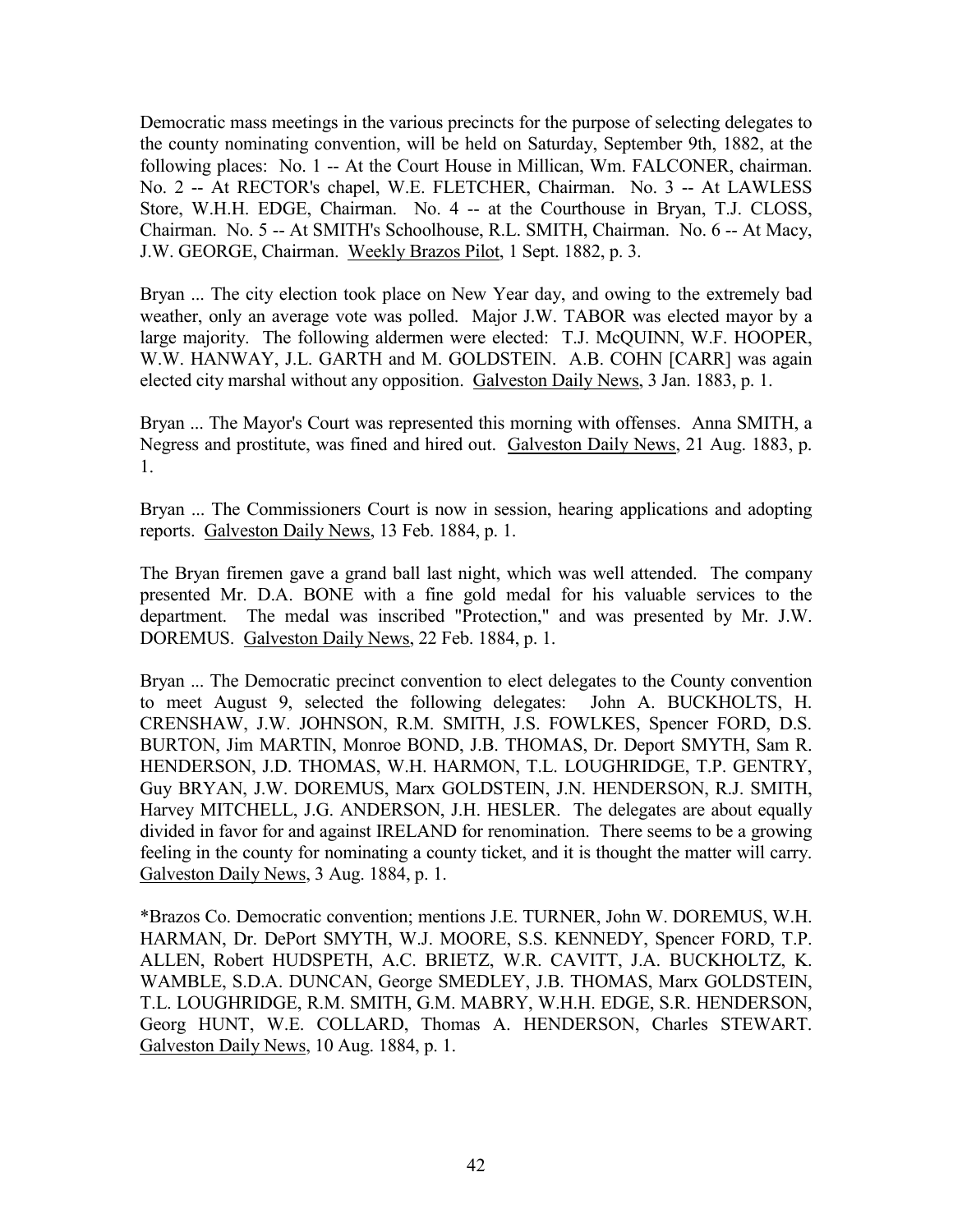Bryan, October 5 -- The colored voters are holding meetings, and are making indorsements for county affairs. They will, sometime this month, hold a mass-meeting and put a full ticket in the field. Galveston Daily News, 6 October 1884, p.1, col.6

The citizens of Bryan have contributed a nice sum of money for campaign purposes and have forwarded the same to the national Democratic executive committee. Galveston Daily News, 8 Oct. 1884.

The Republicans held a convention in Bryan yesterday, which was largely attended, but the colored element predominated. They endorsed BLAINE and LOGAN unanimously, and endorsed Wash JONES for governor. They also endorsed a full county ticket, which is as follows: D.C. BARMORE, county judge; D.D. DAWSON, sheriff; S.M. DERDEN, County Clerk, A.J. BUCHANAN, district clerk; J.J. ADAMS, collector; H.E. PEVERLY, assessor; V.B. HUDSON, county attorney; Robert CARR, treasurer; and J.M. ZIMMERMAN for representative. The ticket will be supported by a majority of the colored people in the county, but there are some who will not support the entire ticket. The hardest fight will be on who will represent the county in the legislature. There was considerable confusion and disorder toward the close of the convention. Galveston Daily News, 17 Oct. 1884, p. 2.

Millican ... this quiet little town was again disturbed last night by roaming candidates. Several aspirants for office made speeches, followed by Messrs. CAVITT, PUGH and Bruder MAY, colored, for representative. Not much enthusiasm is manifested over the election here, with the exception of the office of sheriff. Galveston Daily News, 2 Nov. 1884, p. 1.

Bryan ... The election in Brazos County was the most spirited and exciting that had been held for a number for a number of years ... W.R. CAVITT, candidate for the legislature, is, from the best information, elected over ZIMMERMAN and PUGH by a large majority. Four candidates on the Republican ticket for county office are regarded as defeated. Ed. KNOX, colored, polled the solid Negro vote of this precinct, and the count so far shows him ahead, and will likely be elected commissioner of Bryan precinct ... Galveston Daily News, 5 Nov. 1884, p. 1.

Bryan ... The independent county ticket gives D.D. DAWSON, for sheriff, a majority of 800 votes over SANDERS. V.B. HUDSON, county attorney, is elected by a large majority. R.W. CARR is elected county treasurer, H.E. PEVERLY assessor, A.J. BUCHANAN district clerk, S.M. DERDEN county clerk, D.C. BARMORE county judge and J.J. ADAMS collector. The contest between CAVITT and ZIMMERMAN is still in doubt. It is thought CAVITT will be elected ... Millican ... The election passed off quietly, with the following result ... ZIMMERMAN (greenbacker), for representative, 319; CAVITT (democrat), 144; PUGH (independent), 66. The total vote cast was 552. Galveston Daily News, 6 Nov. 1884, p. 1.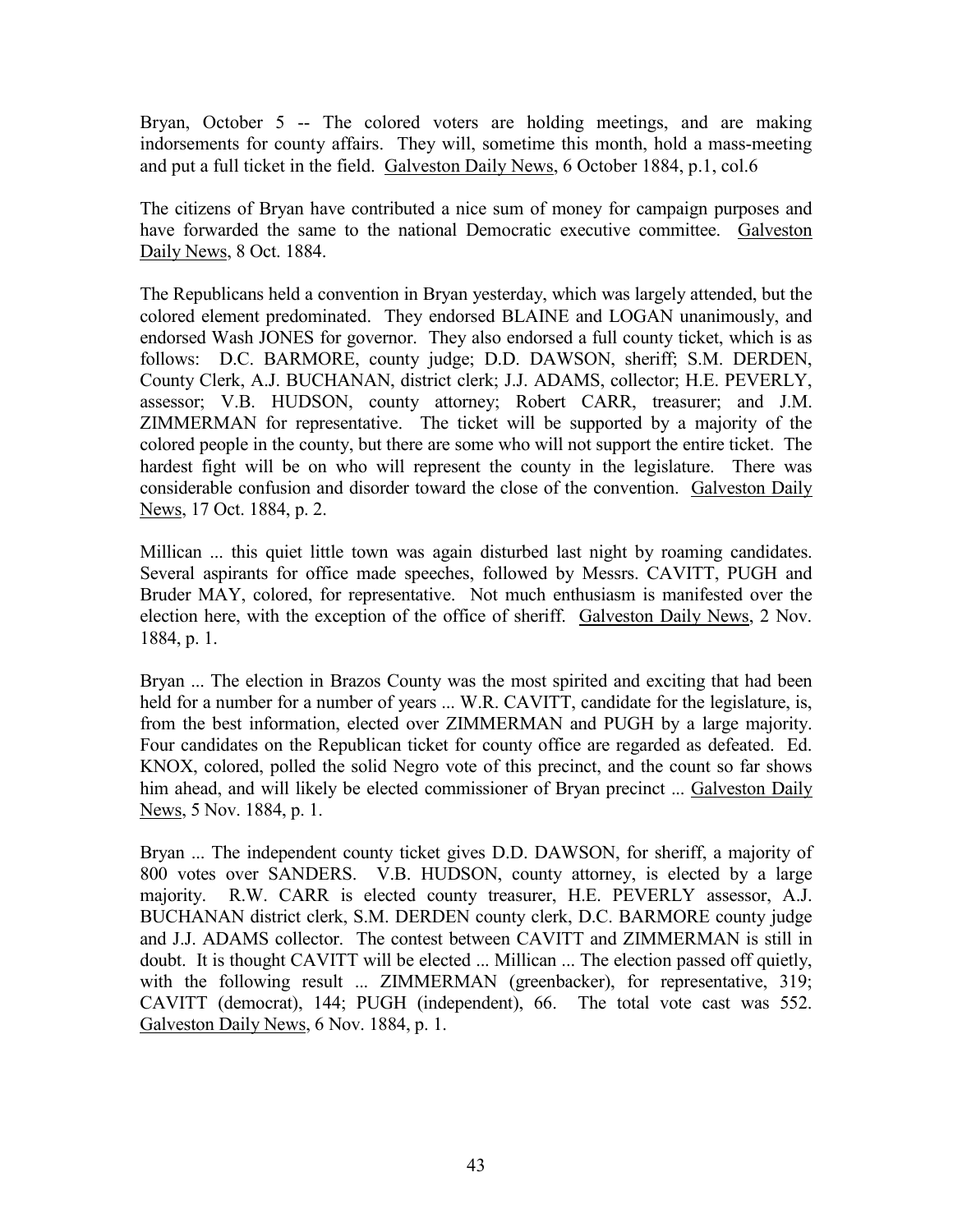Bryan ... The city election resulted in the re-election of Major J.W. TABOR mayor, A.B. CARR city marshal, and H.C. ROBINSON, H.B. STODDARD, T.E. ARMSTRONG, W.B. SANDERS, and J.W. JOHNSON as aldermen. The newly elected officials are among the best men of the city, whose election will guarantee progressive good government. Galveston Daily News, 8 Jan. 1885, p. 2.

Bryan ... Some time ago the city fathers passed an ordinance against cows running at large in the city. Several of the aldermen's cows were found in the pound, and now the ordinance is modified to include only Main Street. Galveston Daily News, 9 March 1885, p. 3.

Bryan, July 16 – The ladies of the Temperance union have been, during the past week, circulating a petition addressed to the mayor, urging him to have the Sunday law strictly enforced; that the saloons be compelled to close their back doors as well as front, and also that other places be closed. A petition is being circulated here for the abolishment of the city government. The petition has a large number of signatures, and no doubt the matter will be warmly advocated. The cause of such a movement is owing to high taxation and the uselessness of a small town putting on city airs. Galveston Daily News, 17 July 1885, p. 2.

Bryan, Oct. 13 – The dengue has somewhat abated. Cold nights and a scarcity of suitable material has been the death of the disease. Another Justice Precinct of Brazos County has been located by the Commissioners' Court, with P.N. CAUSEY as Justice and Ed. FARQUHAR as Constable. Office and court at Wellborn. Dallas Morning News, 14 October 1885, p.1

Bryan, Nov. 1 – The Bryan Rifles gave their semi-annual drill and military ball last night, which was attended by a large number of the elite and fashion of the city. The gold medal for the best drilled man was won by Sergt. MOSELY. The book of tactics for the best inspected gun and accoutrements was awarded to Corporal O. FINLAY. The four bronzed medals for the best drilled file of four was won by the second four, composed of privates HAZZEL [HASSEL ?], McQUEEN, ADAMS and GAINOR. Mr. Wash HARDY awarded the second best file of fours an oyster supper. The members of the Bryan Rifles are taking a great interest in their company, and are endeavoring to make it one of the crack companies of the State. Dallas Morning News, 2 November 1885, p.2

The Adjutant General issued commissions today to the following officers ... T.B. McQUEEN, captain; V.B. HUDSON, first-lieutenant; and J.A. McQUEEN, second lieutenant of the Bryan Rifles ... Galveston Daily News, 4 Dec. 1885, p. 1.

Bryan ... District Clerk A.J. BUCHANAN arrived to-day from Belton with his bride, formerly Miss Stella ALLEN. The Bryan Rifles and many friends sent telegrams of congratulations. Mr. V.B. HUDSON, County Attorney; Mr. Frank MAULDIN, of the Pilot, and Mr. J.H. BUCHANAN accompanied Mr. A.J. BUCHANAN to witness his marriage. The new couple have the well wishes of the community for future happiness and prosperity. Dallas Morning News, 13 Dec. 1885, p. 4.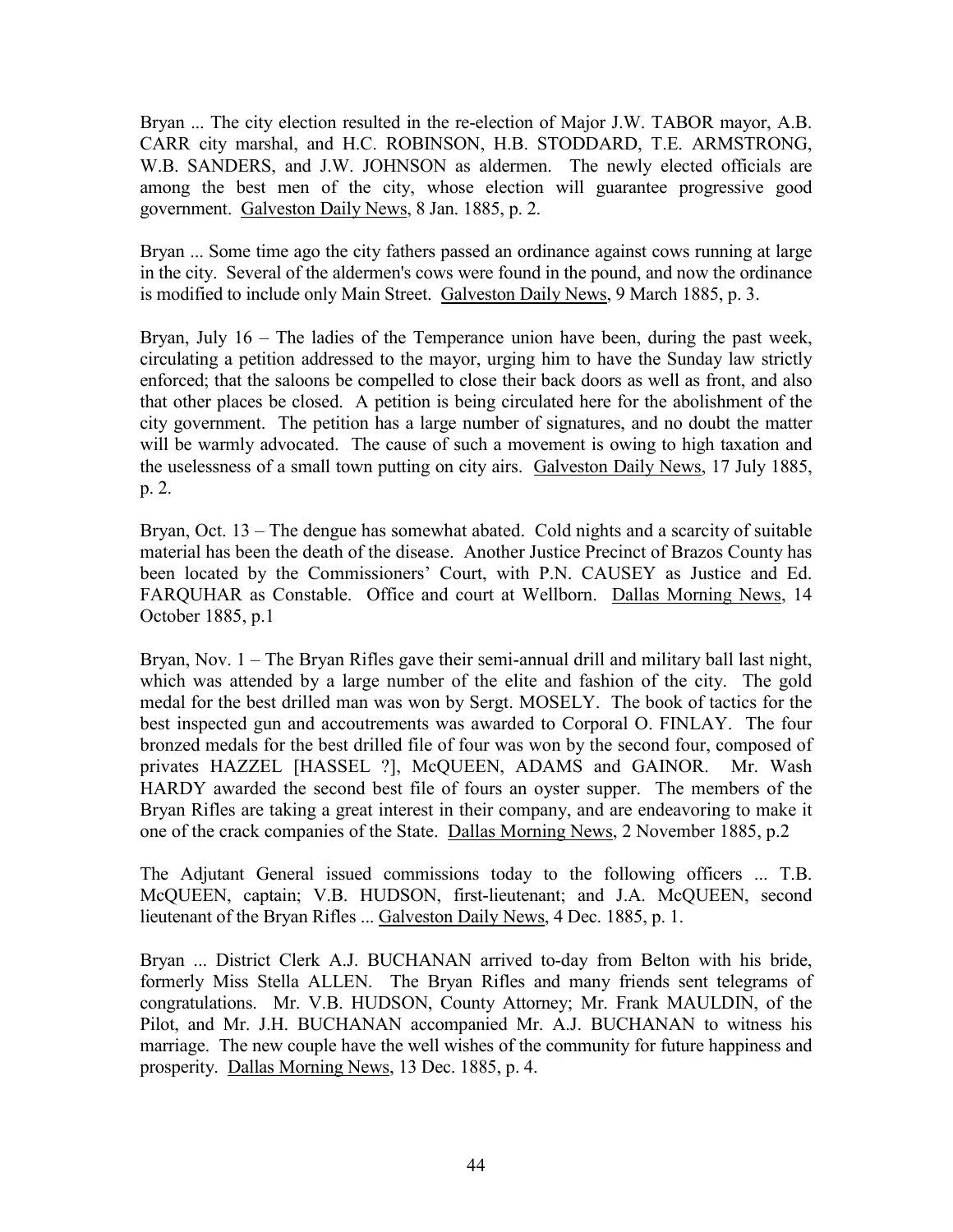Politics in Brazos County ... such men as W.R. CAVITT, John N. HENDERSON, H.B. STODDARD and Harvey MITCHELL, any one of whom is thoroughly identified with, and would in reality represent the people of this district ... Galveston Daily News, 21 Mar. 1886, p. 3.

Bryan ... The late refreshing rain has brought out a large number of candidates for the various county and district offices. Mr. J.L. MAYO has announced as a candidate for Sheriff of Brazos County; Dr. D. Port SMYTHE has announced as a candidate for the State Senate; W.R. CAVITT has also announced for the Senate; Sheriff DAWSON has announced himself a candidate for re- election. Dallas Morning News, 10 June 1886, p. 5.

Bryan ... Politics are waxing warm in the county, and the indications are that county offices will be strongly contested, as strong men are in the field creating factions and splits. Galveston Daily News, 21 June 1886, p. 1.

Dr. D. Port SMITH, candidate for the state Senate, has returned from Milam and Robertson counties, and reports that he received much encouragement for his canvass. Galveston Daily News, 23 June 1886, p. 1.

\*Primaries at Millican and Wellborn; Fort Worth Daily Gazette, 11 July 1886, p. 1.

Bryan ... Captain DAWSON, sheriff, has just received his appointment as Deputy United States Marshal under J.F. RANKIN. Dallas Morning News, 17 Feb. 1887, p. 5.

Bryan ... At the municipal election held here today the following officers were voted for: Mayor, city marshal, five aldermen, assessor and collector and treasurer. A larger vote than usual was polled, and much interest was manifested, but all passed off very quietly. Galveston Daily News, 6 Apr. 1887, p. 2.

Bryan ... E.L. WARD, a former merchant of this place, received his appointment through the Commissioners' Court yesterday as justice of the peace for this precinct, to fill the unexpired term of Judge CARROLL, deceased. Galveston Daily News, 12 May 1887, p. 2.

Millican ... There was a precinct election held here to- day to prevent hogs, sheep and goats from running at large, and the measure was defeated by a vote of 40 for and but 3 against. Galveston Daily News, 31 July 1887, p. 3.

Capt. J.N. HENDERSON of Bryan, has been appointed by the governor to succeed Judge W.E. COLLARD, who was appointed one of the commissioners of appeal. Brenham Daily Banner, 18 Sept. 1887, p. 2.

Bryan ... To-day about noon the residence of Mayor Cliff ADAMS caught fire, and was burned to the ground. The furniture and fixtures were saved. He had about \$ 1000 insurance on the house, which was valued at about \$ 1500. Fort Worth Daily Gazette, 20 Nov. 1887, p. 1.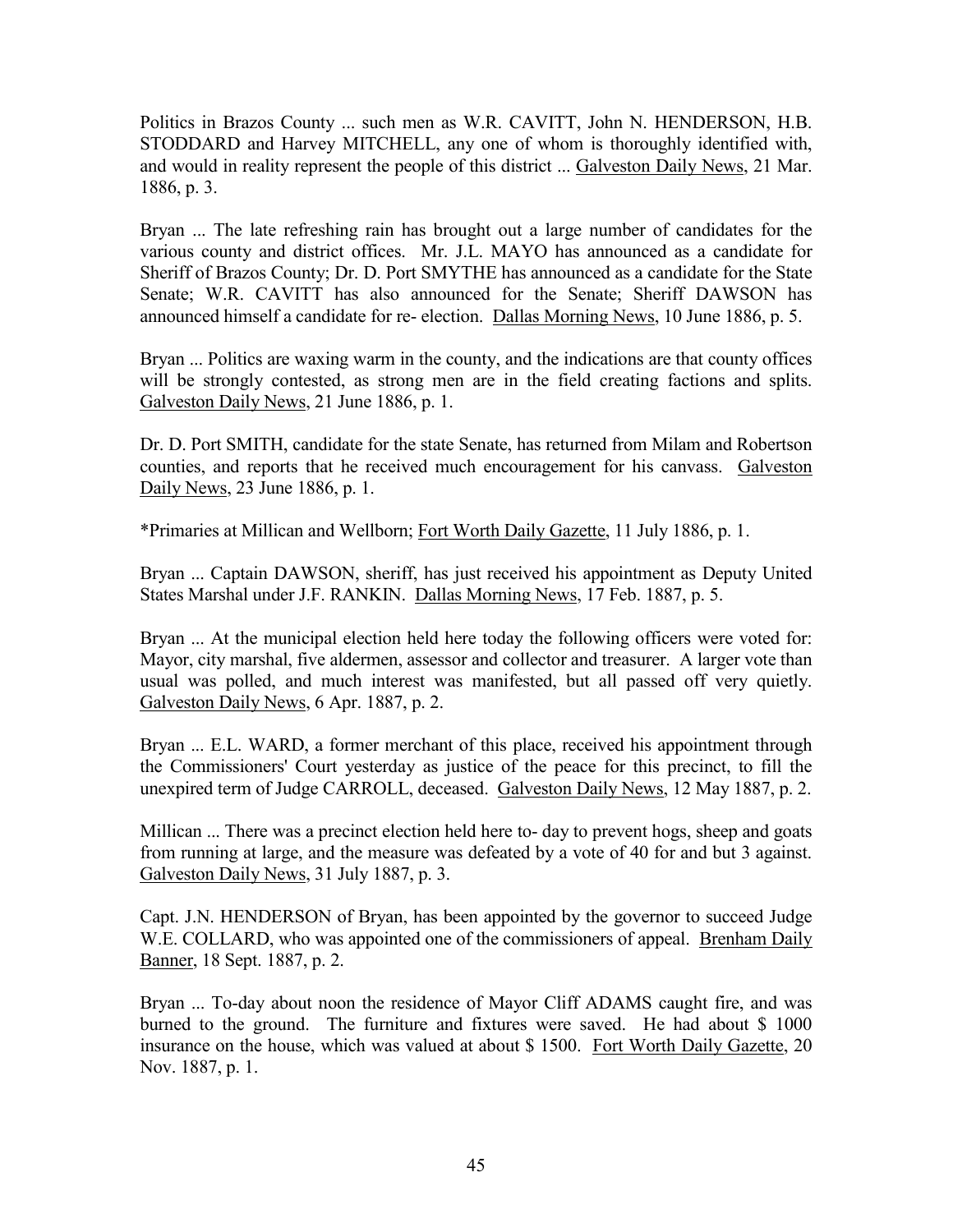Wellborn ... The hog law goes into effect in this precinct January 1, 1888. Many here own large bunches of hogs running out in the woods, and these men are doing their best to dispose of their surplus stock. Fort Worth Daily Gazette, 3 Dec. 1887, p. 6.

In the District Court to-day in the case of the State of Texas vs. Judge D.C. BARMORE, county judge of this [Brazos] county, in which the defendent was charged with drunkeness in office, the jury, after considering their verdict all the afternoon, reported in open court that they could not agree, whereupon, by request of the counsel of both sides, the judge of the court entered a mistrial in the case and discharged the jury. Fort Worth Daily Gazette, 4 Apr. 1888, p. 1.

Bryan ... The city election took place yesterday. A very light vote was polled and very little interest manifested. C.A. ADAMS, mayor, and A.G. BOARD and W.W. HARRIS, aldermen, were re-elected. Galveston Daily News, 5 April 1888, p. 5.

Bryan ... the district judge has appointed H.B. STODDARD, T.E. ARMSTRONG and A.D. McCONNICO a committee to examine the books and accounts of county officers and report to the court. District Court is engaged this week in disposing of the cases of official misconduct against certain county officers. So far there has not been a conviction in these cases. Galveston Daily News, 5 Apr. 1888, p. 6.

The republicans of Brazos County assembled in convention yesterday pursuant to call, and elected delegates to the State and congressional conventions. Galveston Daily News, 9 Apr. 1888, p. 1.

Out of the seven officers of this [Brazos] county, who were indicted at this term of the court, no one of them was convicted except W.W. PEYTON, Esq., who pleaded guilty this morning and was fined in the sum of \$ 5, and in the case of the State versus Judge D.C. BARMORE, the county judge, there was a mistrial ... Proceedings have been instituted against Judge D.C. BARMORE, county judge, and E.L. WARD, Esq., justice of the peace of this [Bryan] precinct for habitual drunkeness in office, and the relator asks that on hearing of the petitions by a jury that the above named offenders be removed from office. The trials will take place next Thursday and Friday respectively. Fort Worth Daily Gazette, 10 Apr. 1888, p. 5.

The jury in the case of County Judge D.C. BARMORE, who was charged with habitual drunkeness in office, brought in a verdict about noon to-day in effect that the charges of the relator were not true. In the case of the State of Texas, upon the relation of one of Brazos County's citizens, vs. E.L. WARD, justice of the peace in and for this (Bryan) precinct, in which the defendent was also charged with habitual drunkeness in office, the defendent was tried to-day and the jury found the charges of the relator true and returned a verdict to that effect. Fort Worth Daily Gazette, 14 Apr. 1888, p. 6.

Work on Bryan's city hall, which is to cost \$ 7,200, was begun to-day, and the structure will be built at an early date. Fort Worth Daily Gazette, 18 Apr. 1888, p. 7.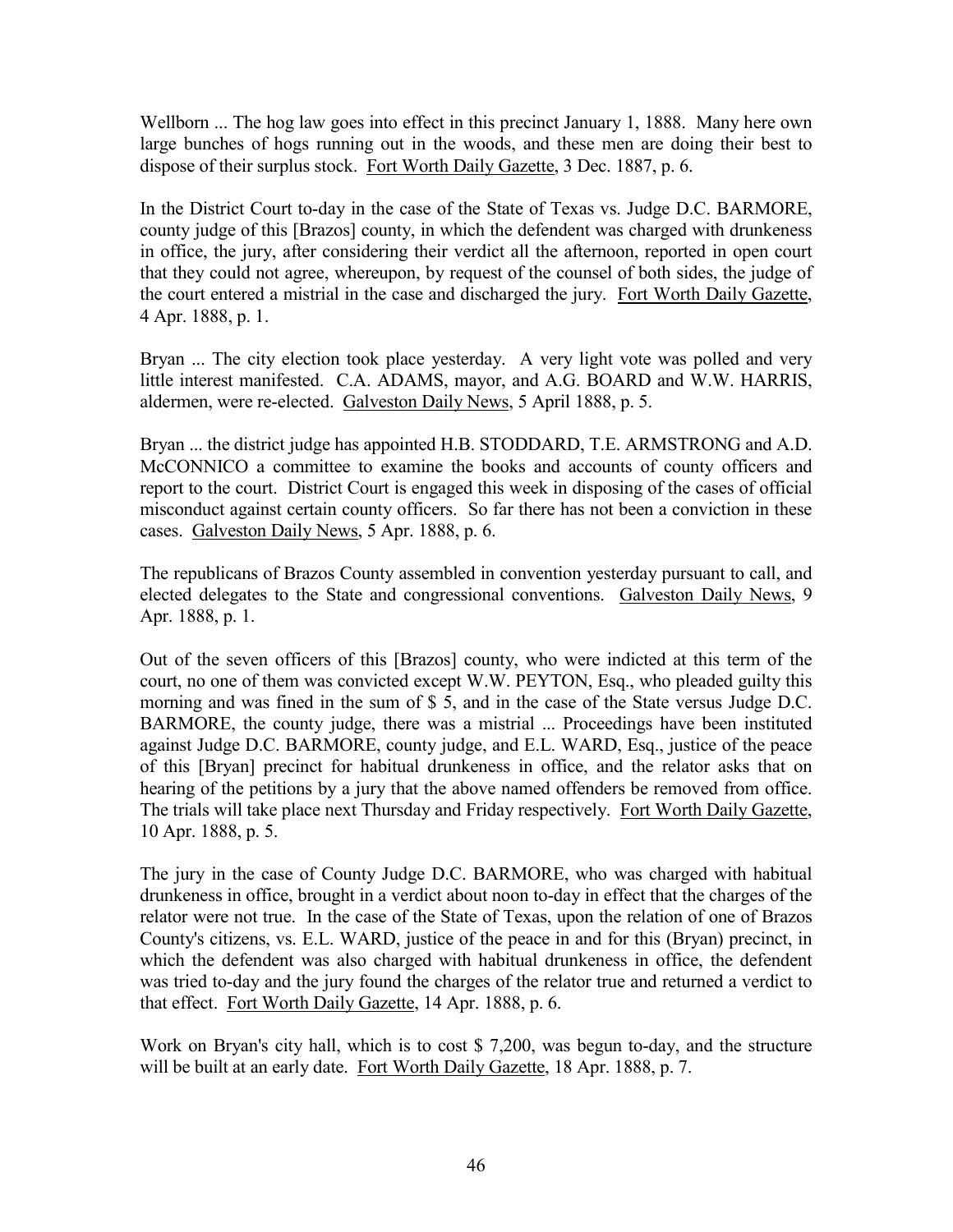It will be remembered by the readers of the Gazette that E.L. WARD, Esq., was removed from the office of justice of the peace of this, Bryan, precinct, on the 13th of this month on a charge of habitual drunkeness. To-day the Commissioners' Court assembled in special session for the purpose of appointing a person to fill the unexpired term of said office, and appointed Mr. Sam C. MARTIN, Jr., to fill the vacant office. At the same meeting P.M. CAIRSEY, Esq., was appointed to fill a vacancy in precinct no. 2 of this, Brazos, County, which vacancy was caused by the resignation of Thomas ROWAN, Esq., and in precinct no. 6 Charles NEWMAN was appointed to fill the place made vacant by his own resignation a few weeks since. Fort Worth Daily Gazette, 24 Apr. 1888, p. 6.

Bryan, Tex., May 16 – The laying of the corner stone of the city hall, which is in process of erection at this place, was conducted this morning by the mayor of the city, Mr. Cliff A. Adams and other city officers. But few citizens were present and the work was gone through without ceremony. Among the articles included was a copy of the Daily Gazette of the  $15<sup>th</sup>$  inst. Some other state dailies were also inclosed, and several small pieces of money, cards, and letters by different individuals. Fort Worth Daily Gazette, 17 May 1888, page 5.

Bryan ... The precinct Democratic convention for Precinct No. 4, Brazos County, met this morning at 10 o'clock and elected delegates to the county convention which met this afternoon at 2 o'clock. The county Democratic convention elected the following delegates to the State Democratic convention which comes on the 22d of this month in the city of Fort Worth: John H. HENDERSON, Deport SMYTHE, J.W. DOREMUS, J.A. BEARD, S.S. KENNEDY, W.T. ROBERTS and J.N. FARQUHAR as delegates and H.B. STODDARD, J.T. CLOSS, T.P. GENTRY, Mac SANDERS, R.W. LAVETT, Columbus JONES, and W.E. FARQUHAR as alternates. The following resolutions were unanimously adopted by the convention ... Fort Worth Daily Gazette, 6 May 1888, p. 5.

Bryan ... The following delegates to the Fort Worth convention left on to-day's train: Judge Jno. N. HENDERSON, D. Port SMYTHE and J.W. DOREMUS ... Galveston Daily News, 22 May 1888, p. 2.

Bryan ... Politics are booming, notwithstanding the election is five months off, and the influence of leading Negroes is said to command fancy prices. Galveston Daily News, 1 June 1888, p. 7.

Bryan ... Mr. E.L. WARD died this morning in the 47th year of his age at his residence in this place. He was engaged in the mercantile business here for many years and also for awhile held the office of justice of the peace of this precinct. The funeral took place this afternoon at 6 o'clock. Galveston Daily News, 3 July 1888, p. 2.

Bryan ... The county democratic convention met to-day, and elected delegates to the state, congressional and judicial conventions; indorsed state and national administrations; and instructed for HUTCHESON for congress, for John H. HENDERSON for district judge, and P.S. FORD for district attorney; and passed resolutions favoring concentration of deep water appropriations at the most available port. Galveston Daily News, 15 July 1888, p. 3.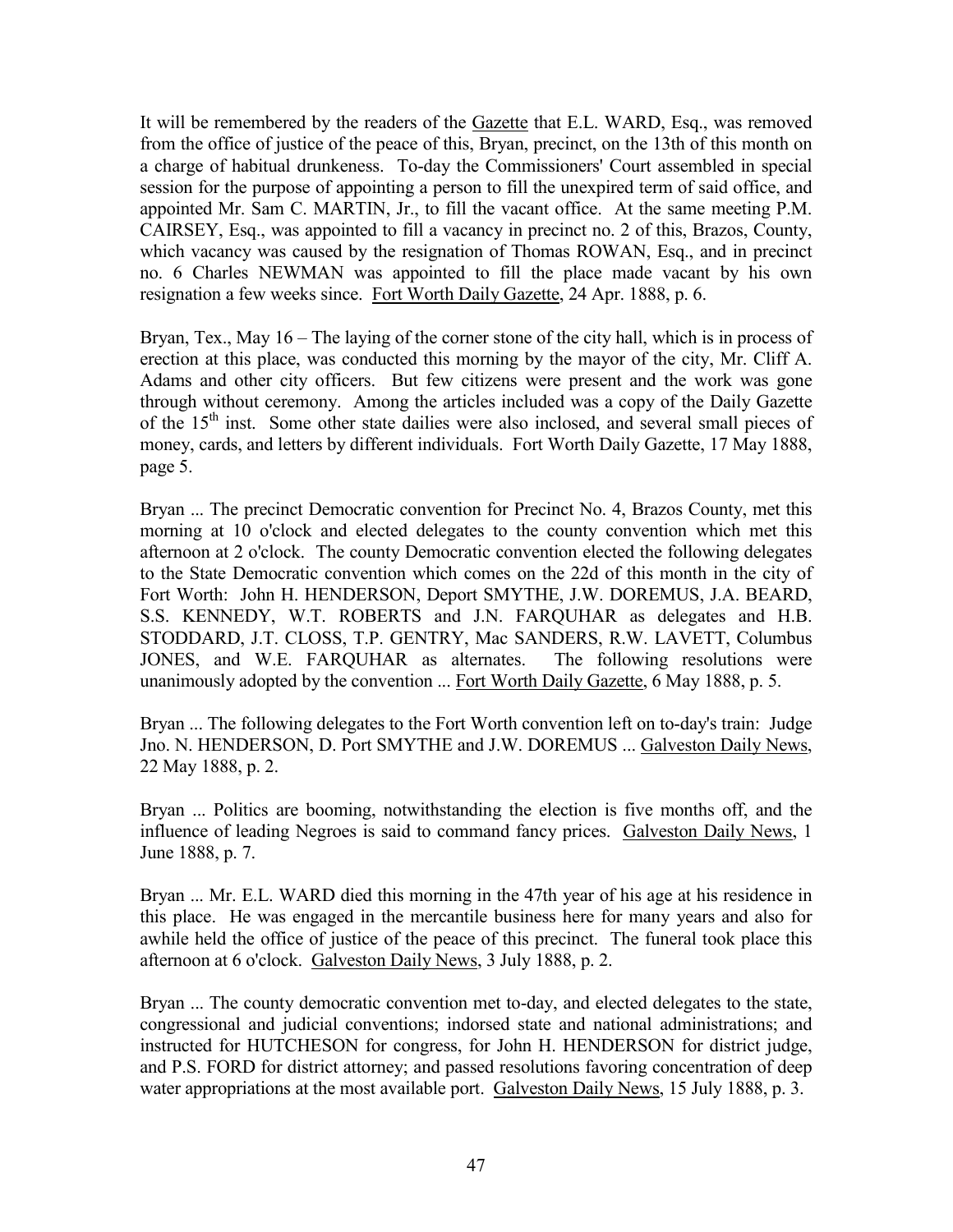The Brazos County Democratic Convention met at Bryan on the 25th and demanded of the Chairman of the congressional executive committee call another convention to nominate a candidate for congress. Brenham Daily Banner, 29 Aug. 1888, p. 1.

Calvert, Tex., September 3 -- The result of the republican judicial convention held here yesterday was the nomination of Captain F.M. Adams of Cameron for district judge and John L. Johnson, a colored lawyer of Bryan, for district attorney. Part of the convention bolted, as stated yesterday, and the remaining delegates went ahead and made the nominations. Galveston Daily News, 9 September 1888, p.2, col.5

Judge D.C. BARMORE, 62 years old, who has held the office of county judge of Brazos County since the adoption of the present constitution, died at Bryan on the 13th. Brenham Daily Banner, 19 Sept. 1888, p. 1.

The county commissioners' court of Brazos County met last Saturday and appointed A.C. BRIETZ county judge to serve the unexpired term of the late Judge D.C. BARMORE. Brenham Daily Banner, 25 Sept. 1888, p. 1.

Bryan ... The Democratic County convention of Brazo County met this afternoon at 2:30 p.m. at this place with Dr. A.R. Canfield premanent chairman ... R.M. Smith was elected temporary chairman and responded with an appropriate talk. E.R. NASH was elected temporary secretary ... Judge J.D. THOMAS was called on for an address. He responded in his usually pleasant yet earnest mood ... The following gentlmen were elected delegates to the Huntsville convention: J.D. THOMAS, W.H. HEDGE, T.E. ARMSTRONG, A.C. BRIETZ, and J.G. ANDERSON, W.B. HICKMAN, J.B. THOMAS, Henry KURTIN, E.R. NASH and D.T. WILLIAMSON were elected as alternates ... Fort Worth Daily Gazette, 14 Oct. 1888, p. 1.

Elias Mays, colored, will represent Brazos County in the next legislature and there will probably be two colored commissioners. Galveston Daily News, 9 Nov. 1888, p.5, col.2

Vote in Brazos Co. ...For Representative--A.W. BUCHANAN 1129, Elias MAYES, colored, 1176 ... Galveston Daily News, 14 Nov. 1888, p.5, col.4

*Philadelphia Record*: From the county of Brazos, Tex., an intelligent colored man named Elias MAYS is sitting in the state legislature for his second term. The Democrats have a slight majority in the county and they would have no difficulty preventing such a result if they had been guilty of the crimes against suffrage which Northern sectionalists attribute to them. Mays says that in Brazos, 'between colored people and the whites the relations are quite friendly'... Brenham Daily Banner, 14 March 1889, p.2, col.2

Austin...Senate Bill to require separate cars for white and colored passengers on railroad trains came up [in the House of Representatives]...Mr. MAYS, colored member from Brazos, opposed the bill and believed it would be dangerous and likely to increase the prejudices of colored people, who are innocent, harmless people and only want a fair